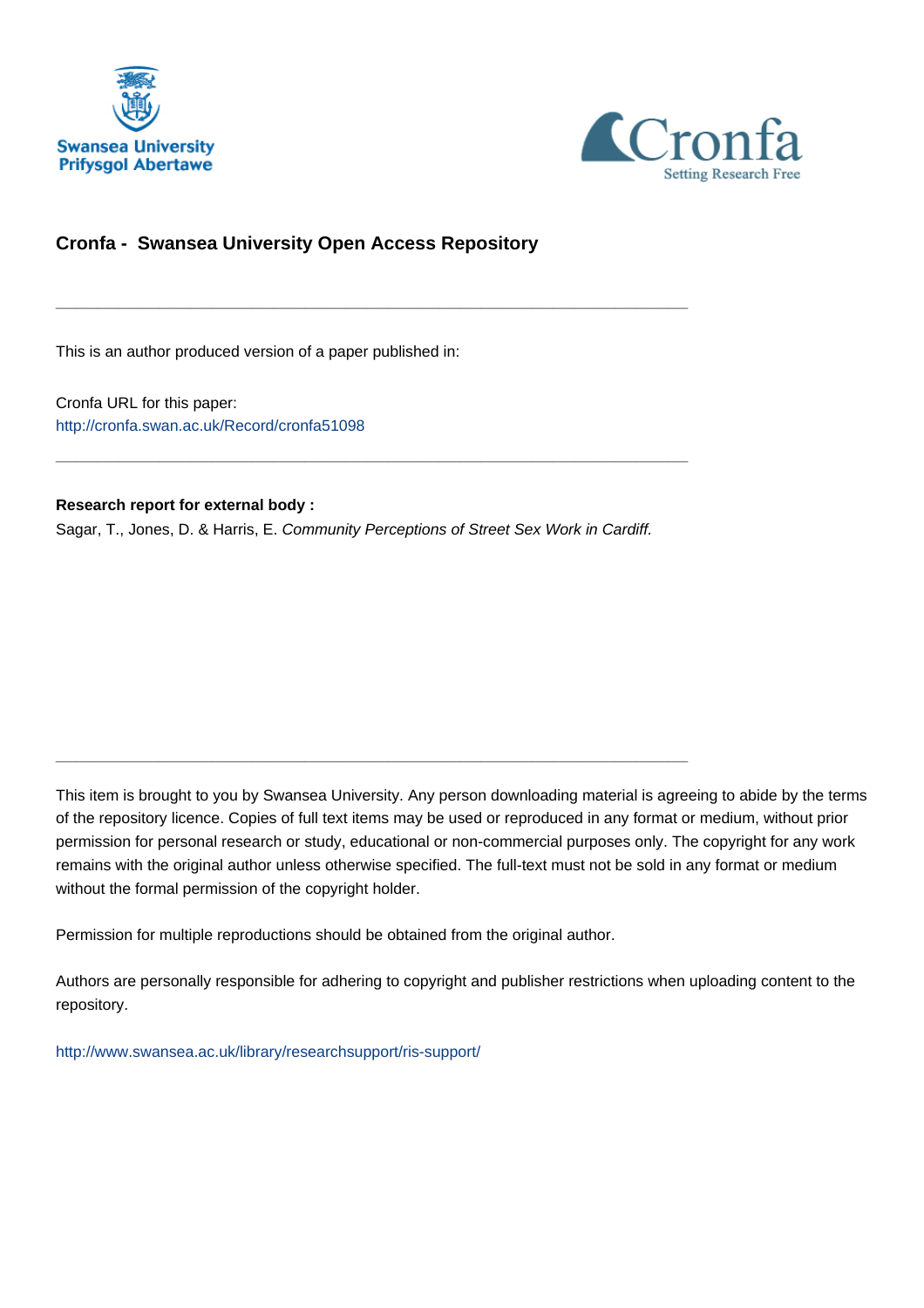







# **Community Perceptions of Street Sex Work in Cardiff**

The views expressed in this report are those of the authors, not necessarily the views of the Safer Capital Partnership or Cardiff Sex Worker Forum (nor do they reflect the policies of either organisation).

**Report authors: Dr Tracey Sagar and Debbie Jones, Centre for Criminal Justice and Criminology, Swansea University; Emma Harris, Gibran UK.** 

**October 2010**

**Funded by Safer Capital Partnership**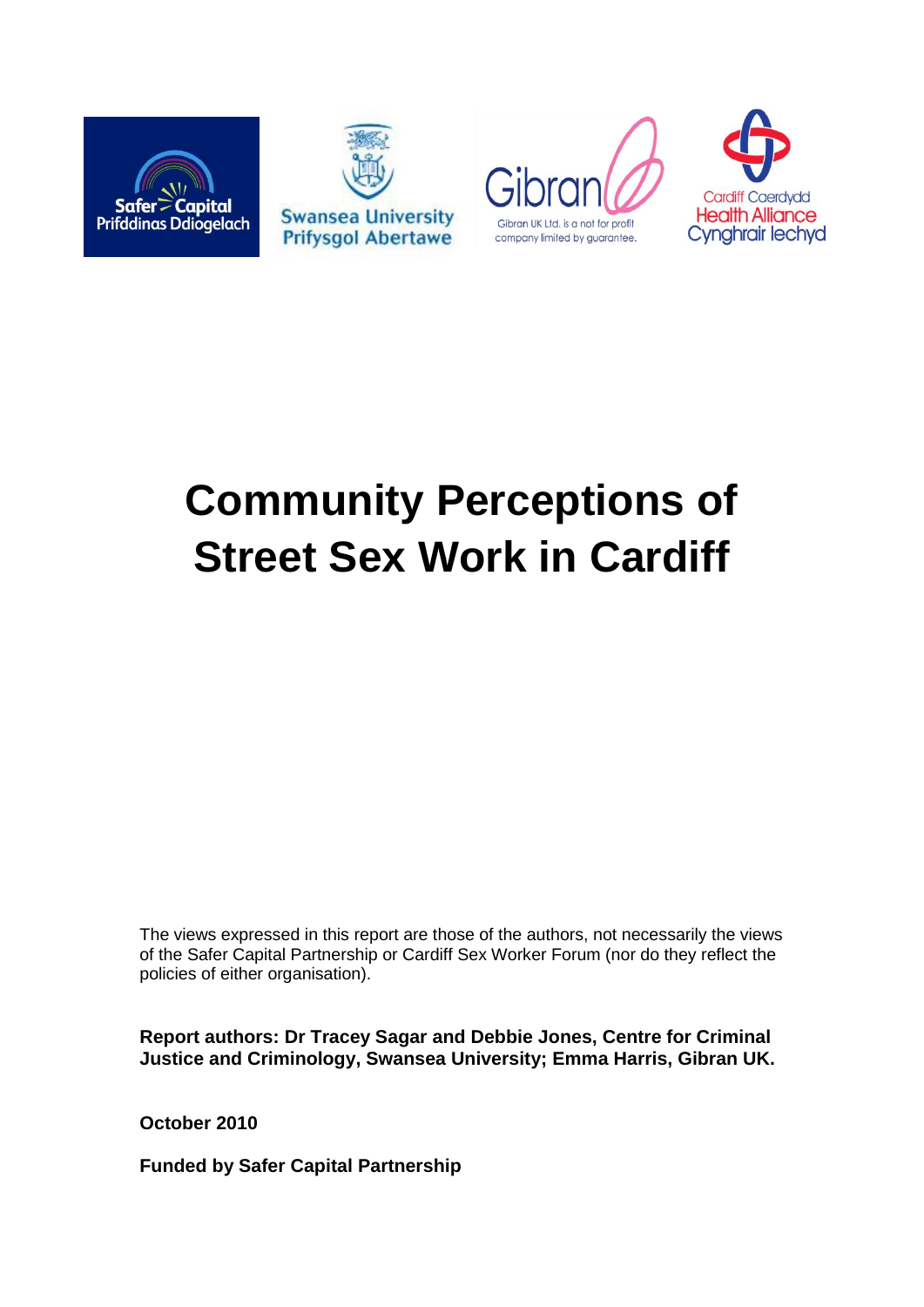# *Foreword*

This research project was funded by the Safer Capital Partnership with the support of Cardiff Sex Worker Forum.

The Crime and Disorder Act 1998 and the Police Reform Act 2002 place a statutory requirement on the Cardiff County Council, South Wales Police Force and the local Health Board to act in partnership to tackle issues of crime and disorder.

*Safer Capital*, Cardiff's Community Safety Partnership (CSP), operates a multi-agency partnership approach to community safety and crime and disorder. Safer Capital is committed to achieving long-term reductions in crime, fear of crime and anti social behaviour. The partnership provides practical crime prevention, community safety advice and reassurance.

Safer Capital is made up of six statutory partners:

- Cardiff Council
- South Wales Police
- Cardiff and Vale University Health Board
- South Wales Police Authority
- South Wales Fire Authority
- South Wales Probation Trust

*The Cardiff Sex Worker Forum* (The Forum) is a multi-agency collaboration. The Forum is the first multi-agency collaboration to formally address the issues of sex work in Cardiff, the capital of Wales. Prior to the creation of The Forum, services for street sex workers had been delivered by individual agencies and the regulation of workers was the responsibility of South Wales Police. Today the Forum is working with Safer Capital towards the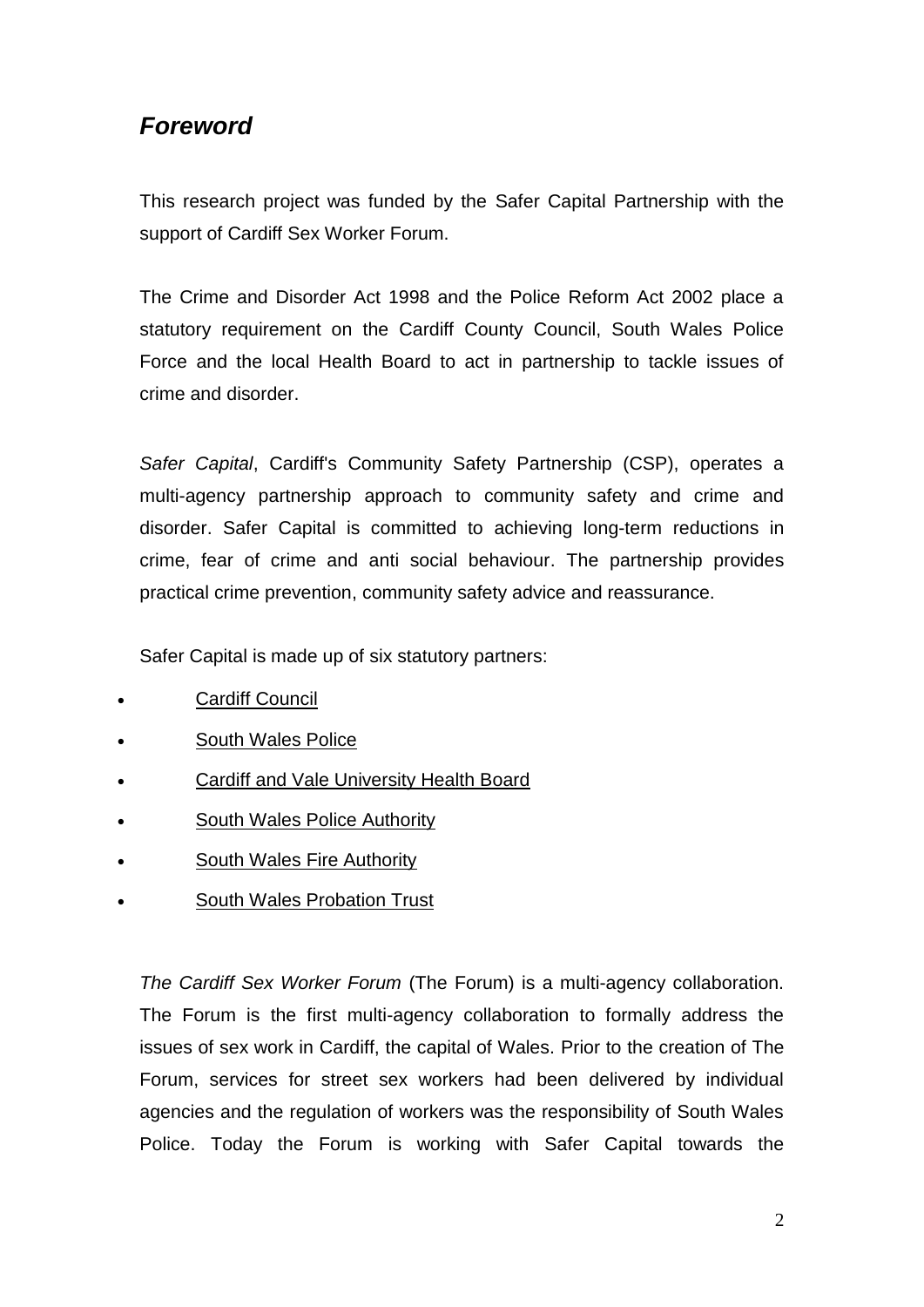development of an evidenced based strategy to address and meet the needs of both sex workers and the wider community.

The Forum is represented by the following agencies:

- Cardiff City Council
- Cardiff and Vale University Health Board
- Centre of Criminal Justice and Criminology, Swansea University
- Drug Intervention Project (DIP)
- Housing and Neighbourhood Renewal Outreach Services
- **Inroads**
- Safer Capital Substance Misuse Action Team
- **Salvation Army**
- South Wales Police
- South Wales Probation Services
- Safer Wales Street Life
- Terrence Higgins Trust, Cymru
- The Wallich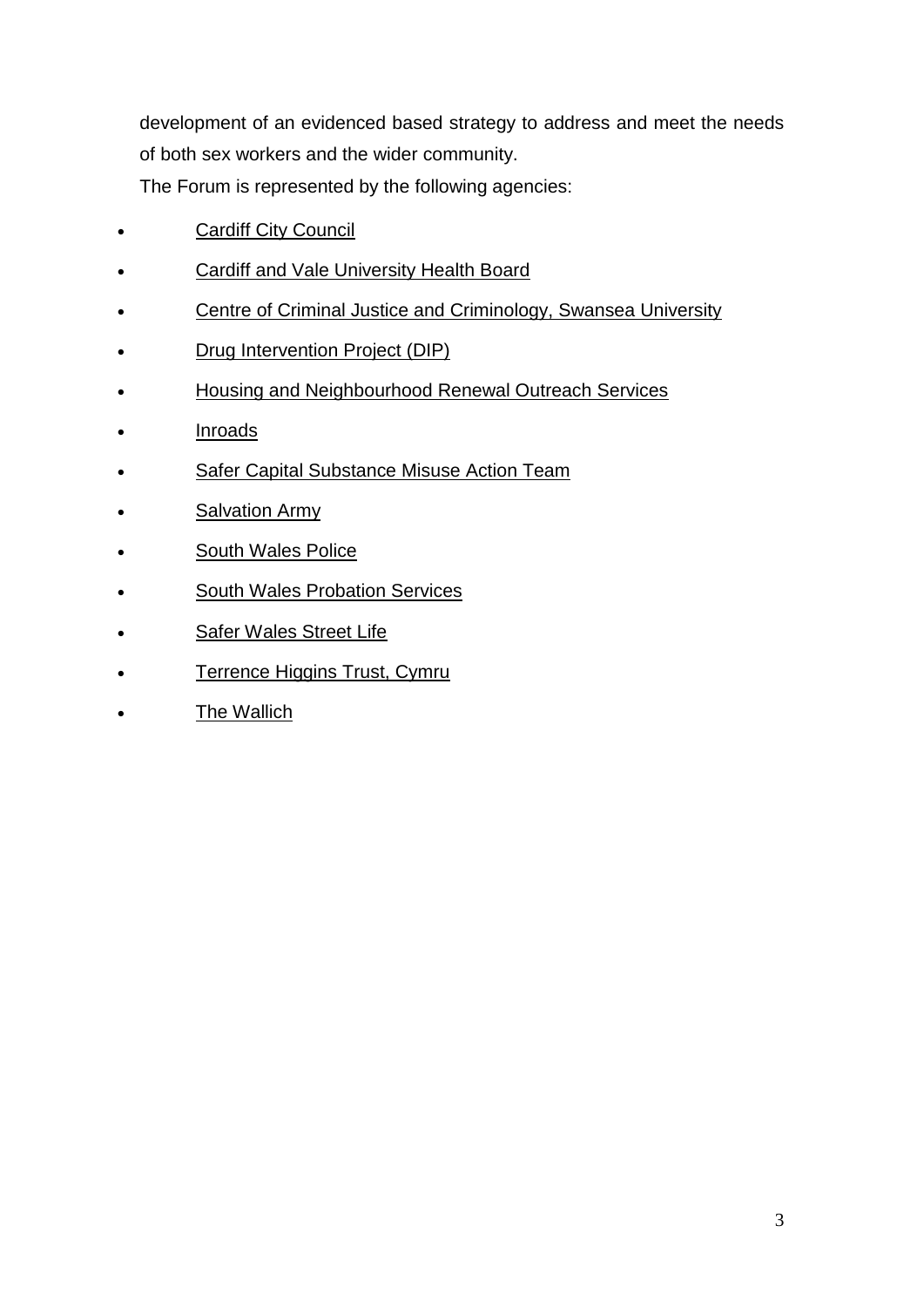## *Authors*

## **Dr Tracey Sagar, LLB PhD: Lecturer in Criminology and Social Policy, Centre for Criminal Justice and Criminology, Swansea University.**

Dr Sagar is Academic Advisor to the Cardiff Sex Worker Forum; Coordinator of and Academic Representative to the All Wales Network of Sex Work Projects; Academic Representative to the UK Network of Sex Work Projects. Partner with Gibran UK on the All Wales sex work project "Sex Work Research Wales" (SWRW).

## **Debbie Jones, BSc Econ. and Soc. Stud. (Hons): Research Assistant, Centre for Criminal Justice and Criminology, Swansea University.**

Debbie Jones is Academic Advisor to the Cardiff Sex Worker Forum; member of the All Wales Network of Sex Work Projects; member of the UK Network of Sex Work Projects.

## **Emma Harris, BSc, MSc Forensic Psychology: Project Manager Sex Work Research Wales (SWRW).**

Emma Harris is Lead Researcher at Gibran UK and developed, in partnership with Dr Sagar and Swansea University, the Wales wide research project "Sex Work Research Wales" (SWRW) launched in 2010.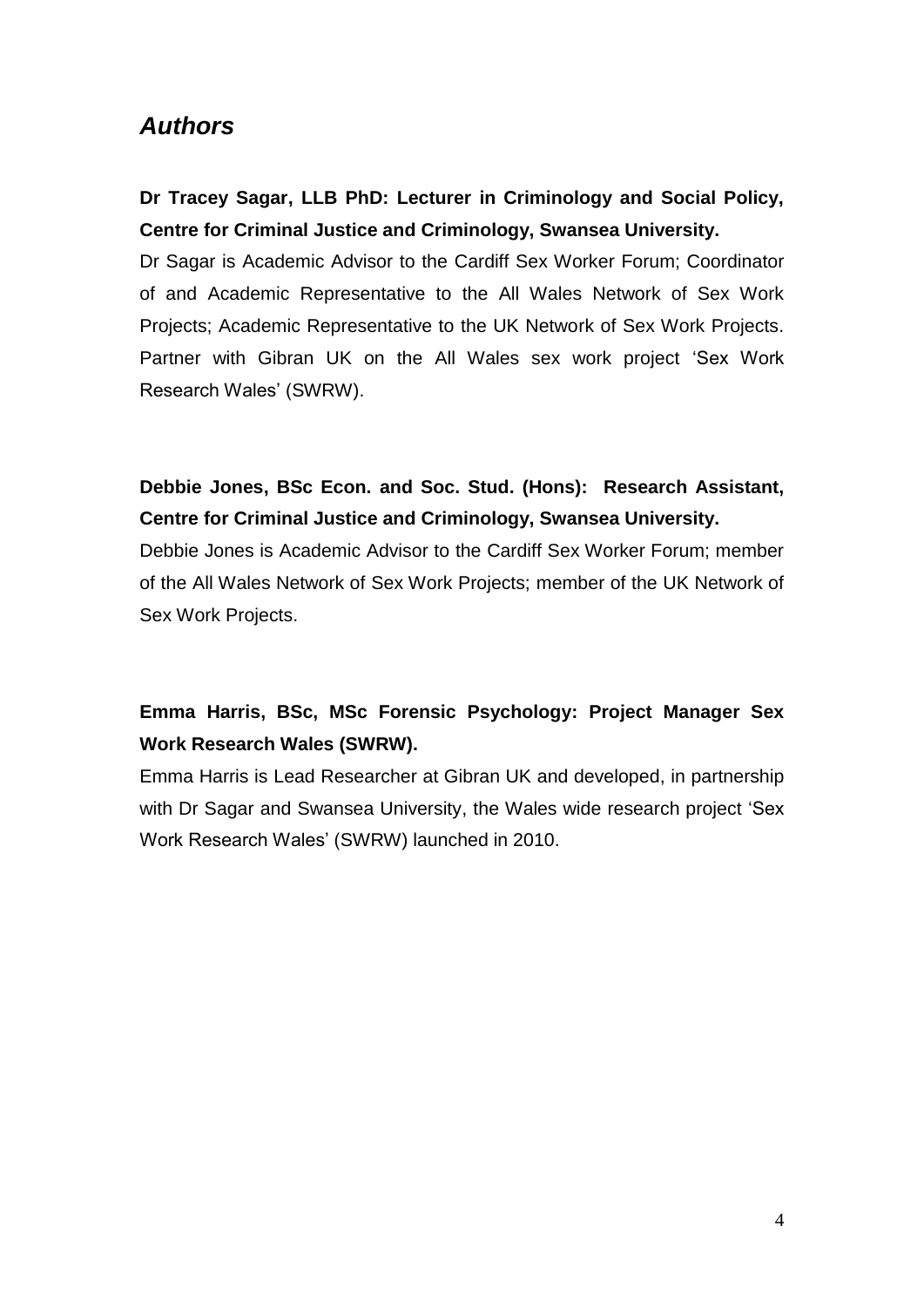# *Acknowledgements*

We would like to express thanks to the following organisations and individuals who assisted in the design and delivery of the research on which this report is based.

Firstly, and most importantly, the authors would like to express their gratitude to the 205 people who took part in the research, many of whom expressed their views objectively and without judgement.

Our thanks are also extended to the Safer Capital Partnership for funding the project. The decision to fund this research is especially worthy of mention given the current fiscal constraints on public bodies. Repeatedly, throughout the research many respondents expressed their support for the research which some took as an indication that public bodies were taking the issue of street sex work seriously for the first time.

A special thank you is also extended to Nici Evans, Chair of Cardiff Sex Worker Forum and Inspector Lyndon Jones from South Wales Police who supported the research bid and presented the proposal to the Safer Capital Partnership.

Lastly, we would like to express our gratitude to our fieldworker Paula Harry who is a member of the Centre for Criminal Justice and Criminology at Swansea University. Paula very kindly gave up some of her free time and shared her knowledge to assist with the implementation of the project.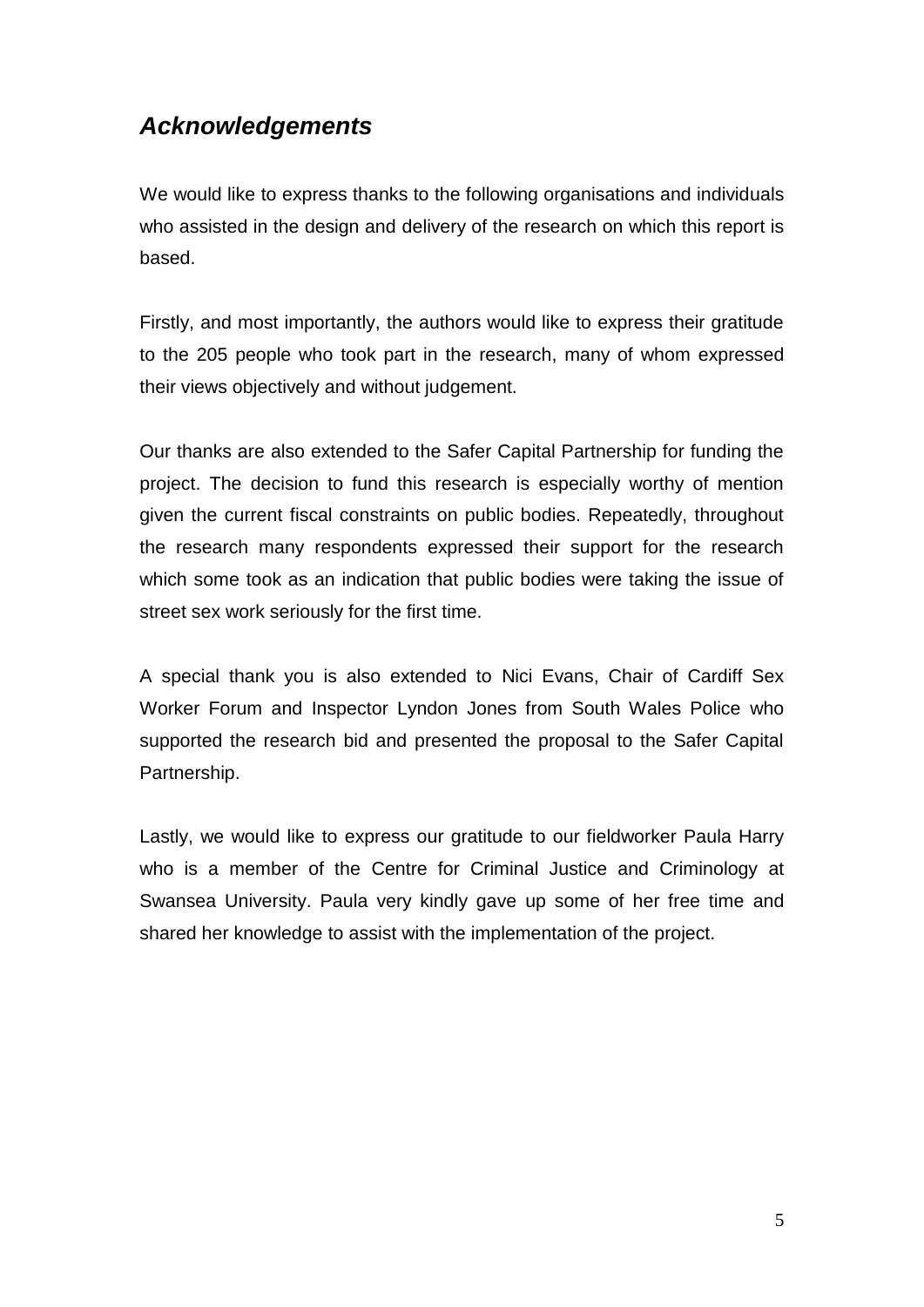## *Summary*

This document reports on the findings of the research project "*Community Perceptions of Street Sex Work in Cardiff*" conducted between September and October 2010.

Street based sex work takes place within several suburbs of Cardiff. In particular, street sex work is a continuing feature within the neighbourhoods of Grangetown and Splott.

South Wales Police intelligence identified Grangetown and Splott as areas within which some community members have significant concerns about street based sex work. Community concerns regarding street sex work in these neighbourhoods have also been raised at local Partnerships and Community Together (PACT) meetings: street sex work has been identified as a PACT priority in both Grangetown and Splott for several years.

Hence, while it is recognised that street sex work takes place in several suburbs in and around the Cardiff area, the communities in this research project, namely Grangetown and Splott, were identified as the neighbourhoods within which street based sex work is potentially of most concern to members of the community.

This research project sought to engage members of the communities of Grangetown and Splott to ascertain community perceptions on the issue of street based sex work. While police intelligence and other existing data derived from PACT meetings clearly indicated that street sex work is a concern for "some" members of the community, it was true to say that the views of the wider community within Grangetown and Splott remained unknown.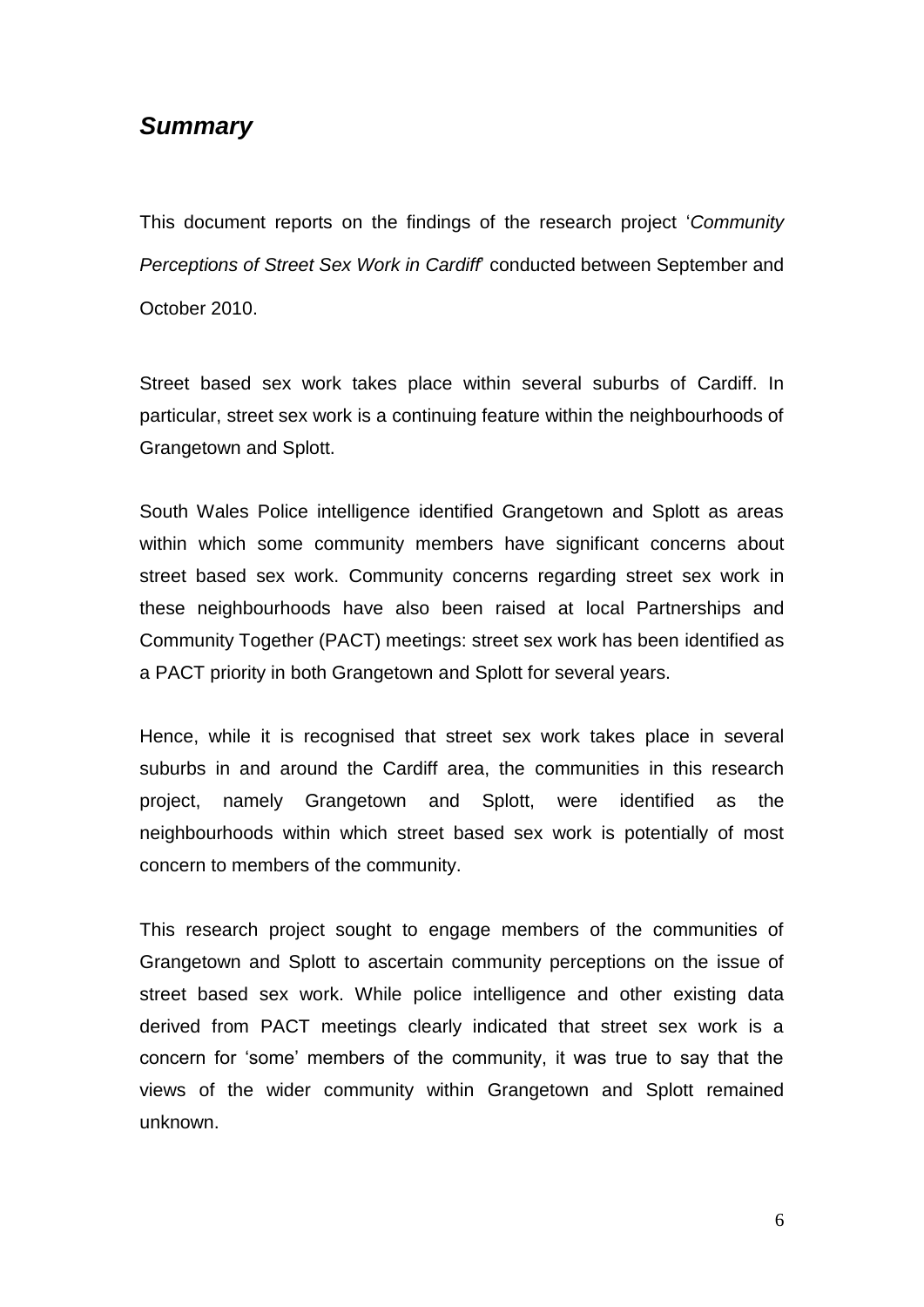The purpose of the research was thus twofold:

**First, to provide an opportunity for Grangetown and Splott residents to express their views and opinions on street sex work.**

**Second, to gain a better understanding of the perceptions of Grangetown and Splott residents on street sex work in their communities.** 

We also sought to assess:

- **The prevalence of sex work within those communities**
- **The impact of sex work on the quality of life of residents**
- **Indicators of empathy / lack of empathy / tolerance / intolerance towards sex work and sex workers in the community**
- **Community opinion generally with regard to the strategic direction policy should take**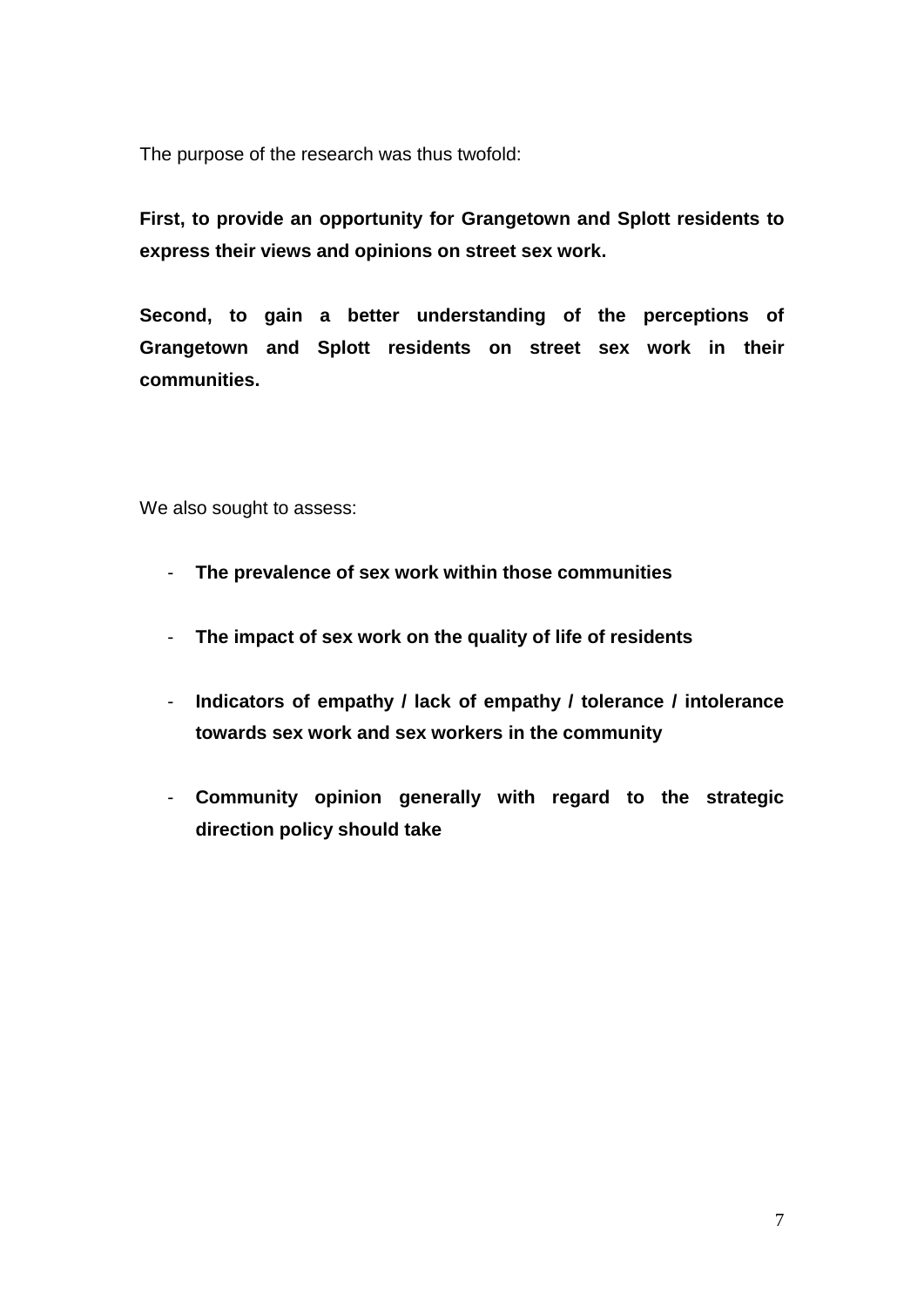## *Summary of findings*

#### *Prevalence of street sex work*

It was a key aim of the research to establish the prevalence of street sex work. Approximately 90% of the respondents reported that they "had seen" prostitutes on the streets of Grangetown / Splott, with 41.3% reporting that they saw sex workers "daily". 32.3% reported that they saw sex workers "every week', 9.5% reported seeing sex workers 'monthly'. 7.5% reported that they saw sex workers 'hardly ever'. Moreover, while previous interviews with sex workers had identified that the majority of female street sex workers in Grangetown and Splott lived in around the Cardiff area(see Sagar and Jones, 2010), the researchers wanted to establish whether members of the community were aware of this. Previous research has illustrated that sex work can be a secret occupation in terms of family and friends (Sanders, 2004), and that in some cases sex workers are harassed by members of the community when they are not working (Pitcher et al, 2006). However, when respondents were asked about the local identity of sex workers that they had seen, approximately 67% of respondents reported that they 'did not' know if sex workers lived in their area'; approximately 20% reported that 'some' sex workers live in their area; and approximately 0.5% reported 'none' live in their area.

Thus although over 70% of respondents saw sex workers daily / weekly, approximately 68% of respondents either "did not know" or believed that sex workers "did not" live in their area.

The findings from "Engagement Events" with sex workers, found that community harassment only took place while the women were "working" (Sagar and Jones 2010). The authors therefore suggest that sex workers in Cardiff are more likely to be targeted for their profession (as sex workers) and not as community members who are "known" to be sex workers. The authors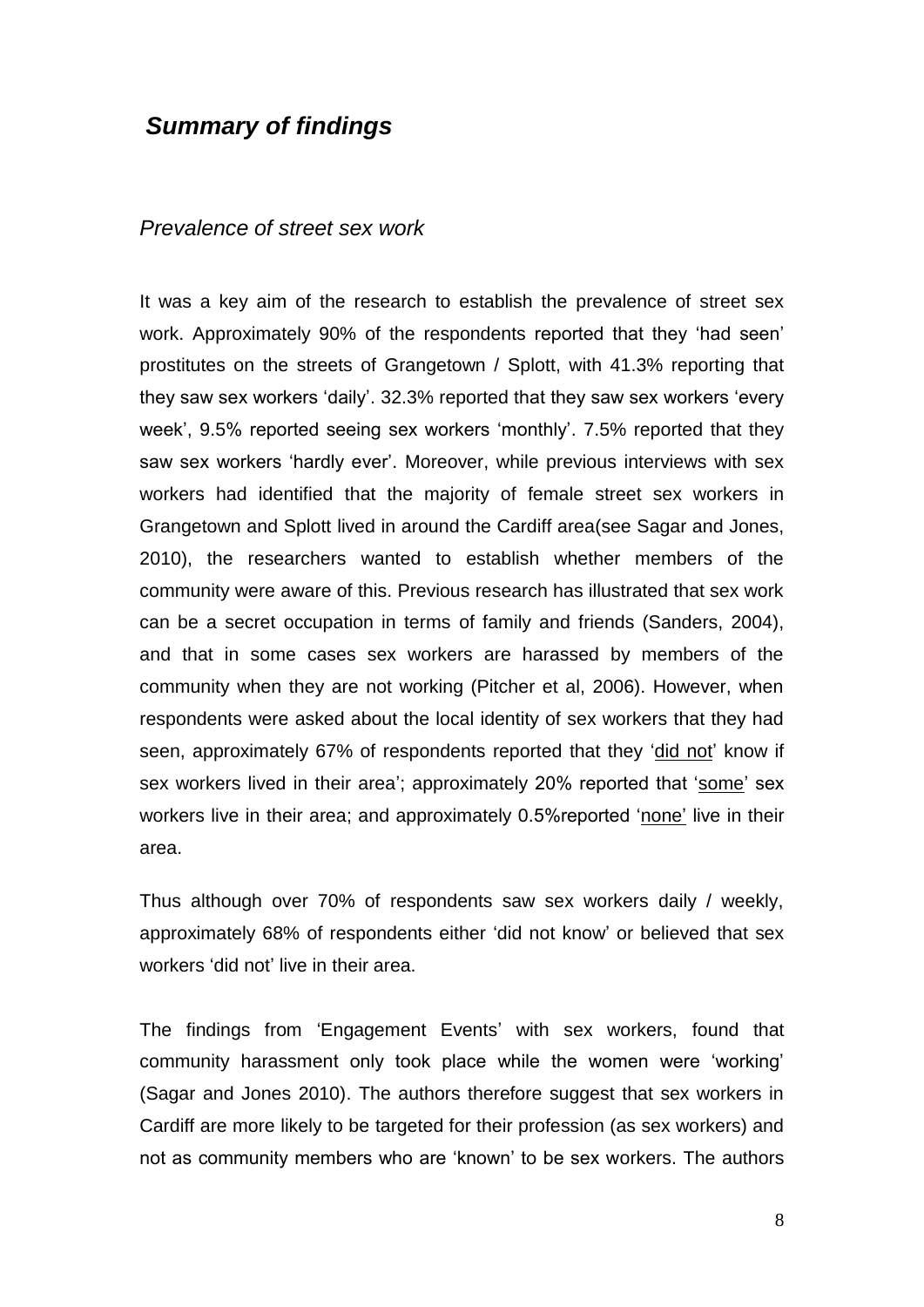conclude that the anonyminity of sex workers is of paramount importance if policy makers take steps towards developing strategies for community mediation / community conferencing.

#### *Community perceptions on sex work and sex workers*

Despite the national shift towards the eradication of sex work set out in the *Coordinated Prostitution Strategy* (Home Office, 2006) and rhetoric of the previous New Labour administration, a key finding of this research was that community perceptions of sex work appear not to be in line with that of previous policy makers. For example, 73% of respondents agreed with the statement *'prostitution will always take place'*. Importantly, although there were a minority of voices which demonstrated a zero tolerance to street sex work, the majority of the views in relation to the inevitability of sex work were connected to indicators of tolerance and pragmatic solutions which were centred around issues of sex worker safety as the following respondent quotation demonstrates:

*"Prostitution has always and will probably continue to take place everywhere. If it was made legal (like in Amsterdam) then at least it could be safe for the girls." G2*

In terms of attitudes towards sex workers, the research indicated an understanding amongst community members of the reasons why some women may need to sell sex. Indeed, 47% of respondents agreed with the statement, *"I understand why some people might need to sell sex"*. In qualitative responses these needs were identified as substance misuse issues or the need to provide for families.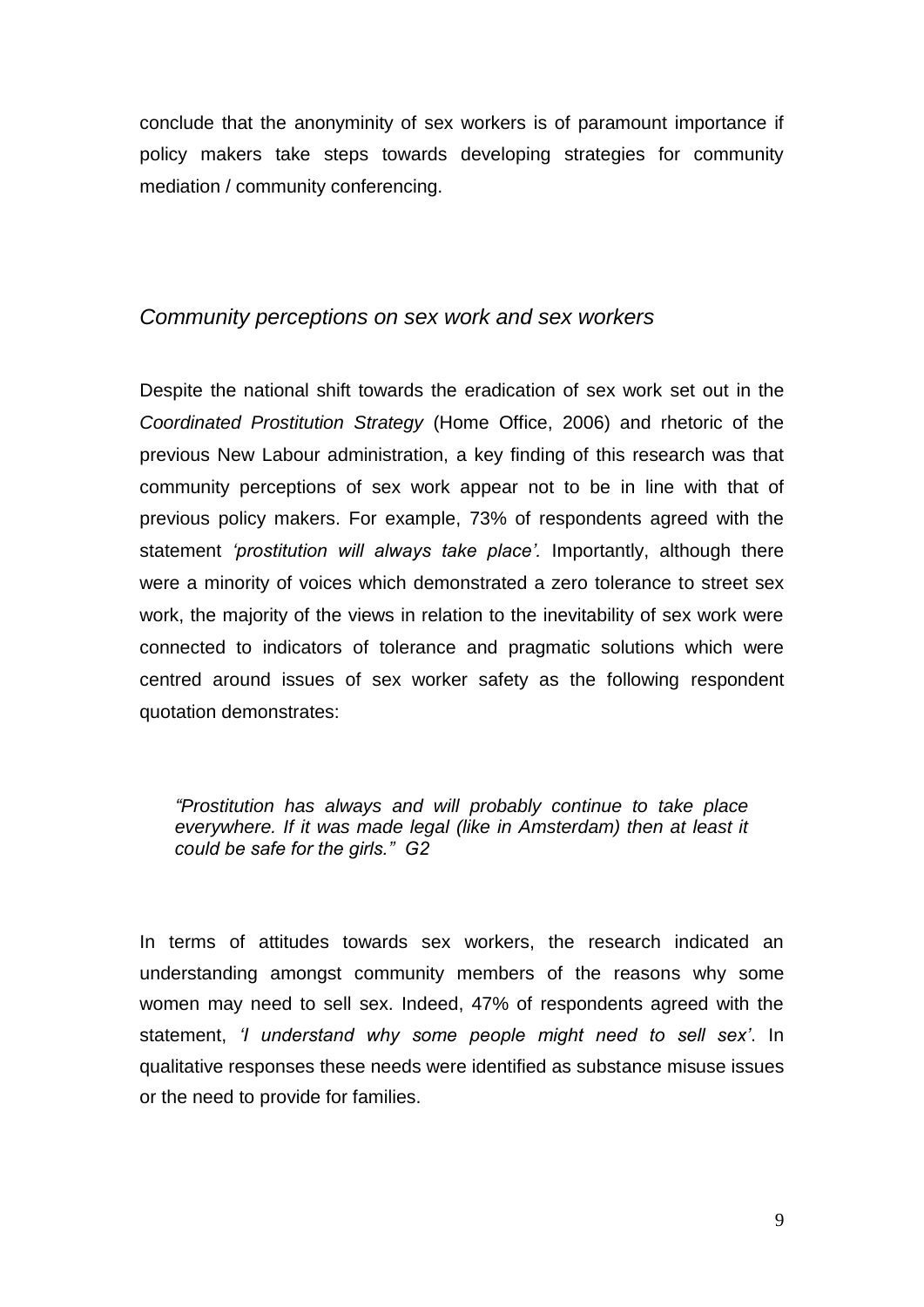The research also highlighted that approximately 42% of the respondents agreed that *"people should be allowed to buy and sell sex"* but over half of this group also expressed the view that this should take place away from residential areas.

Analysis suggests that despite the intentions of the previous New Labour government to eradicate prostitution, community members do not see this as a realistic option. Further that in the new era of "Big Society", the views of the community in relation to street sex work should be listened to and considered by policy makers.

## *The impact of sex work on the quality of life of residents*

In terms of the *"impact of street sex work on the quality of life"* of residents, 38% of respondents perceived street sex workers to be a nuisance. Approximately 16% indicated that prostitution affected their quality of life "daily"*;* approximately 23% indicated that prostitution affected their quality of life "often"*,* However, approximately 28% indicated that it "rarely" affected their quality of life and approximately 33% indicated that prostitution 'never' affected their quality of life.

Further analysis of the data indicated that out of 65 of respondents who had reported seeing sex workers daily, 62 also reported that prostitution affected their *quality of life daily*. Thus it would appear that there is a clear connection between "seeing" sex workers daily and sex work impacting on a resident"s quality of life.

Moreover, the impact was often quantified in terms of:

- The effect on local children
- Safety issues for both the sex workers and female members of the community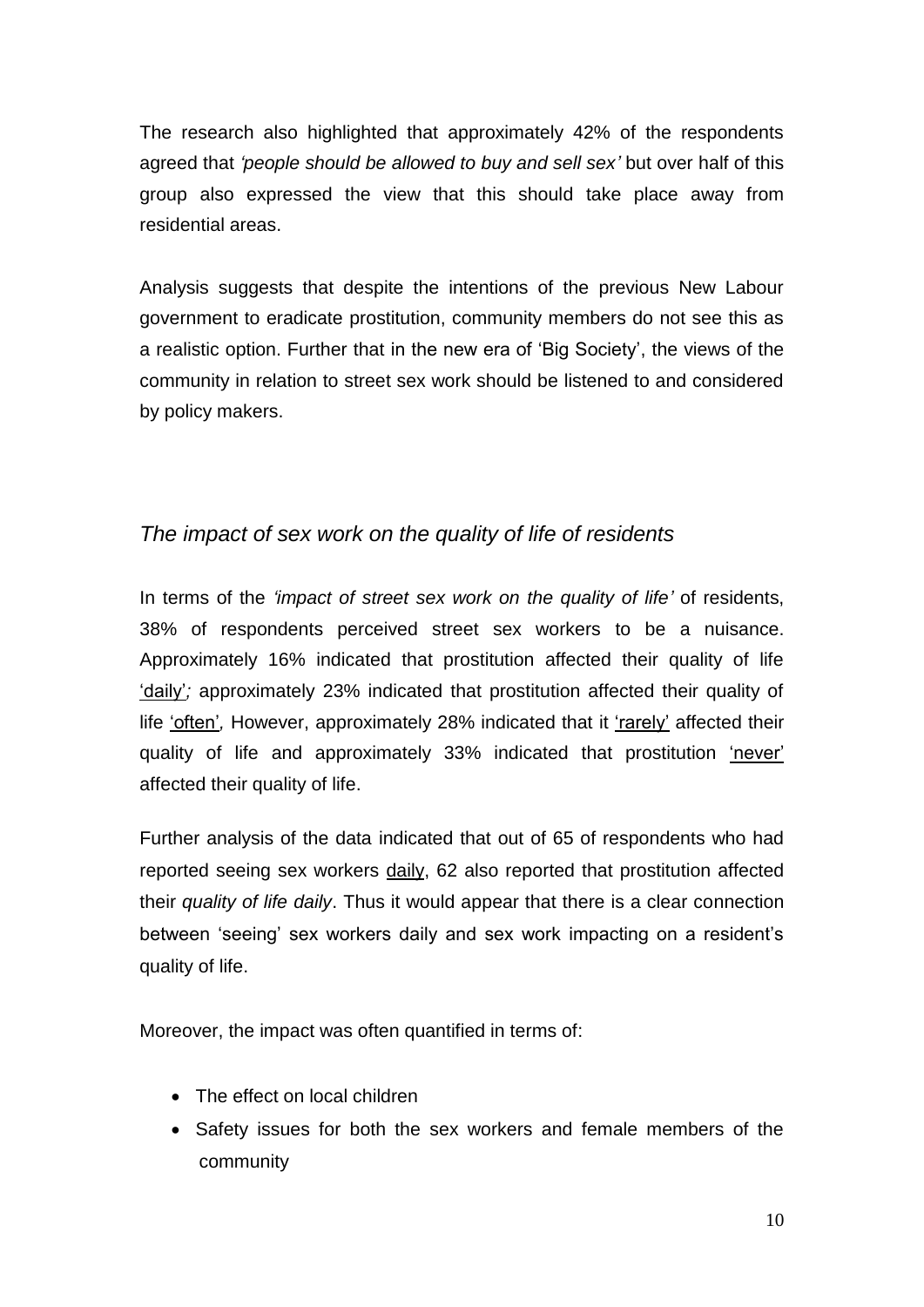- Littering of condoms and needles
- Noise disturbance.

These issues are discussed in more detail with regard to community perceptions of responses to street prostitution in section 3.

## *Community views and opinions on policy development*

Qualitative data analysis suggests that overwhelmingly respondents who had views and opinions regarding the direction policy should take at *a local level* believed that sex workers must be provided with a safe area to work – away from residential houses.

As illustrated by the respondent comments below, the rationale for this does differ, as does the "form" of safe space. However, predominantly data analysis indicates that respondents wanted sex workers to work off street in brothels or for them to be provided with a space in industrial areas away from houses for sex workers to work safely.

*"I think it should be in a more appropriate place. I think some [prostitutes] would like it safe...some would always work on the streets. The problem is that all the questions have been asked before. It"s time to do something about it. We should stop burying our heads in the sand and hoping things go away. The prostitutes who wish to have a safe place should have it and pay like any other business. For those that don"t then we must deal with them."* G65

"*Having a safe place to work away from houses would be the perfect solution and I think they would definitely like it if they had a safe place to work*." G38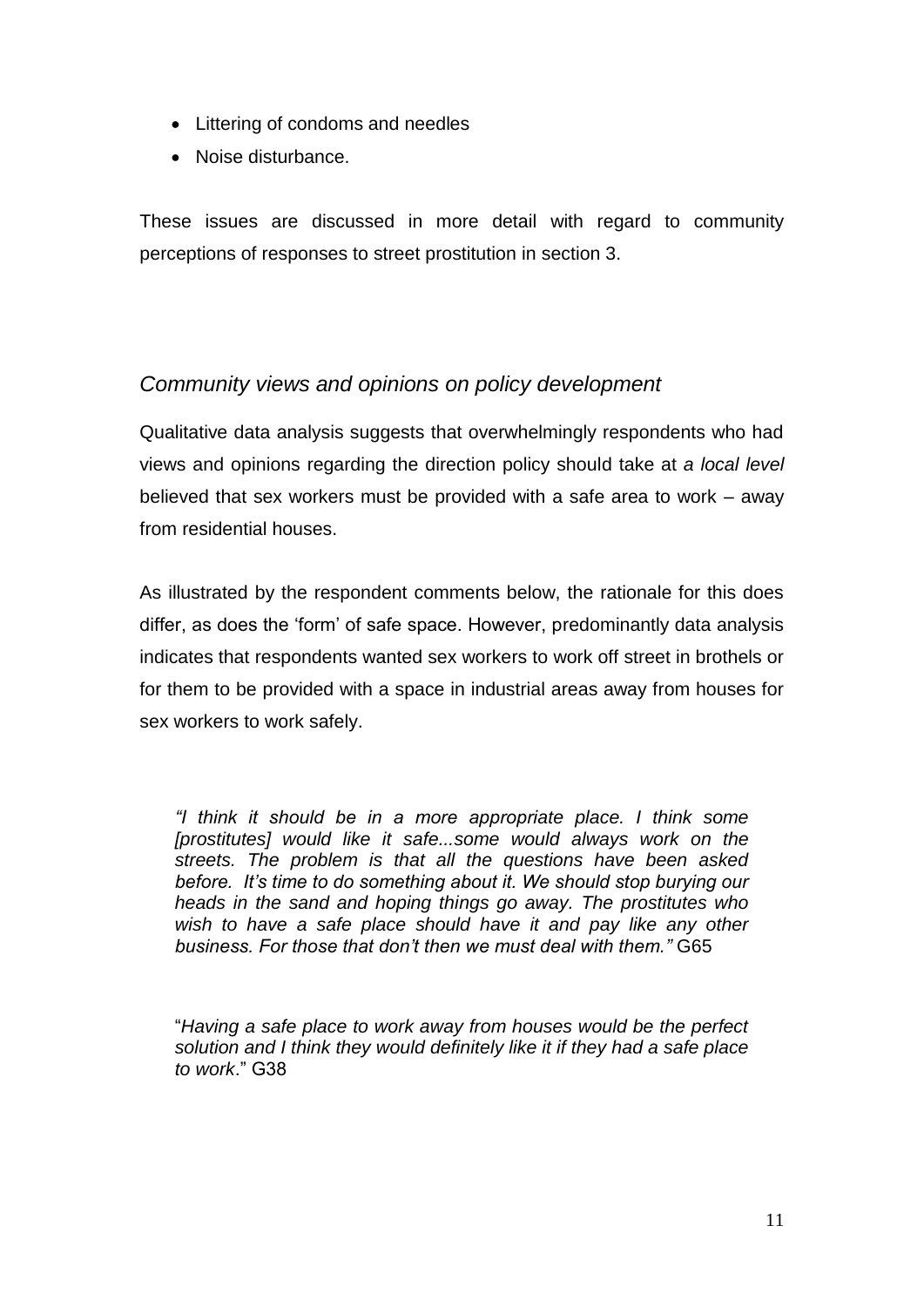The authors conclude that:

- There is scope within the areas of Grangetown and Splott for consideration to be given to providing street sex workers with a safe place to work outside of residential areas.
- That local policy in Cardiff needs to be open to negotiation and consultation with sex workers and members of the wider community towards reducing the social disturbance in residential areas.
- That there is potential for enhancing community cohesion.
- Policy development should aim to keep sex workers and members of the wider community safe.
- Ongoing active consultation and community mediation / conferencing is recommended.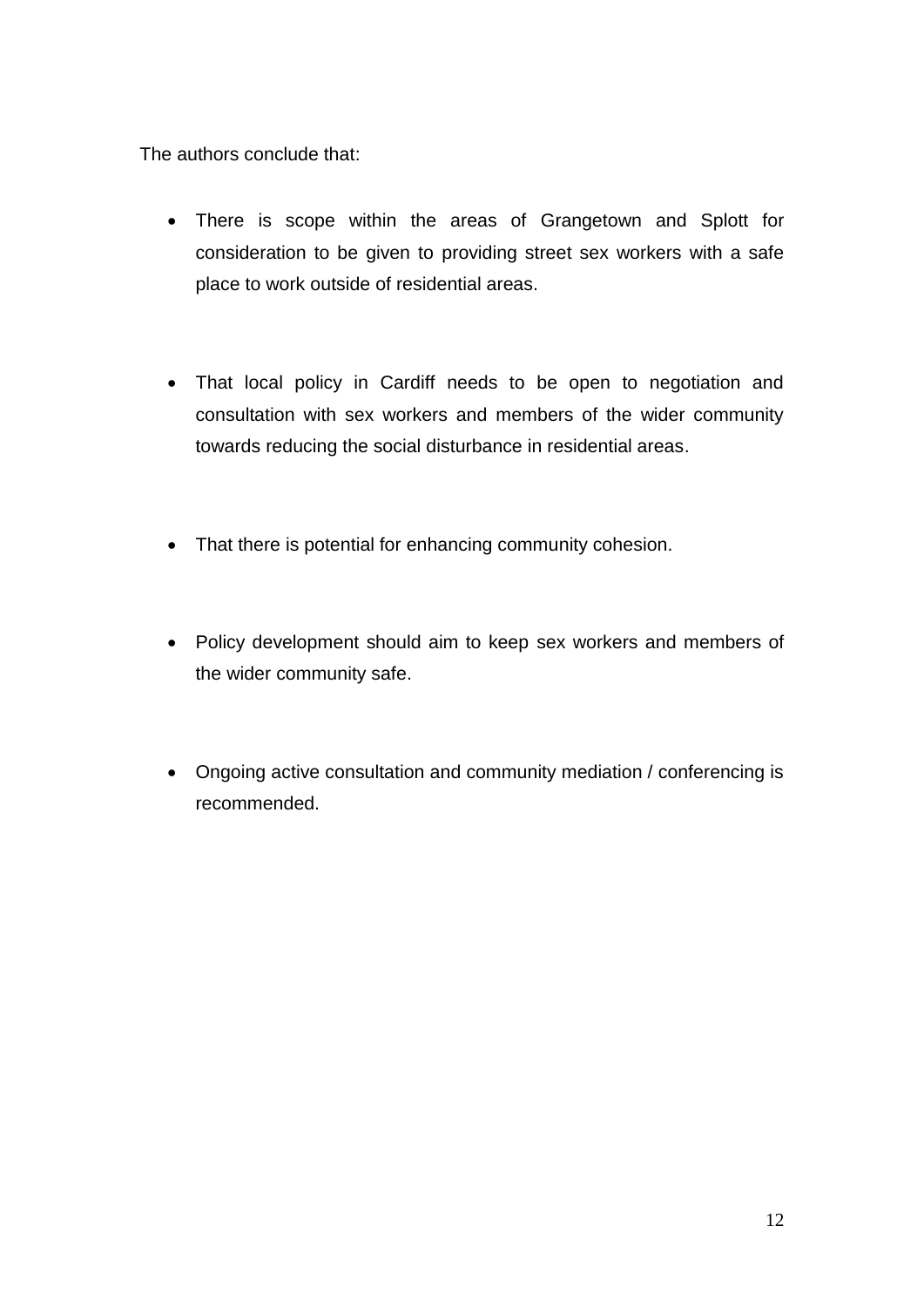# *Contents*

#### Acknowledgements Summary

| 1.1.             |  |    |
|------------------|--|----|
| 1.1.1.           |  |    |
| 1.1.2.           |  |    |
| 1.1.3.           |  |    |
| 1.1.4.           |  |    |
| 1.2.             |  |    |
|                  |  |    |
| 21               |  |    |
| 2.1.             |  | 21 |
| 2.2.             |  | 22 |
| 2.3.             |  | 23 |
| 2.4.             |  |    |
| 2.5.             |  |    |
| 2.6.             |  |    |
| 2.6.1.           |  |    |
| 2.6.2.           |  |    |
| 2.6.3.           |  | 30 |
| 2.6.4.           |  | 32 |
| 2.6.5.           |  | 33 |
|                  |  |    |
|                  |  |    |
| 3.1.             |  |    |
|                  |  |    |
| 3.1.2.           |  |    |
| 3.2.             |  |    |
| 3.2.1.           |  |    |
| 3.2.2.           |  |    |
| 3.2.3.           |  |    |
| 3.2.4.           |  |    |
| 3.3.             |  |    |
| 3.3.1.           |  |    |
| 3.3.2.<br>3.3.3. |  |    |
| 3.3.4.           |  |    |
| 3.4.             |  |    |
| 3.4.1.           |  |    |
| 3.5.             |  |    |
| 3.5.1.           |  |    |
| 3.5.2.           |  |    |
| 3.5.3.           |  |    |
| 3.5.4.           |  |    |
|                  |  |    |
|                  |  |    |
| -64              |  |    |
| 5.1.             |  |    |
| 5.2.             |  |    |
| 5.3.             |  |    |
| 5.4.             |  |    |
|                  |  |    |

#### References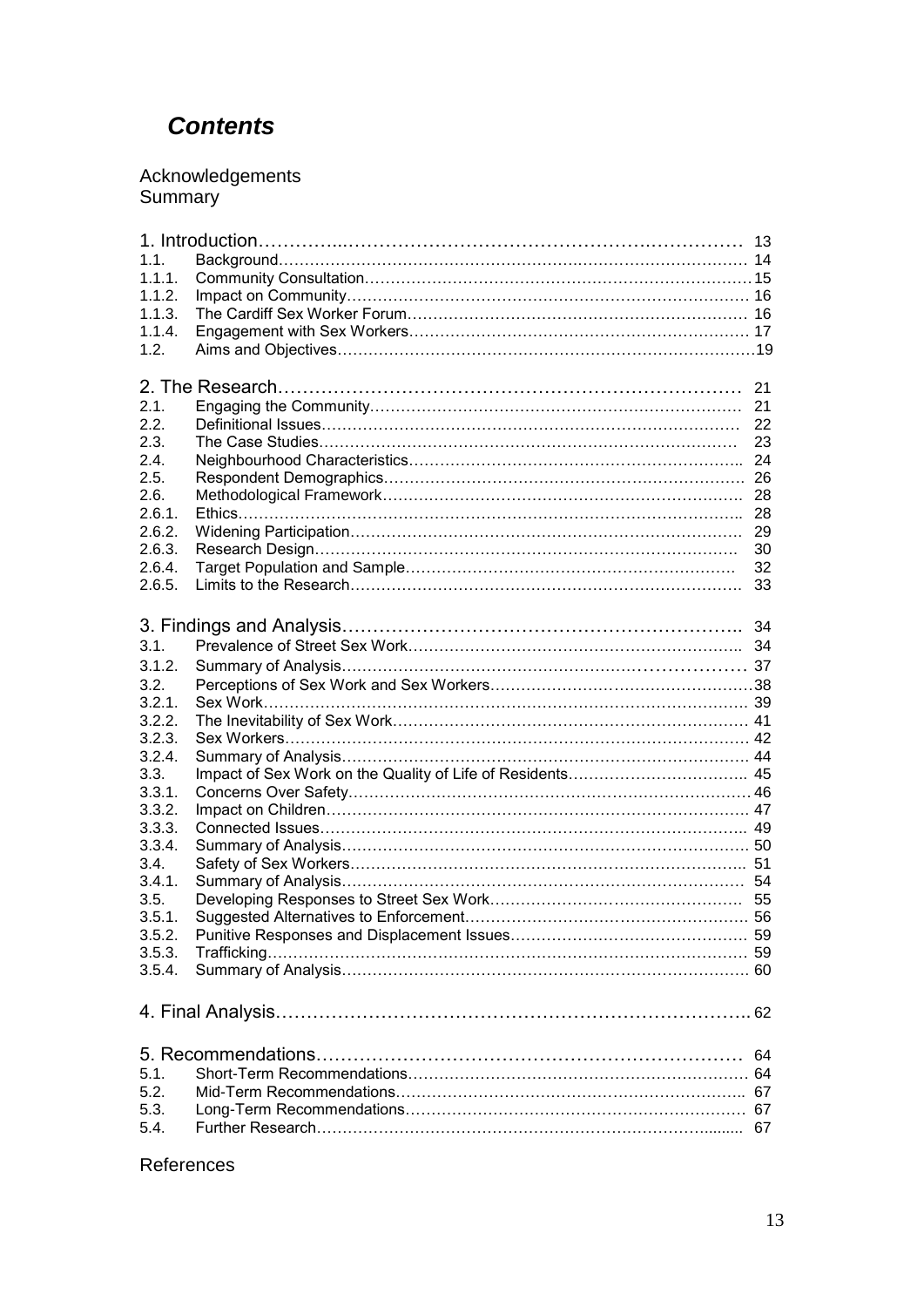# *1. Introduction*

## *1.1 Background*

The impact of street sex work on communities is a key concern for policy makers and law enforcers both at a national and local level.

At a national level, the Home Office 2004 consultation document *Paying the Price: A Consultation Paper on Prostitution,* stated that the purpose of the consultation was to mark the beginning of the development of "a realistic and coherent strategy to deal with prostitution and its serious consequences for individuals and communities' (2004: 4).

In 2006 *A Coordinated Prostitution Strategy, and a Summary of Responses to Paying the Price,* set out the then New Labour Government"s proposals for a coordinated response to prostitution in England and Wales. The document called for strong local partnerships to work to alleviate prostitution in their areas and suggested that local partnerships conduct a needs based assessment to understand the impact of sex work on the community.

The Home Office recommendations included:

- Consultation with communities
- Finding ways to prevent individuals entering into sex work
- Providing routes out of prostitution
- Delivering justice
- Linking policy development with crime and disorder and drug strategies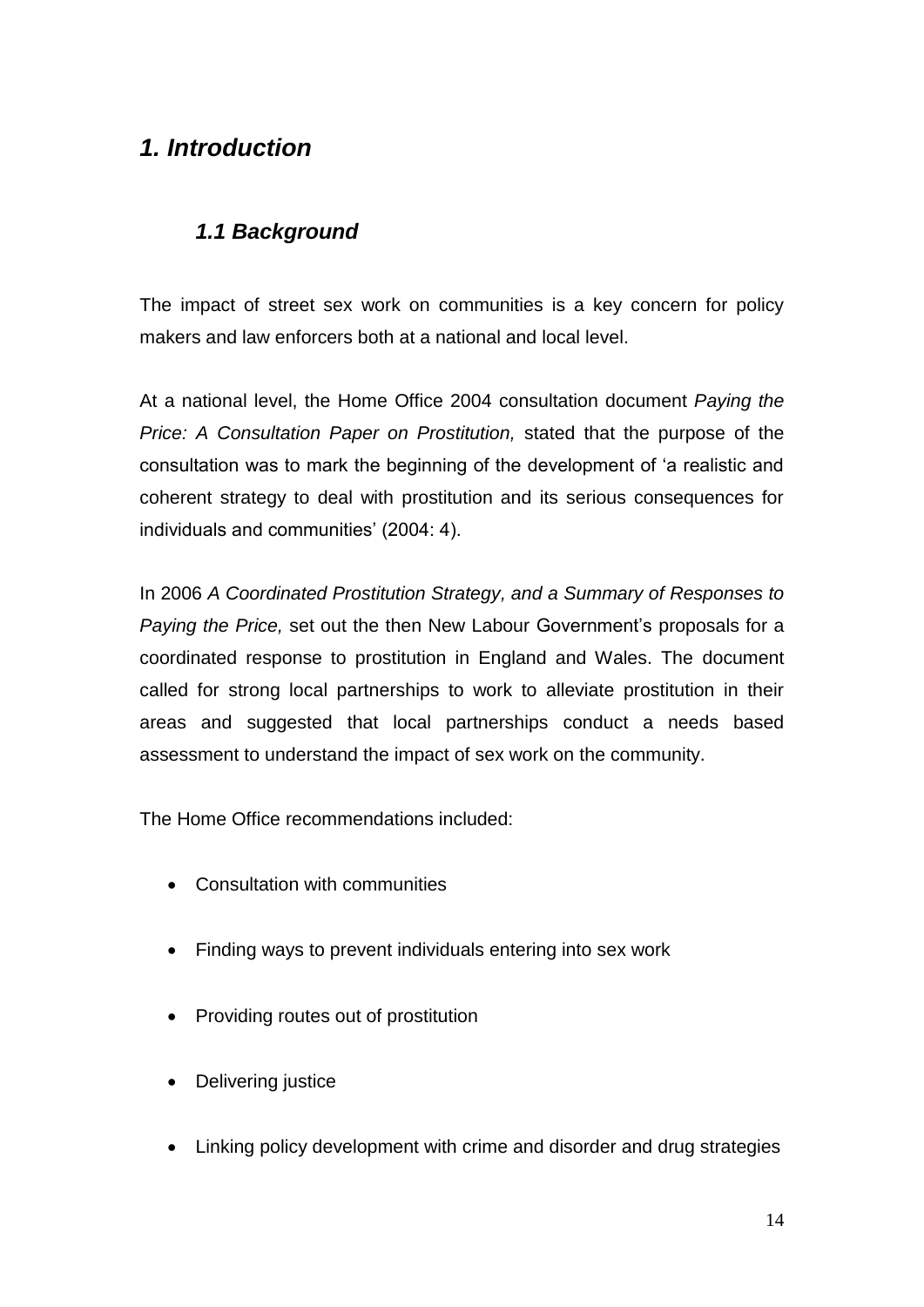#### *1.1.1 Community consultation*

Despite New Labour"s rally call to local partnerships to consult with and engage communities on many issues that are designated to be social problems, to date there has been surprisingly little community consultation on a whole variety of issues including sex work.

Indeed, empirical understandings of the relationship between street markets and communities remains an emerging landscape (see for example: Hubbard, 1999; O"Neill and Campbell, 2004; Hester and Westmarland, 2004; Pitcher et. al. 2006). O"Neill and Campbell"s research in 2004 and Pitcher et. al."s research in 2006 are two of a limited number of innovative projects which engaged sex workers and the wider community with the aim of providing base line evidence towards more effective policy making. Where community engagement has taken place, it seems that researchers share some optimism that relations between sex workers and residents can be improved. Furthermore, that communities and sex workers should be included within the policy making process towards improving community safety for both sex workers and the wider community. Moreover, the researchers recommended alternatives to increased enforcement; in particular, they encouraged discussions on providing sex workers with a safe place to work outside of residential areas.

Still, non-punitive approaches are particularly difficult to realise within the current political and policy climate which challenges the "inevitability" of sex work and which aims to eradicate sex work from the community. Many academics who have been researching the issue of street sex work in urban areas for many years have denounced the Home Office approach as overly simplistic (for example, Scoular and O"Neill, 2007). Further, it has been suggested that the current regulatory framework in England and Wales underestimates complexity of street sex work and its inherent place in society (Scoular and O"Neil, 2007).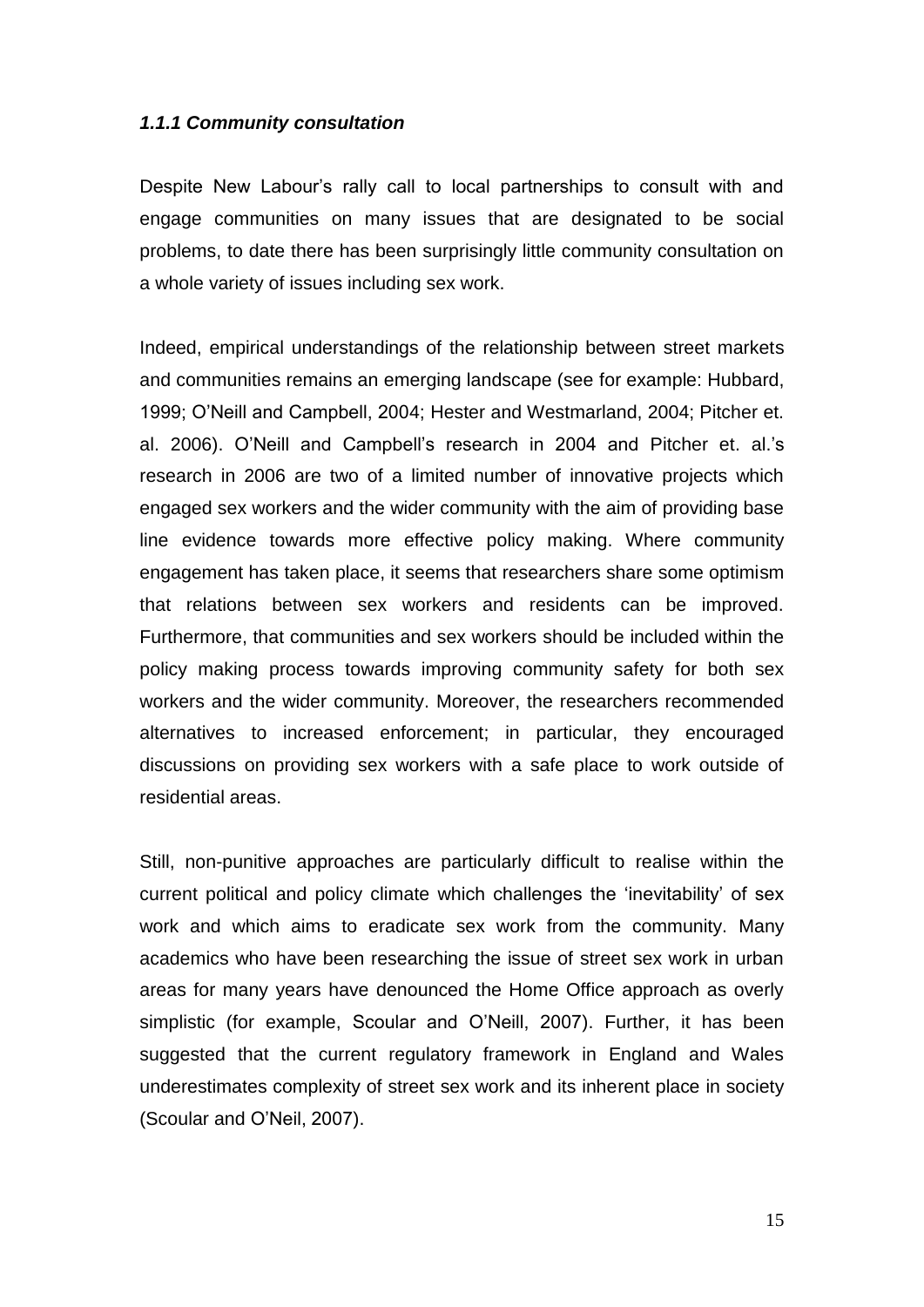#### *1.1.2 Impact on Community*

In Cardiff, street sex work remains a long standing issue in the specific geographical locations of Grangetown and Splott. In terms of research, the last substantial piece of research in Cardiff, conducted by Dr Tracey Sagar in 1998-2002 identified street sex work as a social concern in Grangetown. Residents spoke of kerb crawlers circling the area constantly. They also spoke of young mothers having to pick up condom and needles – and of young children actually "picking up" dirty condoms and needles. Some residents perceived sex workers to be quite threatening and pimps even more so. Generally, complaints from the community revolved around deterioration of quality of life for residents, noise disturbance, used condoms littering the streets and discarded needles (Sagar, 2002). The residents interviewed in Sagar"s research undoubtedly believed that street sex work had a negative impact on the community and that it represented a public nuisance. The concerns of residents in Grangetown in 1998- 2002 are typical of those commonly raised by residents who live in areas where sex work takes place (see for example: O"Neill and Campbell, 2004). The situation in Grangetown led to residents taking direct action via the Street Watch programme (Sagar, 2005). However, Sagar"s research found that residential action in partnership with the police led to the displacement of sex workers and did little to resolve the underlying problems of street sex work.

More recently, research by Debbie Jones (2008-present) has identified street sex work in the areas of Grangetown and Splott to be a continuing social issue that is raised by some members of the community through traditional reporting channels to Police and at Partnerships and Communities Together (PACT) meetings. However, despite this research, the views of the wider community have not been sought till this point.

#### *1.1.3 The Cardiff Sex Worker Forum*

This research project is part of a larger research agenda currently being undertaken by the Cardiff Sex Worker Forum in partnership with Safer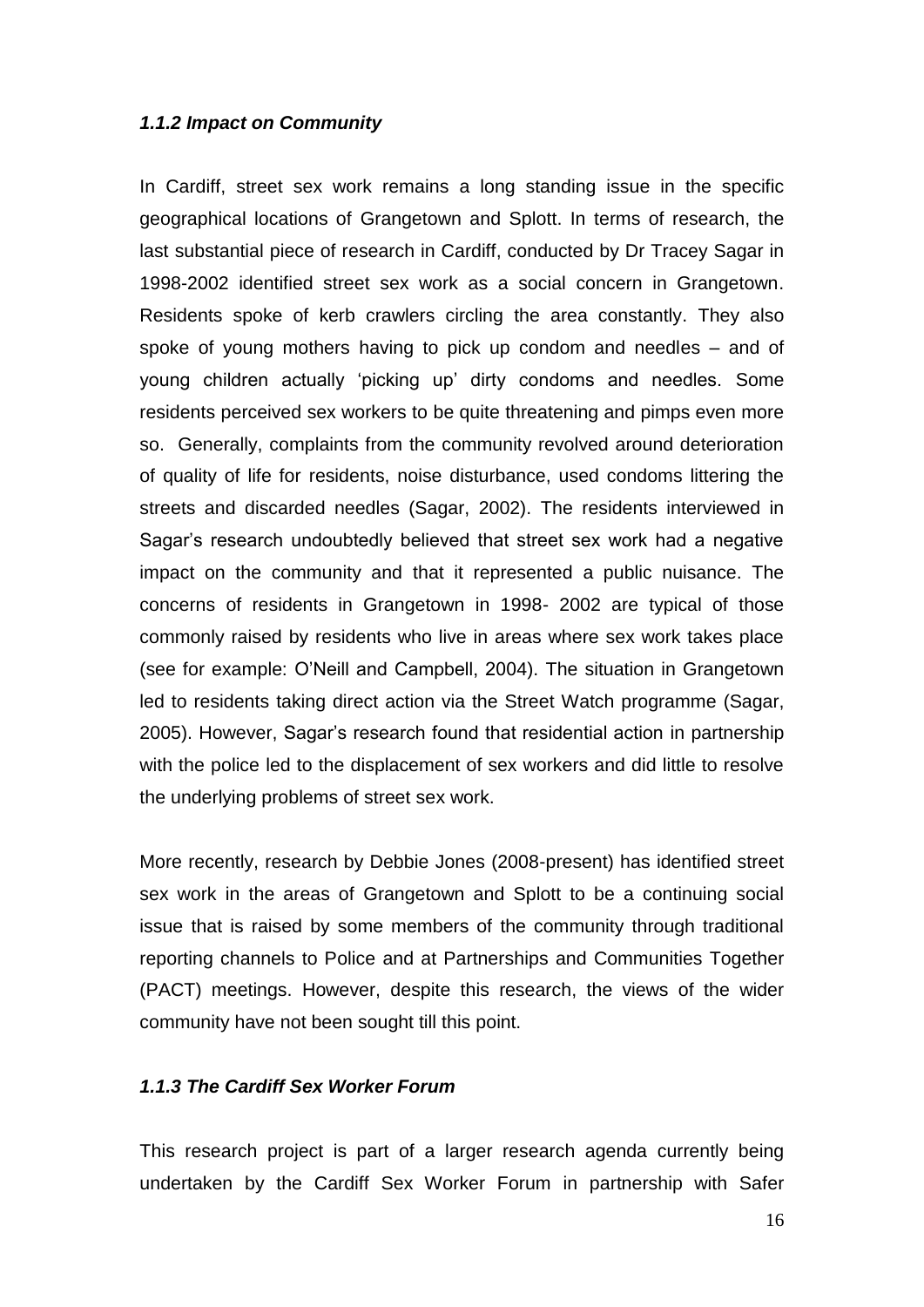Capital. The Cardiff Sex Worker Forum aims to establish a sound evidential base to steer effective policy development in the Cardiff area in the context of street sex work.

The Cardiff Sex Worker Forum adopts an all inclusive approach to policy development. Research in Cardiff for and on behalf of the Cardiff Sex Worker Forum has already been carried out which engaged sex workers in the Cardiff area.

#### *1.1.4 Engagement with sex workers*

Member organisations of the Cardiff Sex Worker Forum have worked in partnership to carry out research with the aim of ascertaining the service provision needs of sex workers and to better understand the daily struggles of sex workers. Importantly, the report "*Reaching Out to Female Street Sex Workers in Cardiff: Findings from Engagement Events"* (Sagar and Jones, 2010) identified extreme levels of violence against street sex workers working in the areas of Grangetown and Splott. Furthermore, the report revealed that sex workers were not only open to violence from clients but that they are also susceptible to harassment and violence from members of the community. This substantiates other research which continues to identify street sex workers as a vulnerable, stigmatised and marginalised community group (see for example, O"Neill and Campbell, 2004; Pitcher et. al., 2006). The conclusions drawn by Sagar and Jones (2010) also went some way to support the findings of research carried out by Matts and Hall in 2007 with twelve street sex workers in Cardiff and which also drew attention to the violence and exploitation experienced by some street sex workers.

Street sex workers can also be vulnerable to exploitation from drug dealers and pimps. In Cardiff, Sagar and Jones reported that 12 out of 17 sex workers were taking A class drugs at the time of interview, with another 5 sex workers receiving or awaiting treatment for drug misuse (at 4.2). Further, although "Engagement Event" data did not suggest that sex workers in the Cardiff area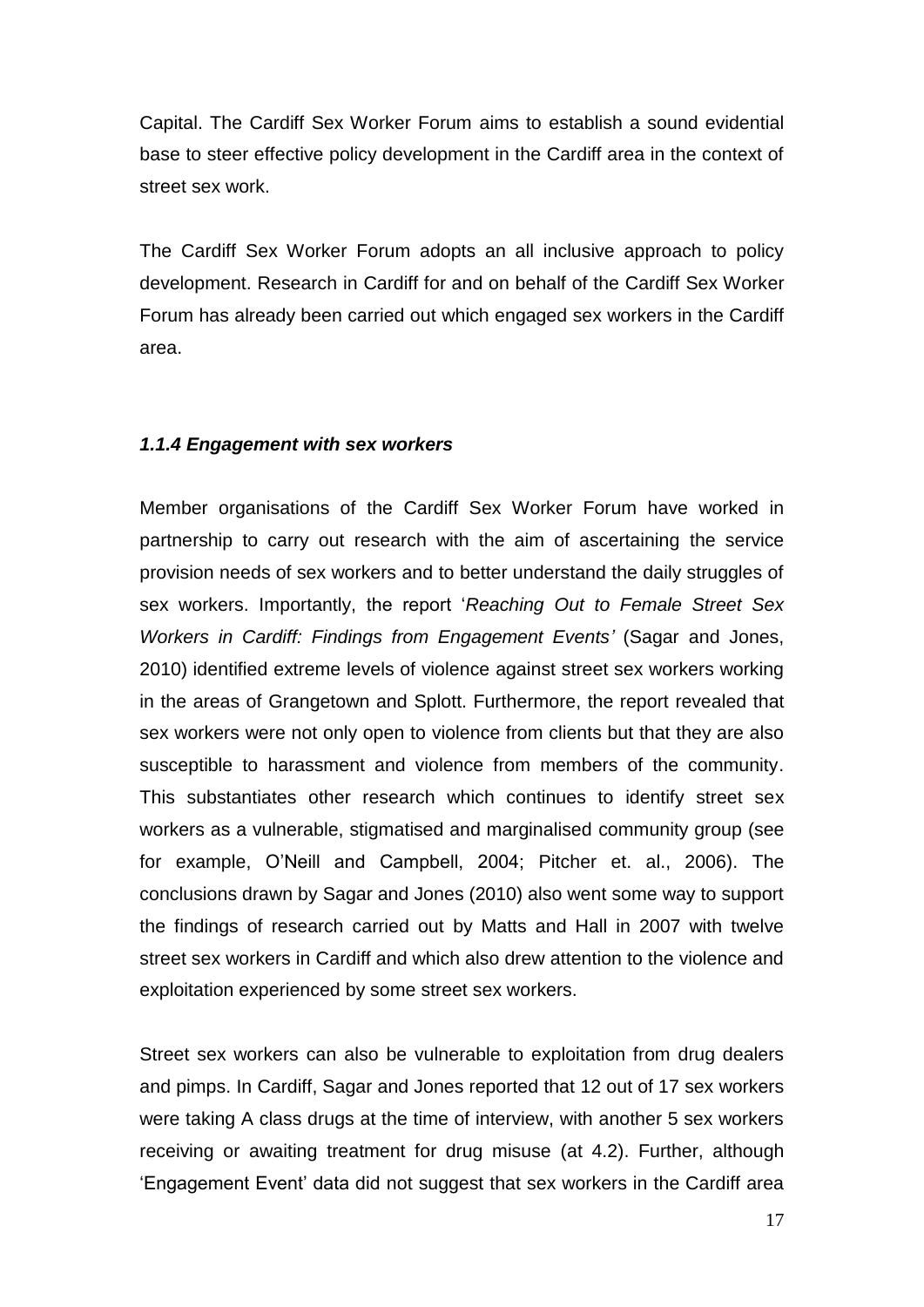were "coerced" or "pimped", qualitative data derived from this study indicates that some members of the community believe that sex work brings "pimps" and 'drug dealers' into the local areas of Grangetown and Splott. As Pitcher et. al. point out, where there is a prevalence of violence, drug use and risky behaviour amongst sex workers within a community, this in turn gives rise to concerns regarding public space which becomes increasingly prone to risk and exploitation. They also rightly emphasise that there is a need to ensure that the issues on the ground are fully understood in order to develop more appropriate responses to address both the needs of sex workers and the concerns and needs of the wider community (2006: 2).

In Cardiff, partner organisations who are members of the Cardiff Sex Worker Forum are seeking to gain a better understanding the problems on the ground. The aim of The Forum is to develop local strategies which take into account the perspectives of stakeholder agencies, sex workers and members of the wider community.

Overall, the objective of The Forum is to develop a strategy that can exist within the current regulatory framework provided by the Policing and Crime Act 2009 – a strategy which provides needs based services for sex workers and which assists those sex workers who would like to end working on the streets to be able to do so.

Also however, and very importantly, The Forum aims to improve the safety of those sex workers who continue to sell sex. Within such a strategy it is of course vital that the needs and concerns of the wider community are considered and wherever possible acted upon.

Thus, this research represents the next step towards enhancing the Cardiff Sex Worker Forum"s understanding of the relationship between sex workers (some of whom live and work within the community; see, Sagar and Jones 2010) and members of the wider community.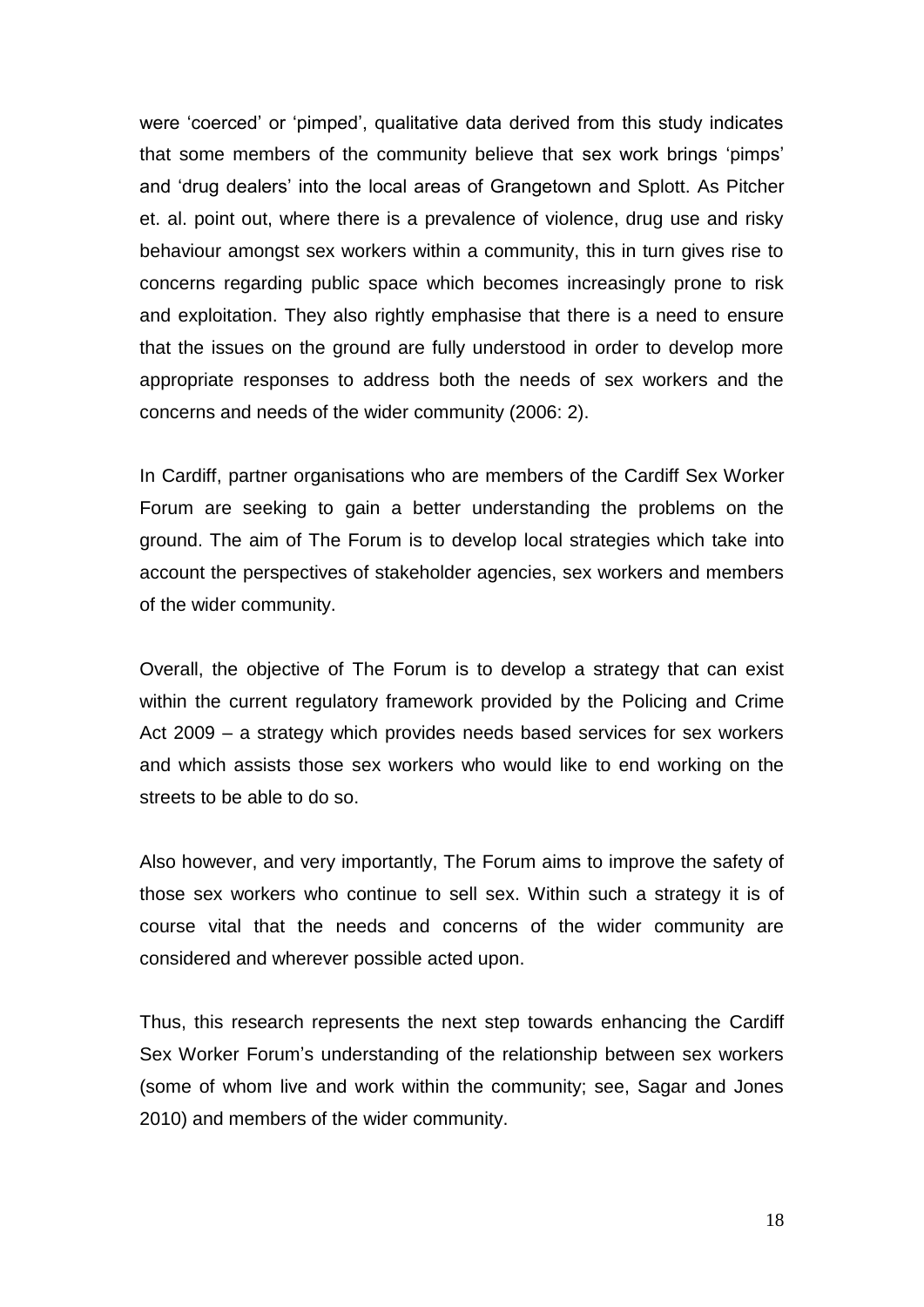This research identifies the impact of street sex work on the wider community and reports on the views and opinions of the community generally with regard to sex work, sex workers and the direction policy should take to in developing responses to street sex work.

## *1.2. Aims and Objectives*

The research was carried out in the communities of Grangetown and Splott. The findings of the research provide the first empirically based understandings of the community"s views on street sex work in Wales.

This research had two broad aims:

**1. To provide an understanding of the wider communities views on street sex work.**

**2. To examine whether there would be the will for and possibility of future community involvement in addressing the issue as stipulated in current central policy.**

Objectives of the research:

In the past two years, the partners of the Cardiff Sex Worker Forum have made substantial progress in developing a multi-agency strategy which moves beyond the traditional model of enforcement which has been shown to place sex workers at risk of harm, whilst perpetuating the "revolving door" cycle.

The views of the community will assist the strategic direction of this strategy and very importantly engagement with the community will also go some way to "reassuring the public" that they have a voice and their concerns are important to the strategic direction of sex work policy in their area.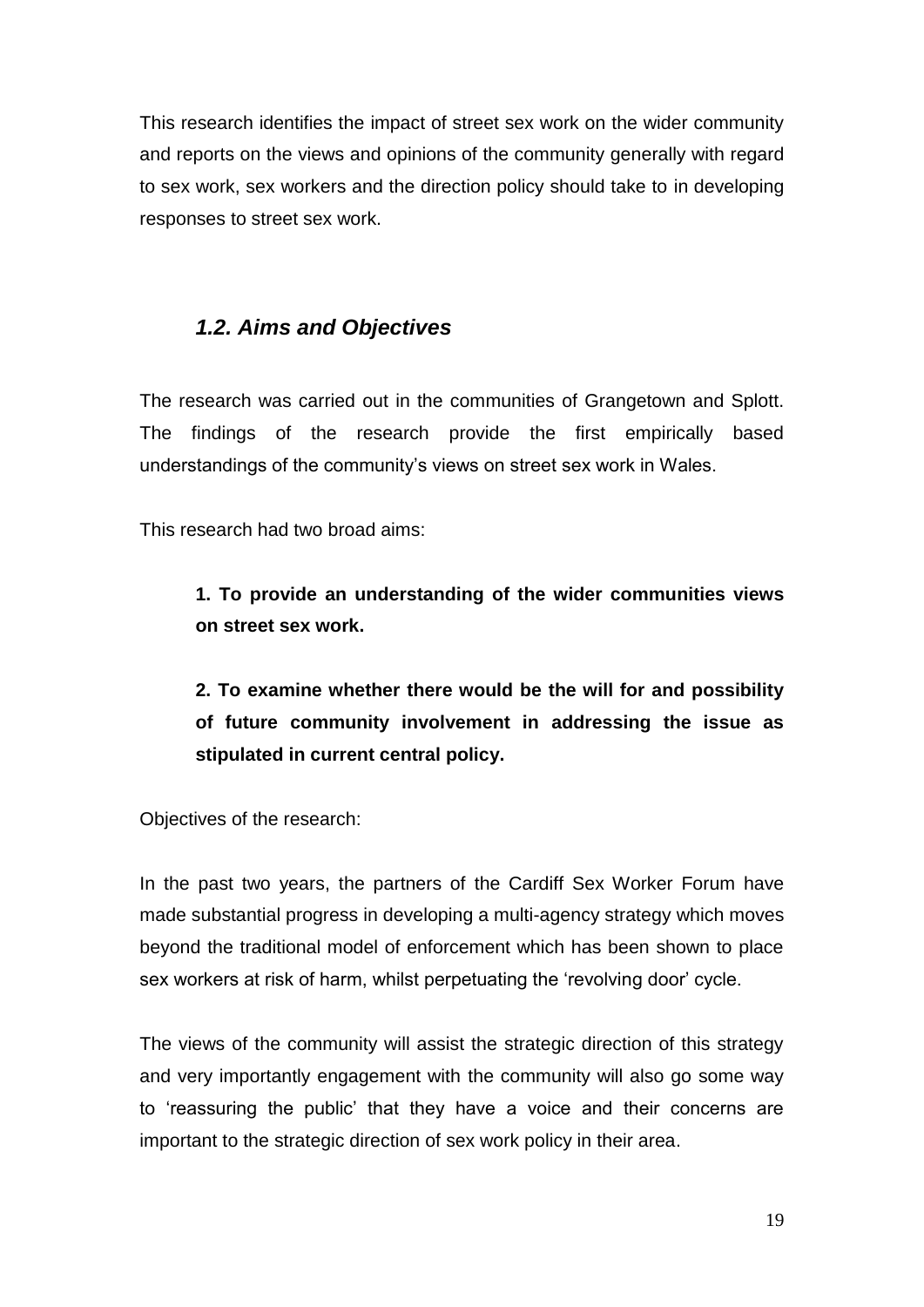As already noted, findings from recently held engagement events on behalf of the Cardiff Sex Worker Forum with female street sex workers suggest that many sex workers may live in the communities within which they work (Sagar and Jones, 2010). Listening to the concerns of the whole community which may or may not include sex workers makes for "social inclusion" within the policy making process and this may be a gateway for opening up dialogue with the wider community towards 'community conferencing' (as stipulated in the *Coordinated Prostitution Strategy*, Home Office, 2006) and "community mediation" sessions at a later date.

Thus the findings of this report will assist local policy development and practise in relation to:

- **The regulation of street sex work.**
- **Improving the safety of sex workers.**
- **Meeting the needs of the community.**
- **Community mediation / community conferencing.**
- **The enhancement of community cohesion and social inclusion.**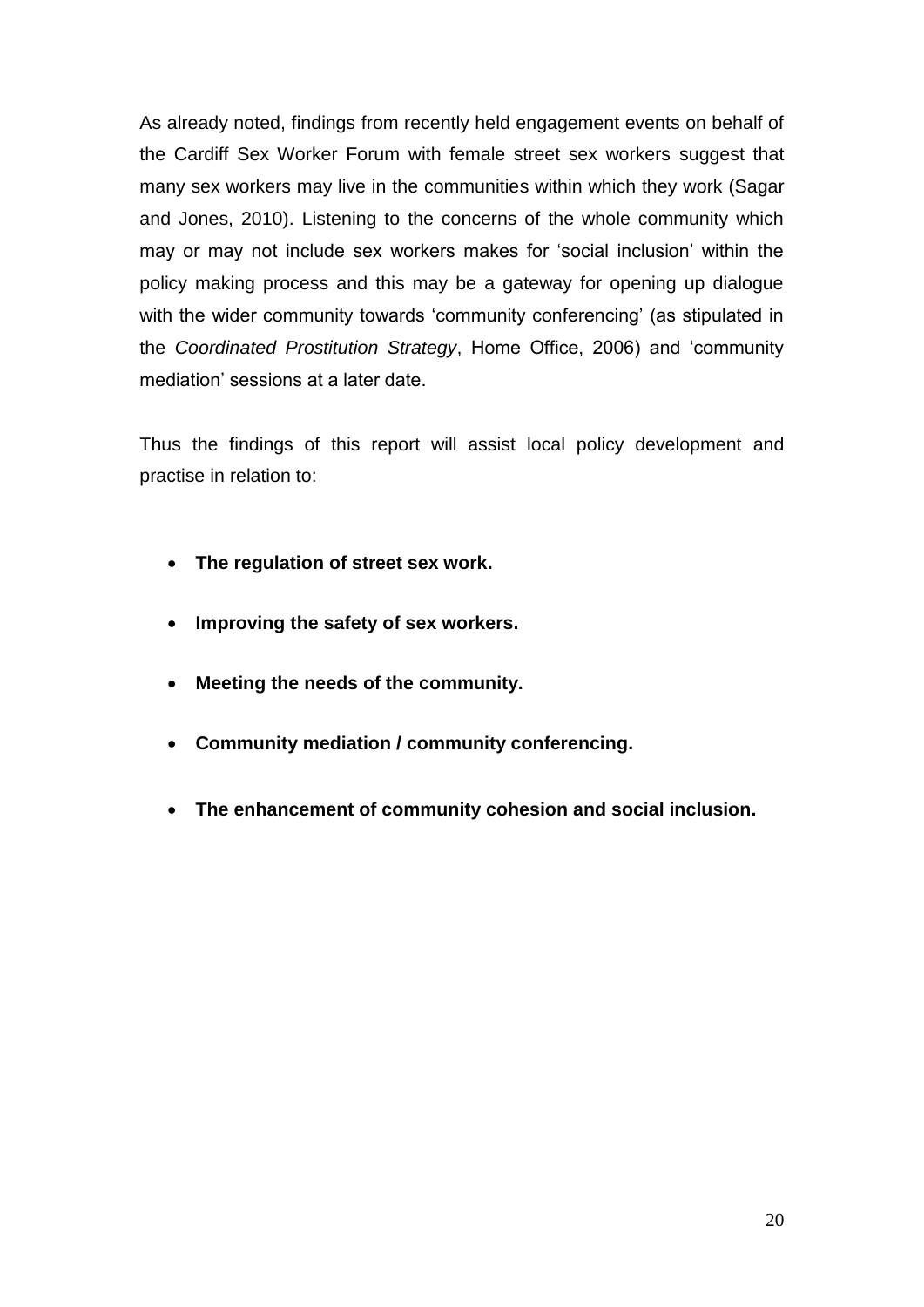## *2. The Research*

#### *2.1. Engaging the Community*

Hester and Westmarland"s 2004 research study on behalf of the Home Office identified the potential benefits of engaging with the community on sex work related issues. The study highlighted community engagement in Bournemouth, Nottingham and Stoke-on-Trent as examples where members of the community were asked for their opinions regarding the impact of criminal justice interventions. Nevertheless, such examples can be said to amount to 'impact assessments' rather than community 'engagement and consultation" towards strategy development.

This was to a certain extent recognised in *Paying the Price* (Home Office, 2004) which called for a co-ordinated multi-agency response to tackle street prostitution which includes where possible the "participation" of sex workers or advocates of sex workers and the community. This approach was further advocated in the Home Office *Coordinated Prostitution Strategy* (2006) which encourages community engagement to identify the issues of most concern to local people.

Engagement with the community to discover community perceptions and priorities regarding street sex work will provide new knowledge for policy development in the context of sex work in Cardiff. Importantly, it is also anticipated that the research project will act as a catalyst to draw members of the community into an ongoing "active consultation" process (see, Ballintyne and Fraser, 2000); and into community mediation / conferencing which may make for more effective sex worker policy development. Indeed, Hester and Westmarland"s 2004 research study recommended that further research was needed on "the full effect and sustainability of community mediation as an approach in reducing the nuisance to communities resulting from prostitution (p. xiii). However, at the time of writing they believed that "community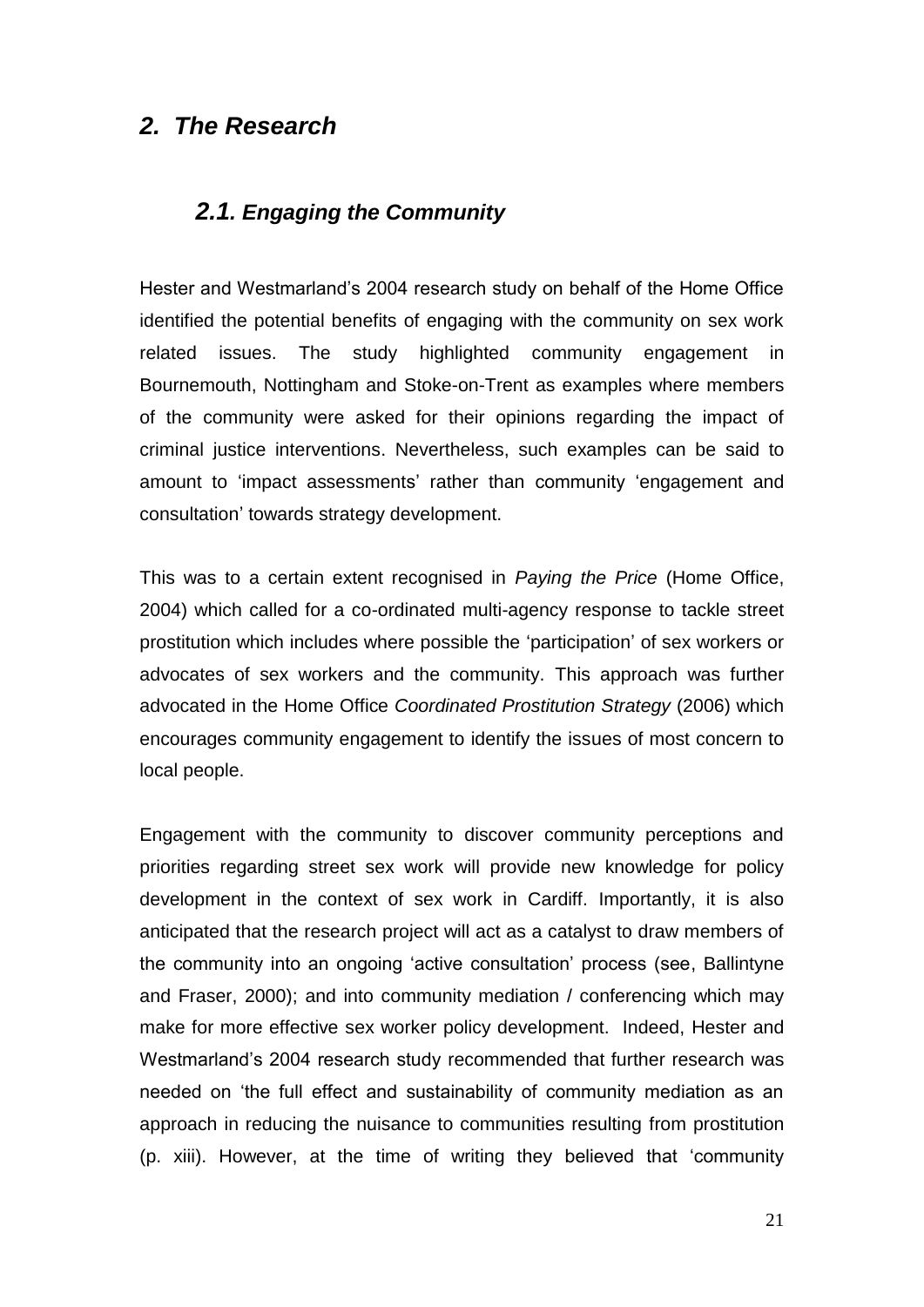mediation is more likely to create a sustained reduction of nuisance and disorder to communities and should be encouraged as a key approach" (xiii).

#### *2.2. Definitional issues*

*"Sex Workers or "Prostitutes"?*

"The Policing and Crime Act 2010 uses the terms "prostitute" and "prostitution". However, many academics, agencies and organisations (including the Cardiff Sex Worker Forum) believe that the terms 'prostitute' and 'prostitution' are stigmatising of sex workers and sex work. To continue to refer to women in policy development and practice as "prostitutes" is to continue the historic tradition of labelling women who sell sex – the most notable example would be the label of "common prostitute" within the Street Offences Act 1959 which has only recently been removed by the Policing and Crime Act 2010. This report refers to 'sex workers' and 'sex work'.

However, the terms "sex worker" and "sex work" were found to be problematic when engaging with members of the community. Our pilot study indicated that "prostitute" and "prostitution" were terms commonly used by members of the general public. Therefore, in order to facilitate the community's understanding of the nature and objectives of this research project and to ensure that our research questions were accessible to the general public, our research questionnaire refers to 'prostitute' and 'prostitution'.

#### *"Community"*

Defining "community" is problematic (see for example Jones and Stewart, 2006). As Sagar and Croxall (forthcoming) point out, Government policies consistently refer to the community in matters of crime prevention (*community safety)*, and in regard to diasporic groups (such as the Muslim community)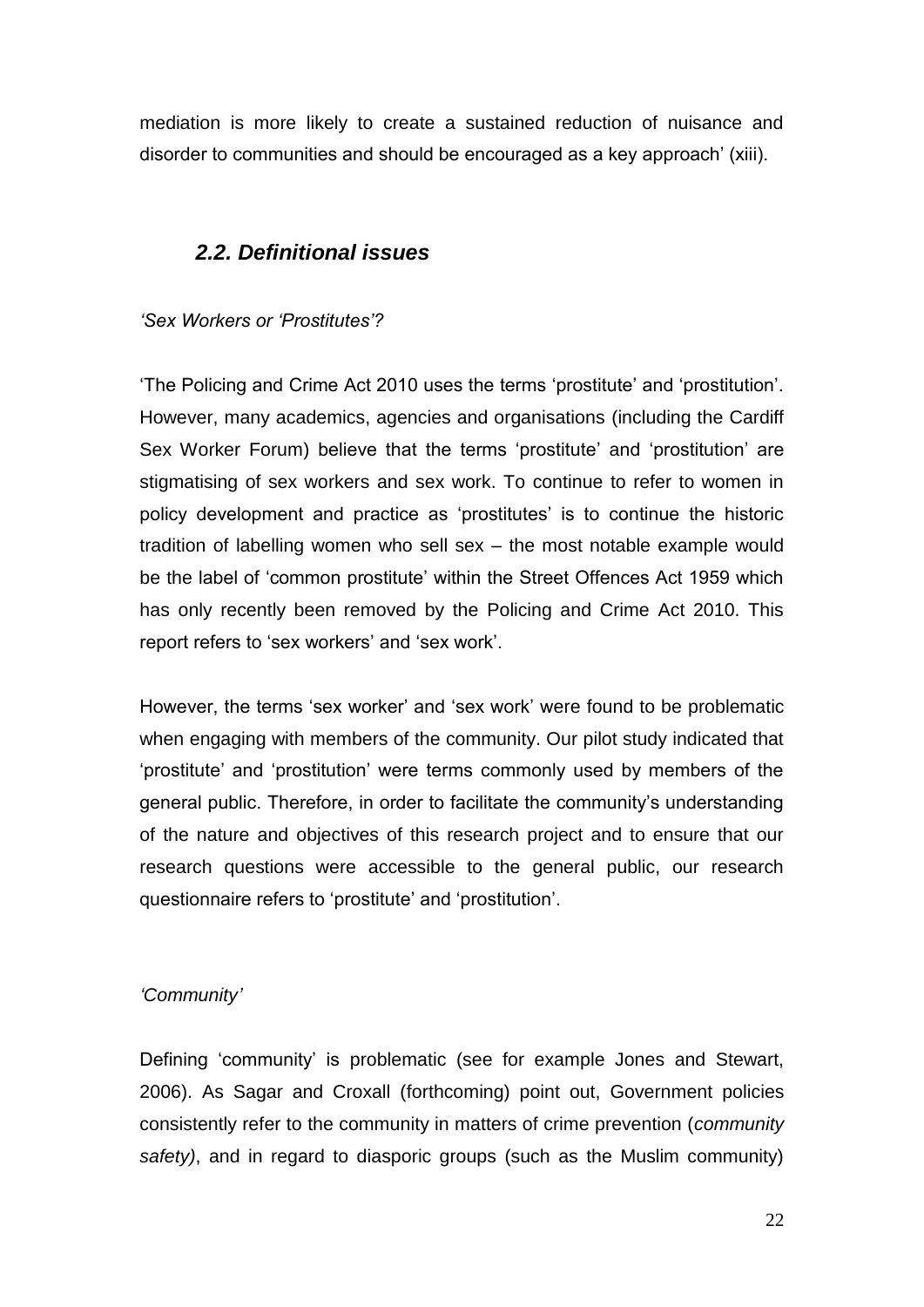and also in the context of the moral majority (we must reassure the community). Despite such variants and shifts in language there does appear to be academic consensus that where "community consultation" takes place (in the context of policy development) then that consultation has to be truly representative (see for example, Crawford 1998; Lacey and Zedner 1995; Lund 1999; Sagar, 2005).

For the purposes of this research the 'community' is a geographical area  $$ selected on the basis of police intelligence. However, within the geographically selected area there are no constraints. The "community" is fully inclusive of gender, age and ethnicity for example.

#### *2.3. The case studies*

As already noted, street sex work has been a feature of the communities of Grangetown and Splott for many years. The existence of street based sex work in Grangetown for example led to some community residents forming a Street Watch organisation in partnership with the police in the 1990s. Sagar"s research in 1998-2002 revealed how the Street Watch programme simply led to displacement into adjacent urban areas (Sagar, 2005). Furthermore, it reported on hostility between members of Street Watch and sex workers and of incidents which bordered on vigilantism. Although Street Watch has disbanded for several years now in the Grangetown area, concerns regarding street sex work have continued to be raised at Partnership and Community Together meetings (PACT). For example, in Grangetown, street sex work was a PACT priority for three consecutive years. In recent months "prostitution" has been moved from "priority" status to "project" status. This is in recognition of the fact that street sex work is an "ongoing" issue and cannot be addressed by partners within the usual 6-8 weeks required by the PACT format.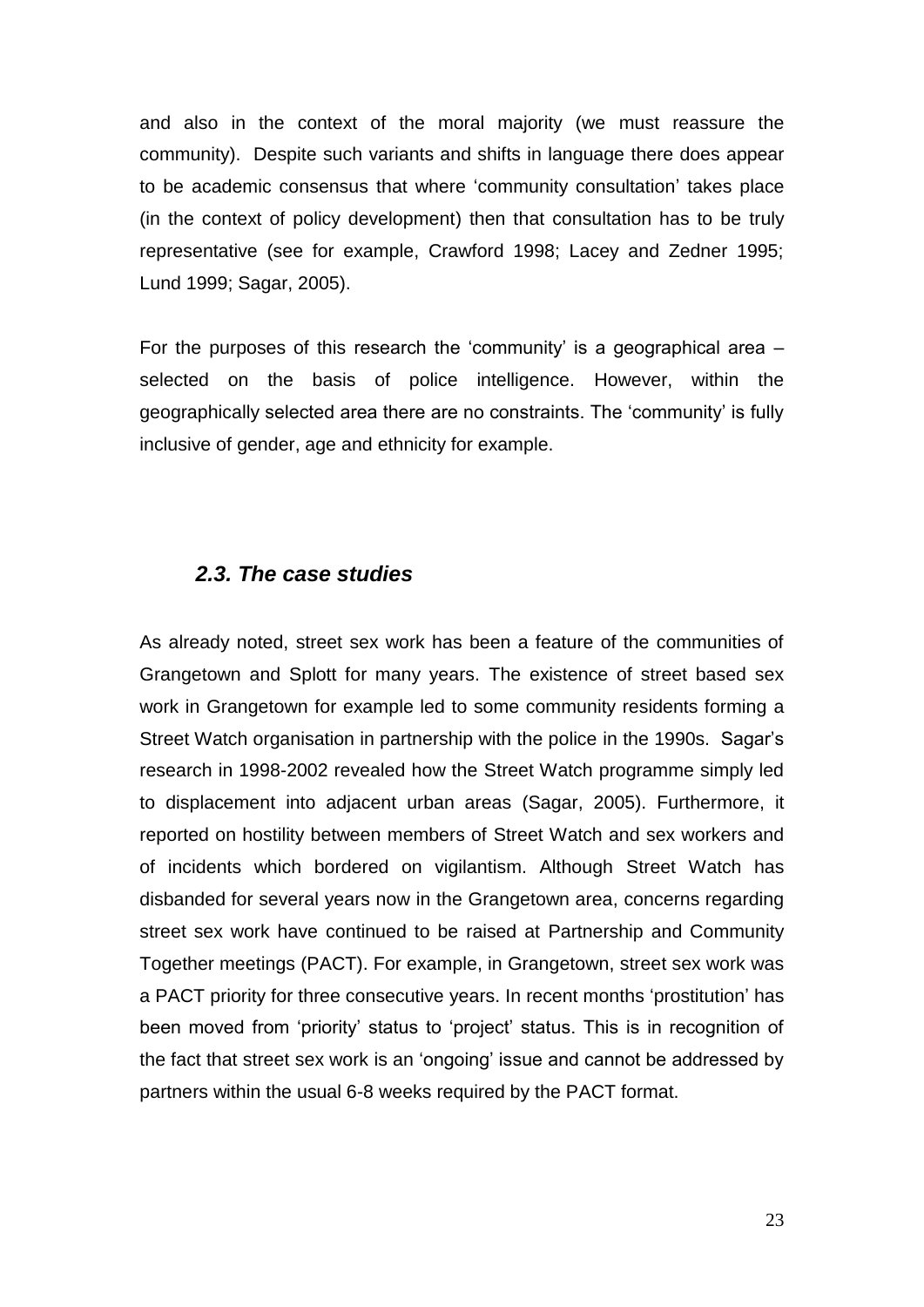Importantly, however, the PACT meetings that the Sagar and Jones observed over an 8 month period from October 2007 to May 2008 were attended by very few residents: between 11-15 at any one time (data on file with Sagar and Jones). Furthermore, to date very little research to date has been carried out in Splott. However, observations of Splott PACT meetings by Jones in 2008 / 2009 did highlight that, as with Grangetown, sex work was considered a "problem" by some of the residents who attended the meetings. In this respect Grangetown and Splott had similar characteristics. However, it is fair to say that on closer enquiry it appeared that at the time of the observations the issue of sex work was raised by no more than three people (two of whom were husband and wife). Moreover, the complaints focused on one individual who was thought to be selling sex from their home. Thus complaints centered on issues of nuisance such as noise disturbance in relation to "off street" sex work.

Therefore, given the inclusive aims of the Cardiff Sex Worker Forum; to improve services for sex workers and also enhance social inclusion and community cohesion, it was believed to be necessary to ascertain the views and opinions of the wider community within the most 'problematic' areas – "problematic" being defined by police intelligence and community PACT priorities.

#### *2.4. Neighbourhood characteristics*

The results from the 2001 National Population Census were used to investigate the case study areas of Grangetown and Splott (the next census is due to take place in 2011). According to Census figures, almost a third of all residents in the communities of Grangetown and Splott are semi / unskilled workers or on state benefit / unemployed / lowest grade workers with approximately a third of residents living in rented or local authority / Housing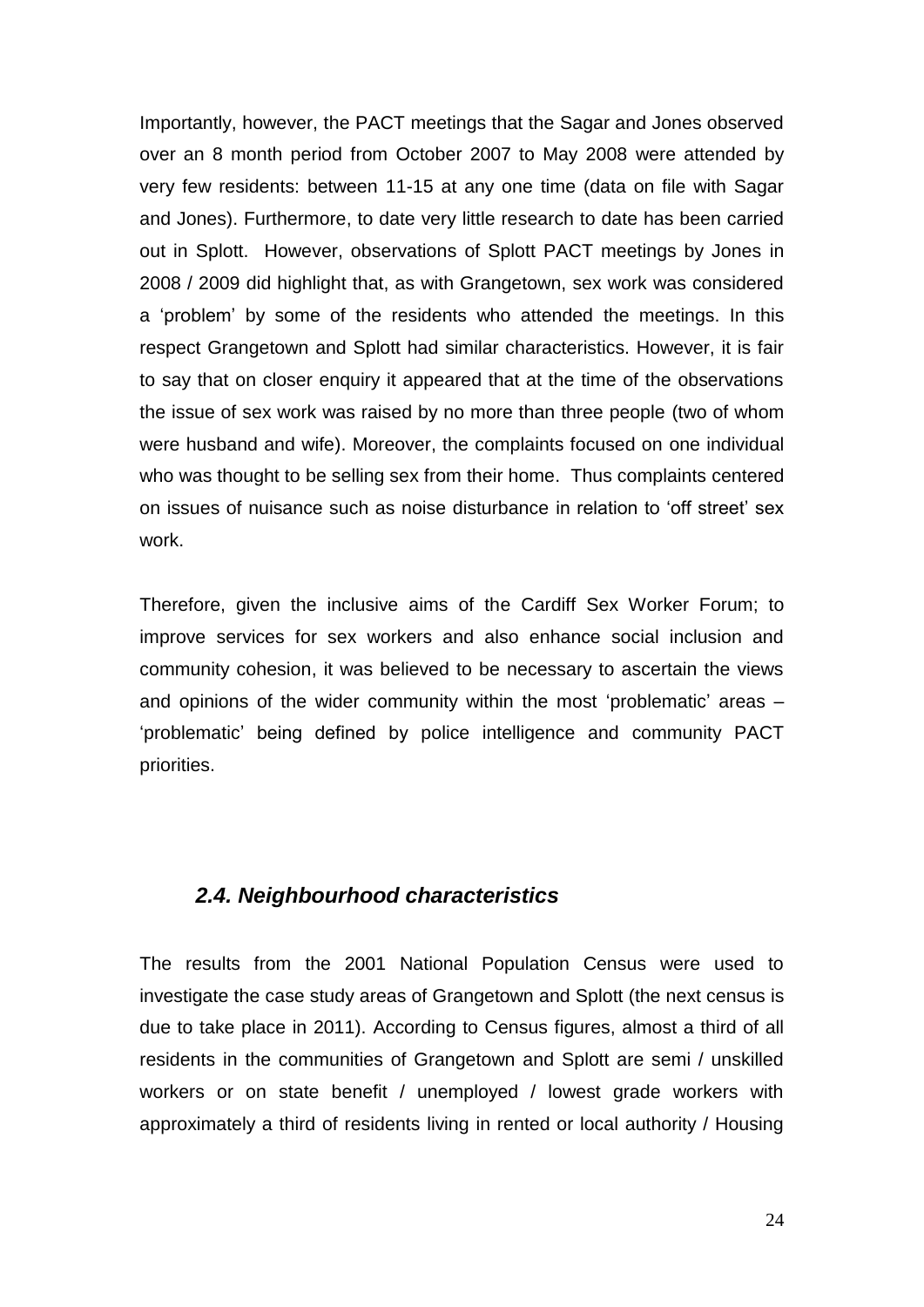Association of private rented accommodation. The communities are predominantly Christian.

Further, the report 'Deprivation in Cardiff' which was published in 2002 indicated that both the communities of Grangetown and Splott ranked highly in the ratings for "social deprivation" in Cardiff. By way of illustration (1 being worst ranking),

Grangetown was ranked:

8<sup>th</sup> for multiple deprivation 8<sup>th</sup> for income deprivation 4<sup>th</sup> for employment deprivation 4<sup>th</sup> for health deprivation 8<sup>th</sup> for education deprivation 13<sup>th</sup> for housing deprivation 9<sup>th</sup> for child poverty deprivation

Splott was ranked:

- 4<sup>th</sup> for multiple deprivation
- 5<sup>th</sup> for income deprivation
- 6<sup>th</sup> for employment deprivation
- 5<sup>th</sup> for health deprivation
- 4<sup>th</sup> for education deprivation
- 2<sup>nd</sup> for housing deprivation
- 4<sup>th</sup> for child poverty deprivation

Routes into street sex work are recognised as varied and complex (see for example, (Phoenix, 1999; Hester and Westmarland, 2004). However, there is consensus amongst researchers that poverty is a pervasive problem for those who work the streets. Consequentially, street sex work very often takes place in areas of social deprivation.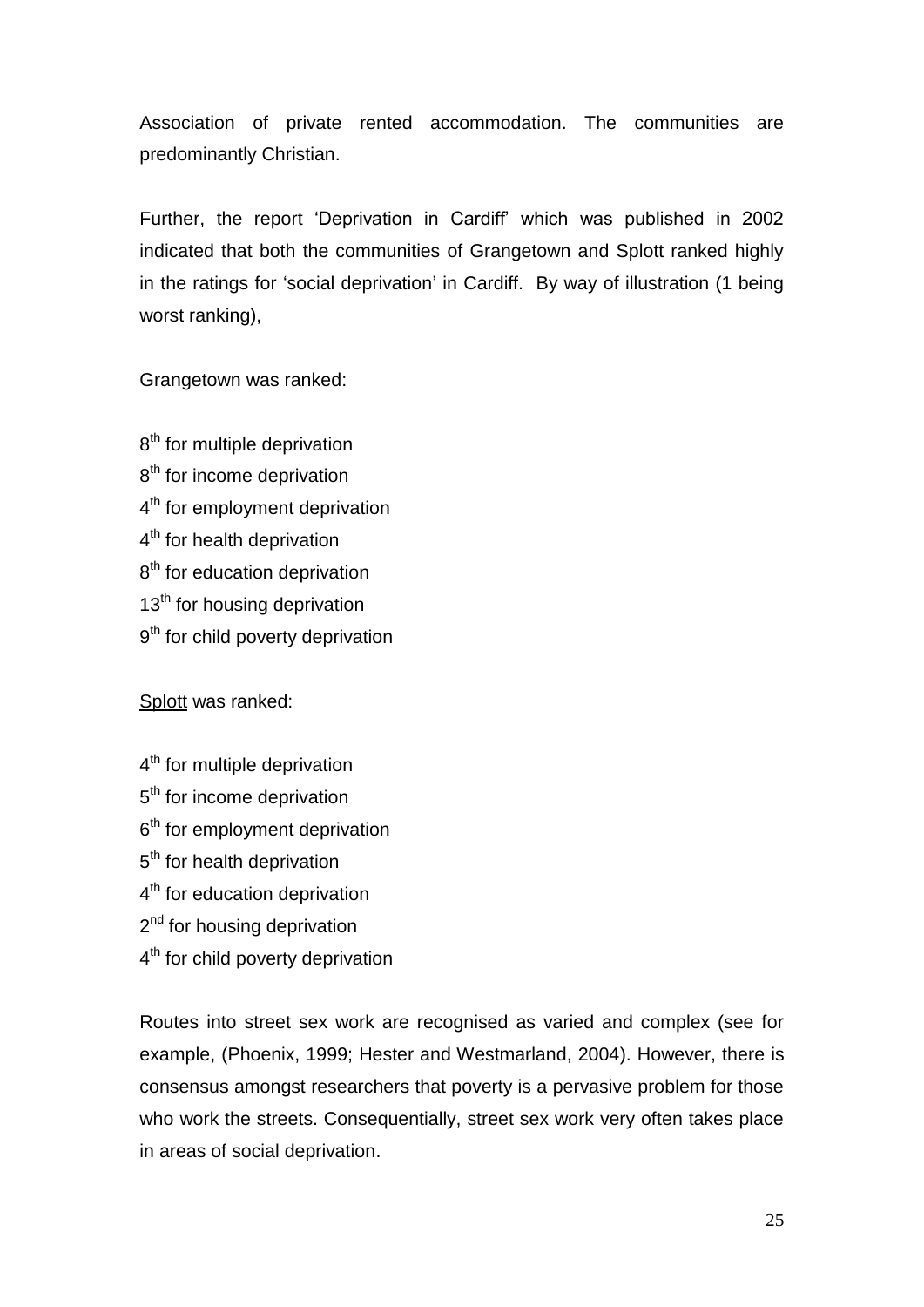## *2.5. Respondent demographics*

#### Length of residency in Grangetown and Splott

*Approximately 45% of respondents had lived at their current address for 10 years plus.* 

*Approximately 11% of respondents had lived at their current address between 7 and 10 years.*

*Approximately 20% of respondents had lived at their current address between 3 and 7 years.*

Therefore, over half of our respondents were "long term" residents with approximately 30% living in the area for under 7 years.

#### Gender

*Approximately 59% of our respondents were female.*

*Approximately 41% of our respondents were male.* 

Thus although we had approximately 20% more female responses this is not dramatically significant.

#### The age range of our respondents

Respondent age groups were generally evenly represented. It appears therefore that the data within this research project represents the wideranging age demographics of residents living within the targeted areas.

*Approximately 7% of respondents were aged between 18-25*

*Approximately 23% of respondents were aged between 26-35*

*Approximately 20% of respondents were aged between 36-45*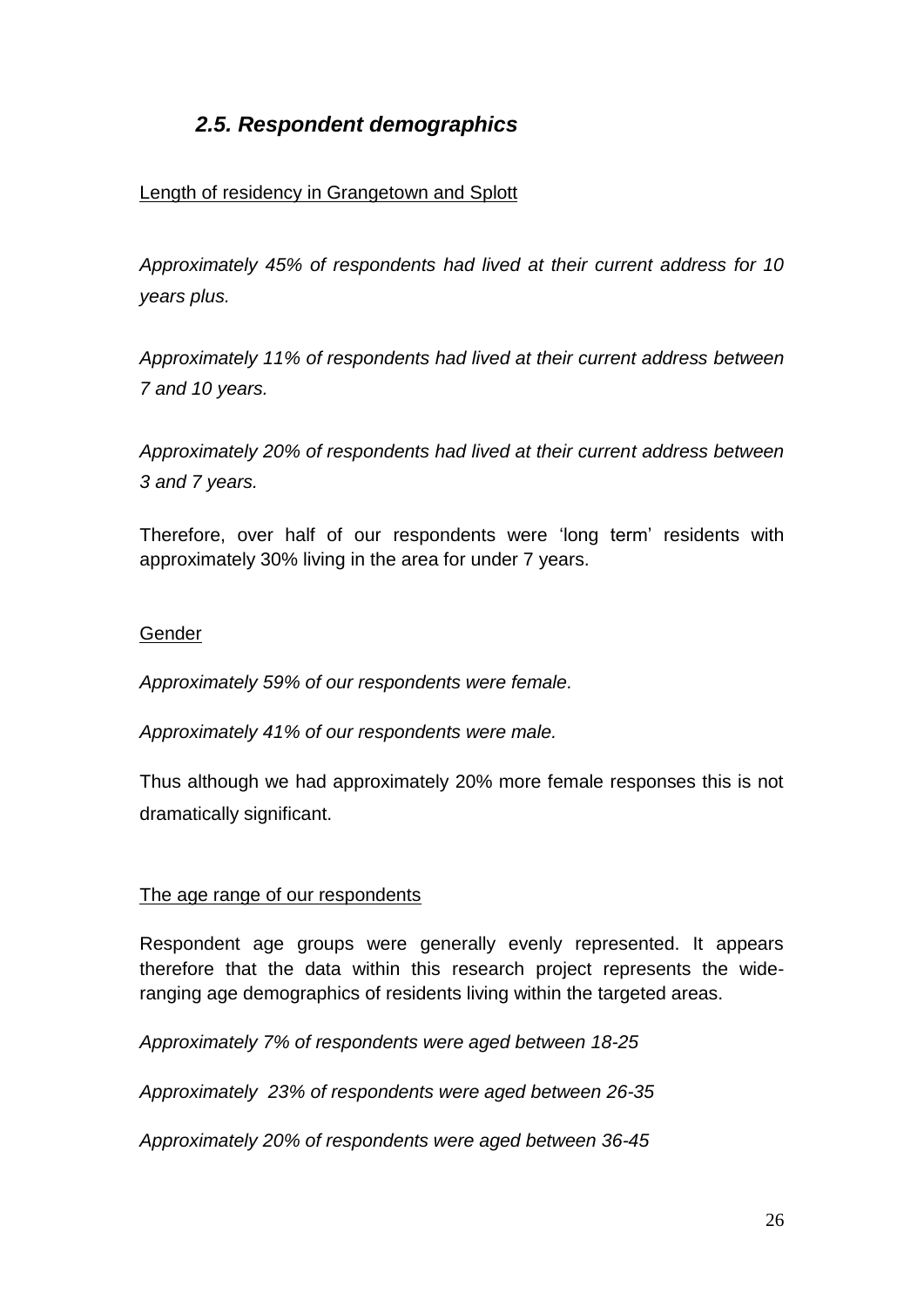*Approximately 19% of respondents were aged between 46-55*

*Approximately 18% of respondents were aged between 56-65*

*Approximately 12% of respondents were aged 66 and over* 

#### **Ethnicity**

Respondents were asked to self identify their Ethnicity. 21 different categories were identified, reflecting 'ethnic' diversity in areas. However, self identification data enabled us to conclude that:

*Approximately 50% of respondents identified themselves as White* (including: White British, White Welsh, White English, White European, White Canadian for example).

*Approximately 6% of respondents identified themselves as "Mixed Race".*

*Approximately 14% of respondents came from diverse ethnic groups* (including: Chinese, African, Pakistani, Bangladeshi, Asian, Arab, and Caribbean).

*Approximately 13% of respondents identified themselves as Welsh* (therefore ethnicity is unknown).

*Approximately 17% of respondents identified themselves as British* (therefore ethnicity is unknown).

## Religion

Demographic data analysis showed that:

*Approximately 44% of respondents identified themselves as Christian*

*Approximately 37% of respondents stated they had no religion*

*Approximately 14% of respondents identified themselves as Muslim*

*Approximately 5% of respondents identified themselves from various other religions* (including: Buddhist, Hindu, Jehovah"s Witness).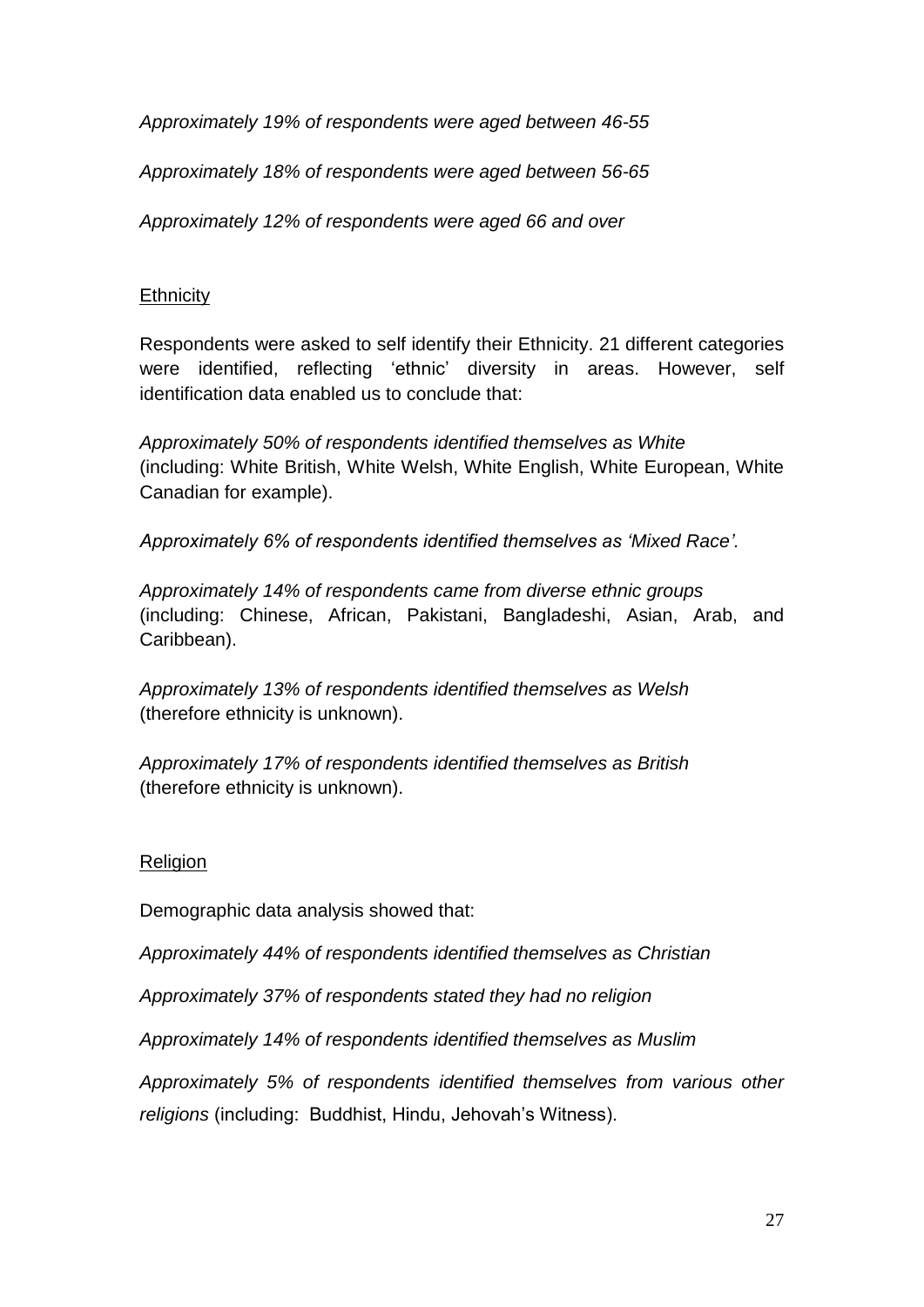## *2.6. Methodological framework*

The overall design of the research was based on a mixed methodological framework incorporating quantitative and qualitative research methods. The research was conducted between August and September 2010.

#### *2.6.1. Ethics*

As with all forms of social enquiry, careful consideration was given to any ethical issues which the research may give rise to. This included the use of language around appropriate terminology and definitions, as discussed in 2.2. Also, to the conduct of the research as a process.

The research proposal passed the rigours of the Ethical Standards Committee of the Centre for Criminal Justice and Criminology at Swansea University and all those involved in the project abided by Swansea University"s ethical practices and procedures and by the ethical guidance offered by the British Society of Criminology.

Although the geographical locations of the field work have been identified, the anonymity of individual respondents has been respected.

As already noted (1.2) data obtained via the 'Engagement Events' which were carried out by the Cardiff Sex Work Forum between 2009 and 2010 indicated that some sex workers lived within the case study locations (Sagar and Jones, 2010). Thus, it was evident that sex workers would be invited to take part in this research. However, given that details surrounding the occupations of members of the community generally were not sought in this research and, moreover, the stigmatisation of sex workers and consequently the secrecy that can exist around their occupation (Shaver, 2005; Sanders, 2006), a decision was made not to ask participants to disclose whether or not they currently or previously identified themselves as sex workers. Furthermore, it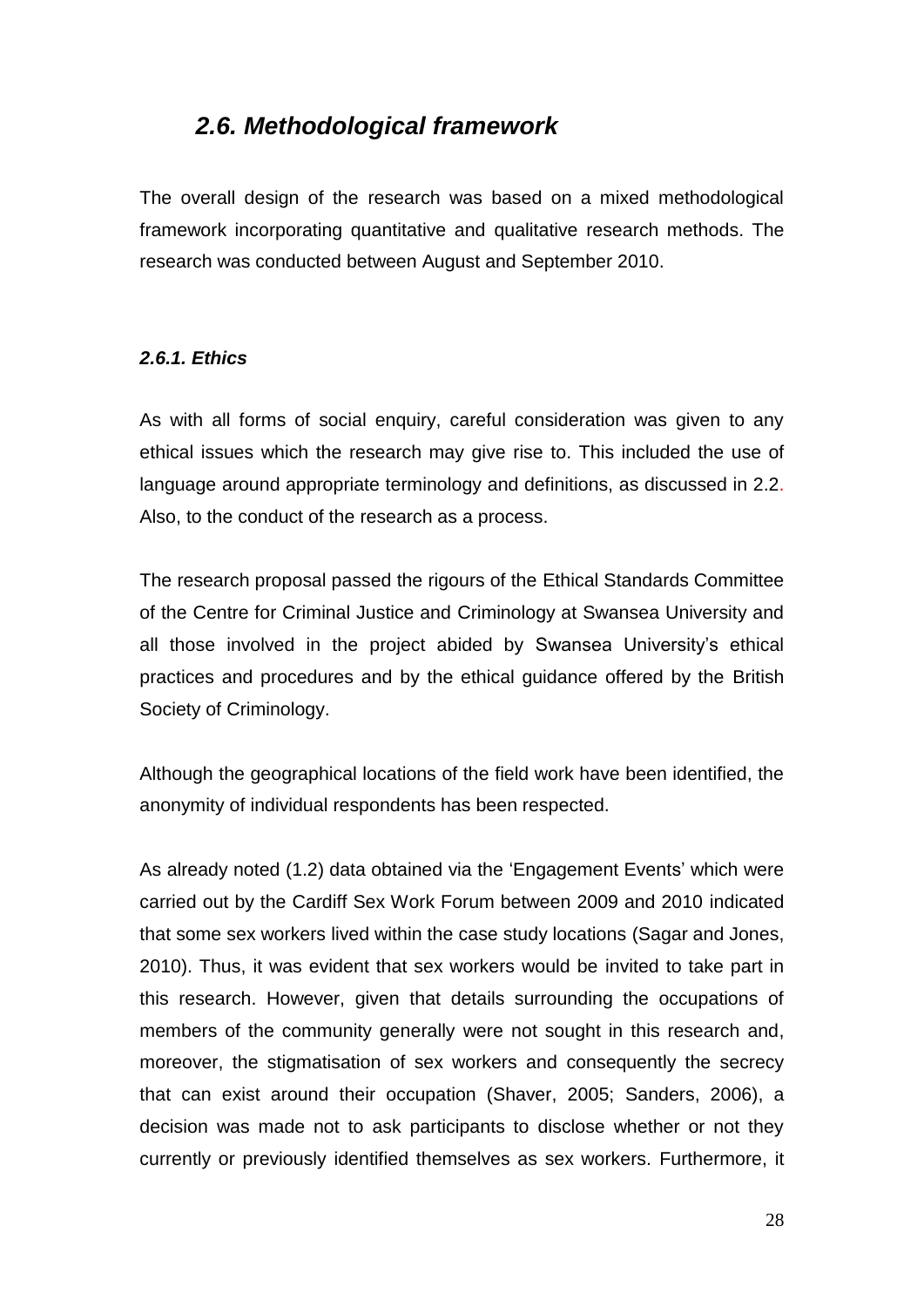was important to the 'inclusiveness' of the research design that sex workers were provided with the opportunity to discuss their views and opinions as "community members".

#### *2.6.2. Widening participation*

The populations of Grangetown and Splott are diverse in terms of ethnicity. Aiming to ensure, as far as possible, that each community member had the opportunity to participate fully in the research project assistance was sought from Communities First.

To further the inclusive process of the research, and to "pave the way" for possible future research or community mediation at a later stage, postal questionnaires were followed up with personal contact from field workers.

Members of the community were provided with the opportunity to fill in a request slip for a researcher to contact them; then to make an appointment to discuss issues raised by the questionnaire. All residents who formally requested contact were spoken to by the researchers either in person or by telephone.

All residents in the target area were notified when researchers would be in their area. Each residential address within the target area was thus invited to fill in a questionnaire and to discuss the questionnaire and their views and opinions further with the researchers. This enabled members of the community to add to their survey responses, complete a questionnaire on the doorstep, or discuss any concerns they did not want to put in writing with the researchers. Residents within the case study area were also provided with a telephone number to contact the research team and an email address.

Where field workers did not receive a reply on the doorstep they posted a compliment slip through the door reiterating how members of the community could contact them if they wished.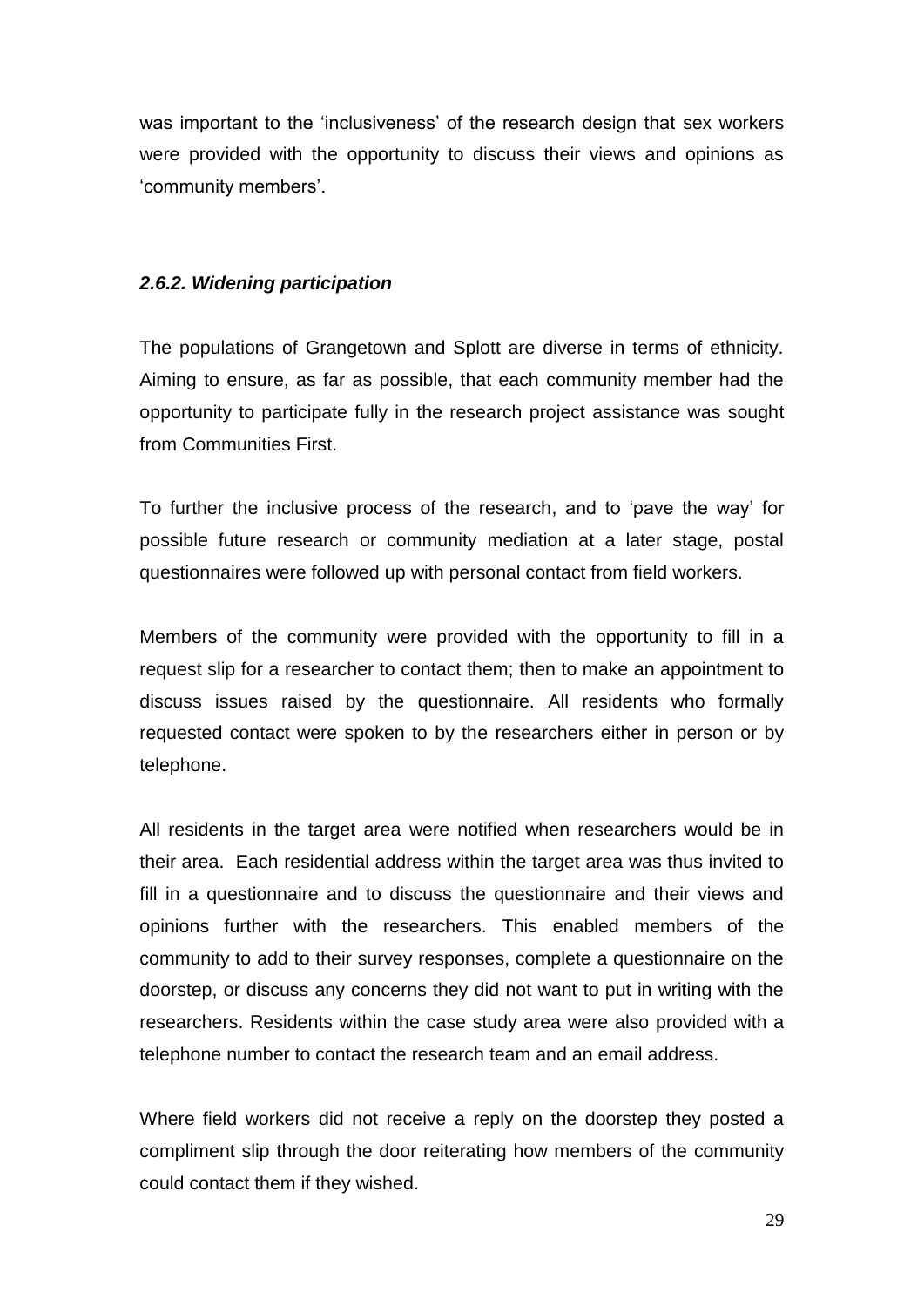Although a date has yet to be set, the participants were informed that the findings of the research would be shared with them at a future PACT meeting where they would have the opportunity to discuss the findings and recommendations.

#### *2.6.3 Research design*

The design of the project was based around five key phases.

#### *Phase 1*

- A quantitative methodology relying on postal questionnaires to all occupiers of locations identified through Police Intelligence as areas where street sex work has been identified as a serious social concern.
- $\Box$  In total the number of addresses identified for the postal questionnaire came to 612. This covered residences within both Grangetown and Splott which had been formally identified by South Wales Police. The individual postal addresses were identified through the post office and did not include business premises.
- An explanatory letter accompanied the questionnaire and a stamped addressed envelope was also included. This has been shown to increase response rates.
- $\Box$  As recommended in social science enquiry the draft questionnaire was revised several times, with opinion sought from experts in quantitative research methods, thus ensuring self–critique and external scrutiny (Sarantakos, 2005). The questionnaire was piloted with local community participants in the case study area. During the pilot several issues were highlighted.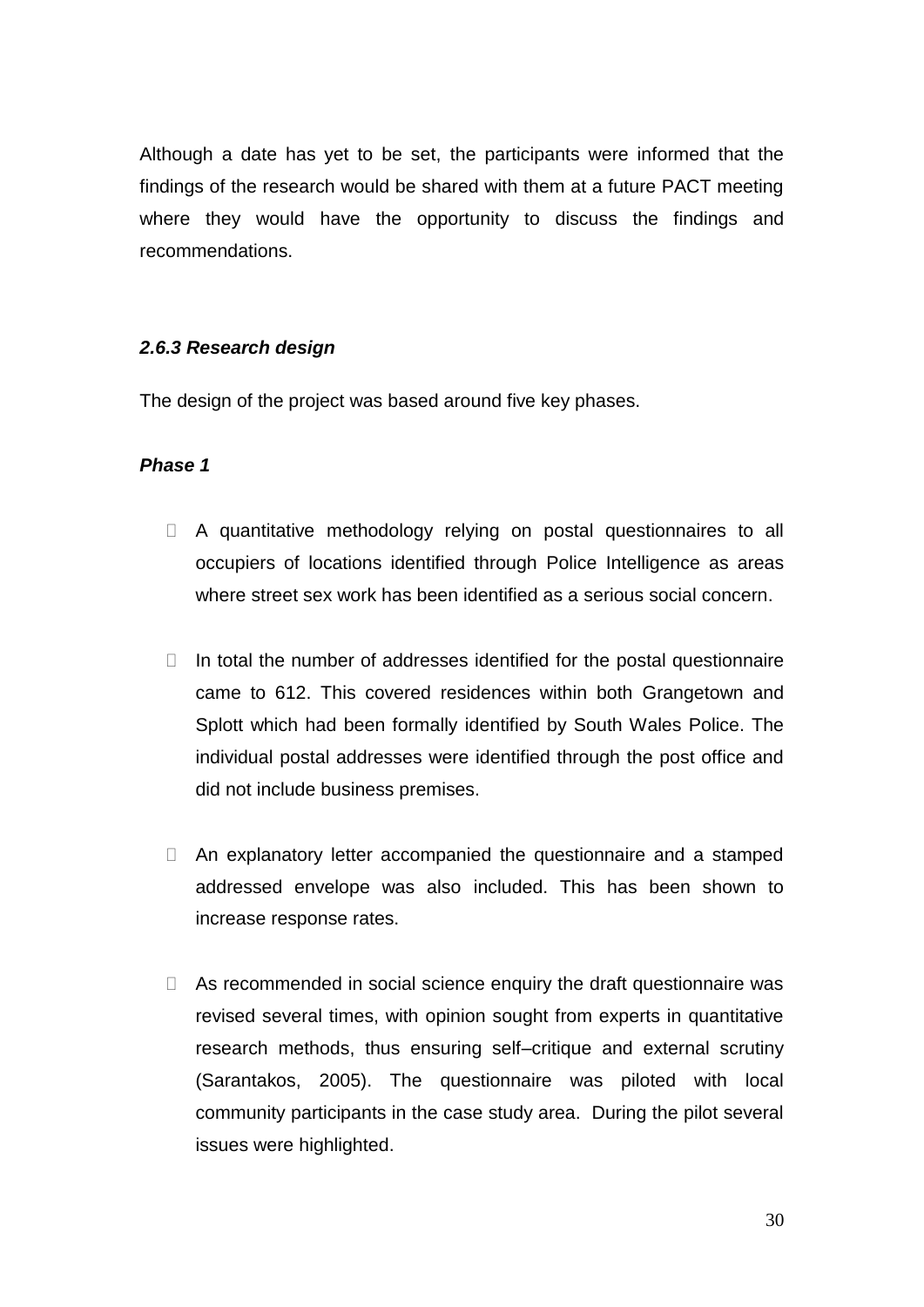- o First, the use of language. The term "sex worker" and "sex work" was not easily understood by members of the community.
- o The questionnaire had to be simplified and brief.
- o The issue of sex worker **'safety'** was a serious concern for some members of the community.

Accordingly, the questionnaire was redrafted. A series of closed questions with tick boxes was supplemented with open ended responses to provide respondents with the opportunity and option to provide qualitative and/or quantitative responses.

#### *Phase 2*

- $\Box$  This stage of the research relied on face to face data collection. As postal return rates for research questionnaires are known to be quite low, "face to face" contact would strengthen the research as it has the potential to result in higher participant numbers.
- $\Box$  The researchers also believed that this process would widen the research agenda into one which would better facilitate community "*engagement*" and "*consultation*".
- $\Box$  This phase still relied on the use of the questionnaire as a research tool but prompts were also designed to steer field worker and community member discussions with regard to the overarching objectives of the research.
- $\Box$  Respondents who requested contact with the researchers were also spoken to during this phase. Responses were recorded contemporaneously by the field workers.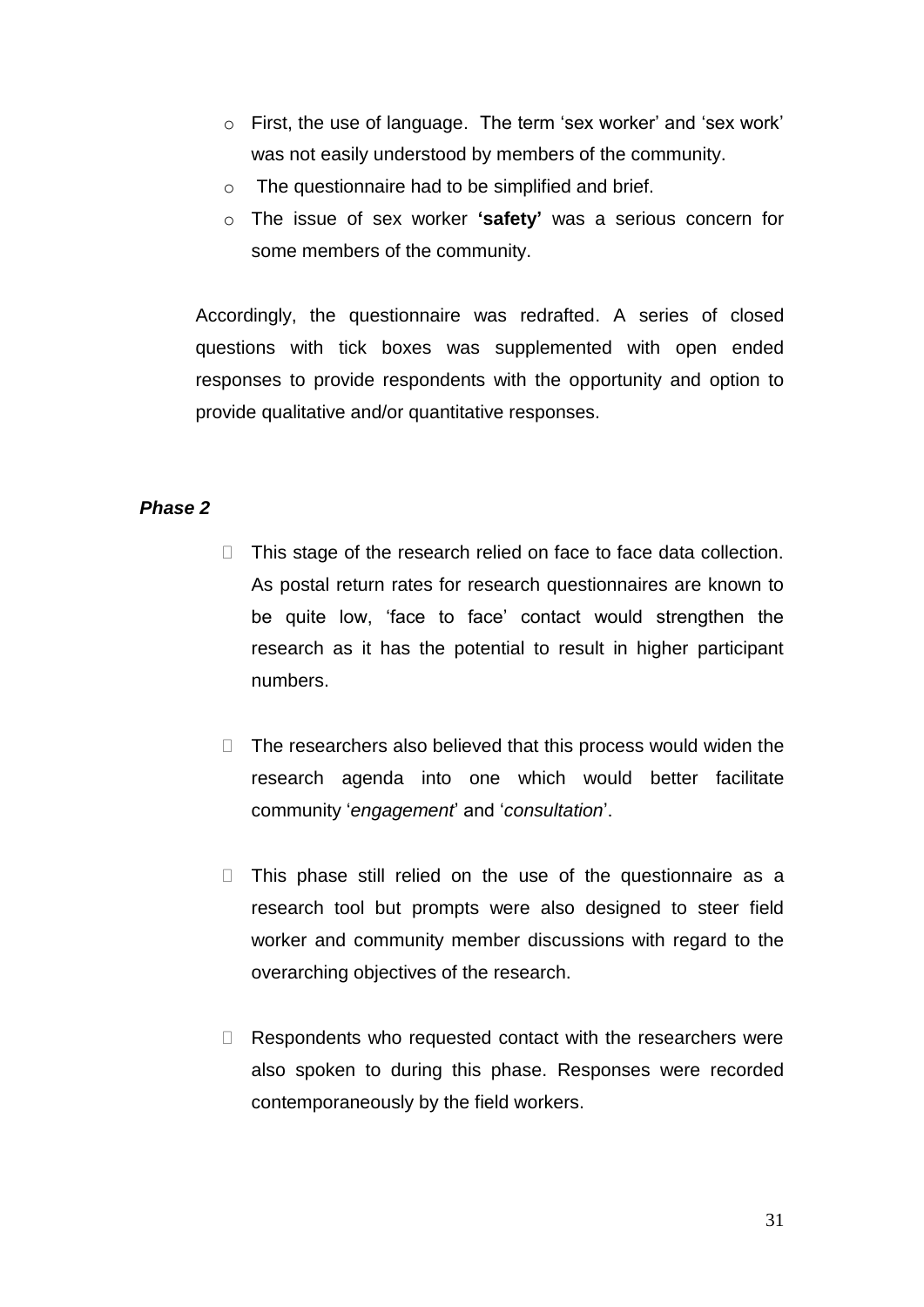#### *Phase 3*

The quantitative data was analysed using SPSS, a quantitative software computer package, with the qualitative responses being analysed separately in order to explore the main issues raised by respondents and identify common themes. The findings of this enquiry, however, are present cumulatively in the following chapter.

The data was categorised into the following key themes:

- 1. Prevalence of street sex work
- 2. Perceptions of sex work and sex workers
- 3. Impact of sex work on the quality of life of residents
- 4. Safety of sex workers
- 5. Developing responses to street sex work

#### *Phase 4*

The penultimate phase of this project was report writing.

#### *Phase 5*

The research will be concluded with presentations of the findings to community members through the PACT process. The dates for these presentations have yet to be agreed. Arrangements will be made with South Wales Police as to how best to advertise the presentations within the local communities.

#### *2.6.4. Target Population and Sample*

As already noted, it is recognised that street sex work takes place in several suburbs in and around the Cardiff area. However, the target population for this project was identified formally to the researchers by South Wales Police.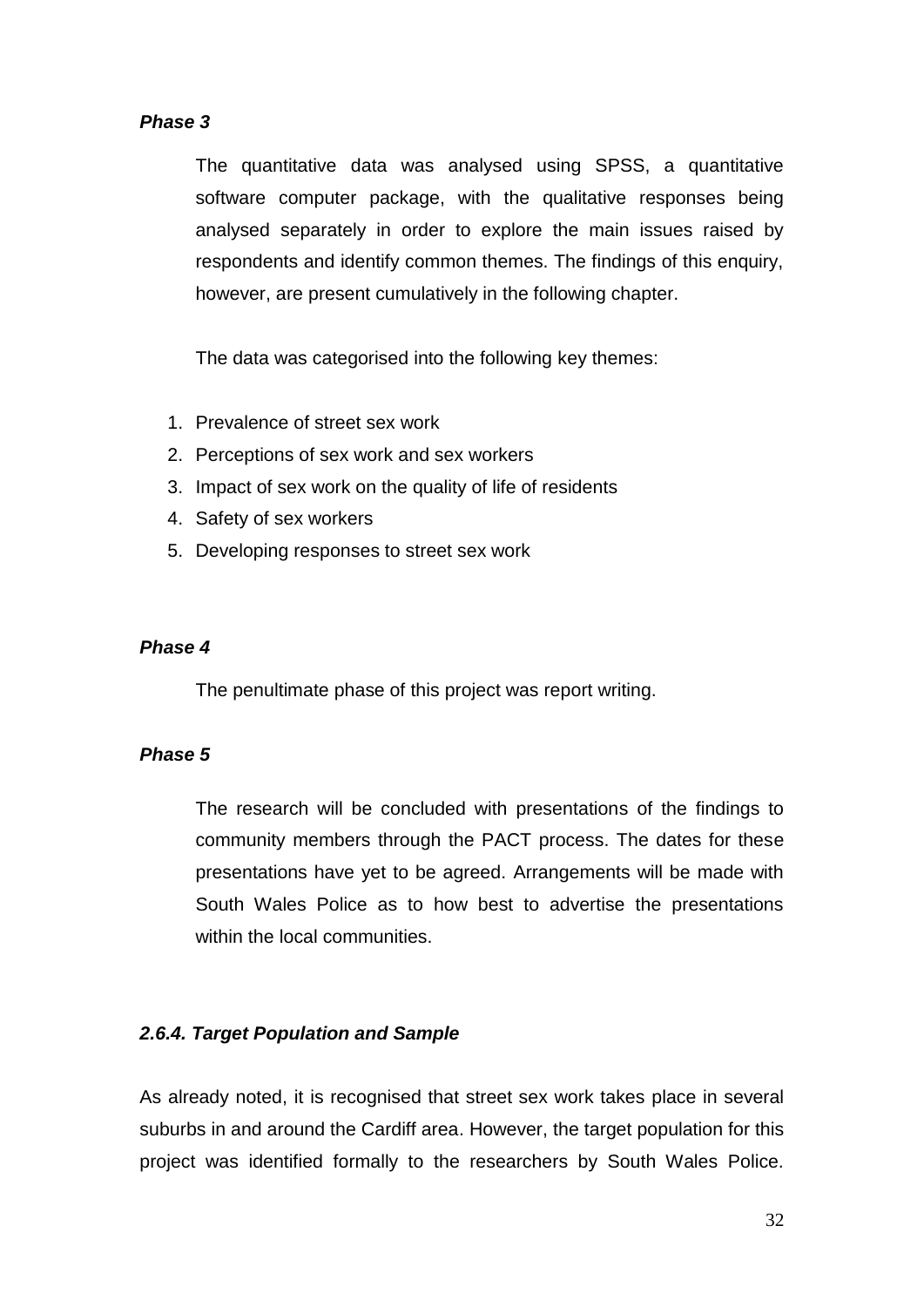There was no specific criteria for identifying why these locations were more suitable than others for sampling purposes, other than they were identified as the neighbourhoods within which street based sex work was potentially of most concern to members of the community.

Various sampling methods of the target population were considered by the researchers. However, given that one of the aims of the project was to ascertain the views and opinions of the wider community, the researchers first of all considered targeting the whole population of Grangetown and Splott. Moreover, the researchers understood that it was highly unlikely that the entire targeted population would take part in the research. Therefore, they accepted that the sample who did respond, would be characterised as a self selecting sample in that it was individual choice whether or not to reply to the questionnaire and/or to take up the opportunity of face-to-face contact.

In total **612** residential premises were identified as a target population. Questionnaires were sent to all addresses and follow up visits made by the field workers. Out of 612 residential addresses **205** people took part in the research either through completion of a postal questionnaire or through faceto-face methods.

#### *2.6.5. Limits to the research*

Arguably all social science research has limitations. This project is no different. Although it has investigated the views of a number of members of the community where sex work is a highly contested matter, it does not offer any findings on the wider community of Cardiff's views on this issue outside of those areas identified by the Police as being particularly "problematic". However, although the research is very localised, it is nevertheless in line with Home Office guidance for consulting with communities where street sex work 'exists' (see, Home Office, 2006).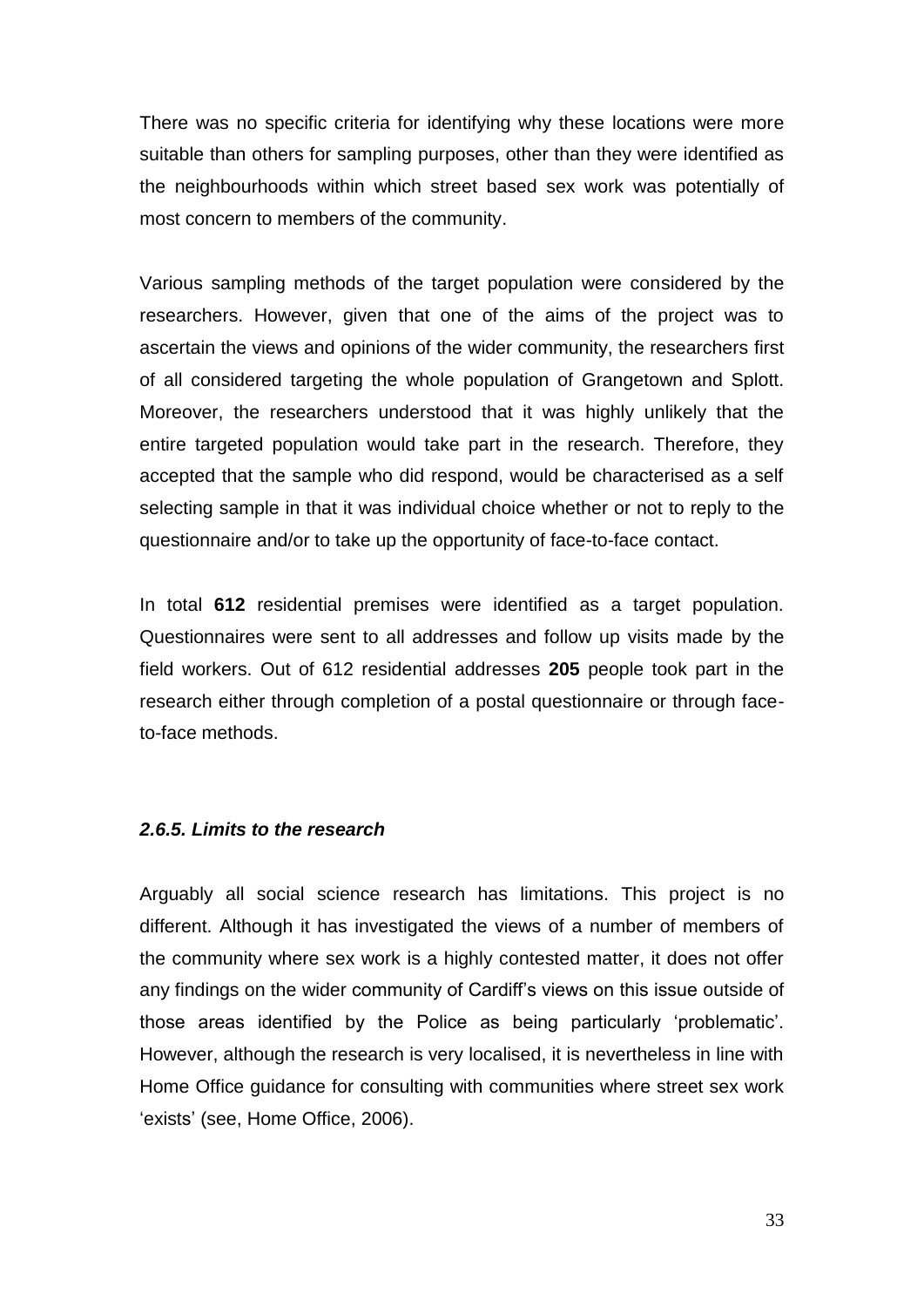# *3. Findings and Analysis*

205 respondents took part in this research. The findings and analysis are divided into the following key themes:

- **Prevalence of street sex work**
- **Perceptions of sex work and sex workers**
- **Impact of sex work on the quality of life of residents**
- **Safety of sex workers**
- **Developing responses to street sex work**

## *3.1. Prevalence of street sex work*

A key aim of the research was to ascertain the community's perceptions on the prevalence of street sex work. While existing data from both South Wales Police and Safer Wales Streetlife clearly indicated that sex work took place in the suburbs of Grangetown and Splott, it was important to the research to identify the prevalence of street sex work from the perspectives of the community. We considered that community responses on "seeing" street sex workers and the frequency of 'seeing' street sex workers may present valuable data in terms of analysing the impact of sex work on the quality of life of residents (see section 3.3 for further analysis).

## **When asked whether the respondents had 'seen prostitutes on the streets of Grangetown / Splott':**

*Approximately 10% reported that they had 'not seen' prostitutes on the streets of Grangetown / Splott.*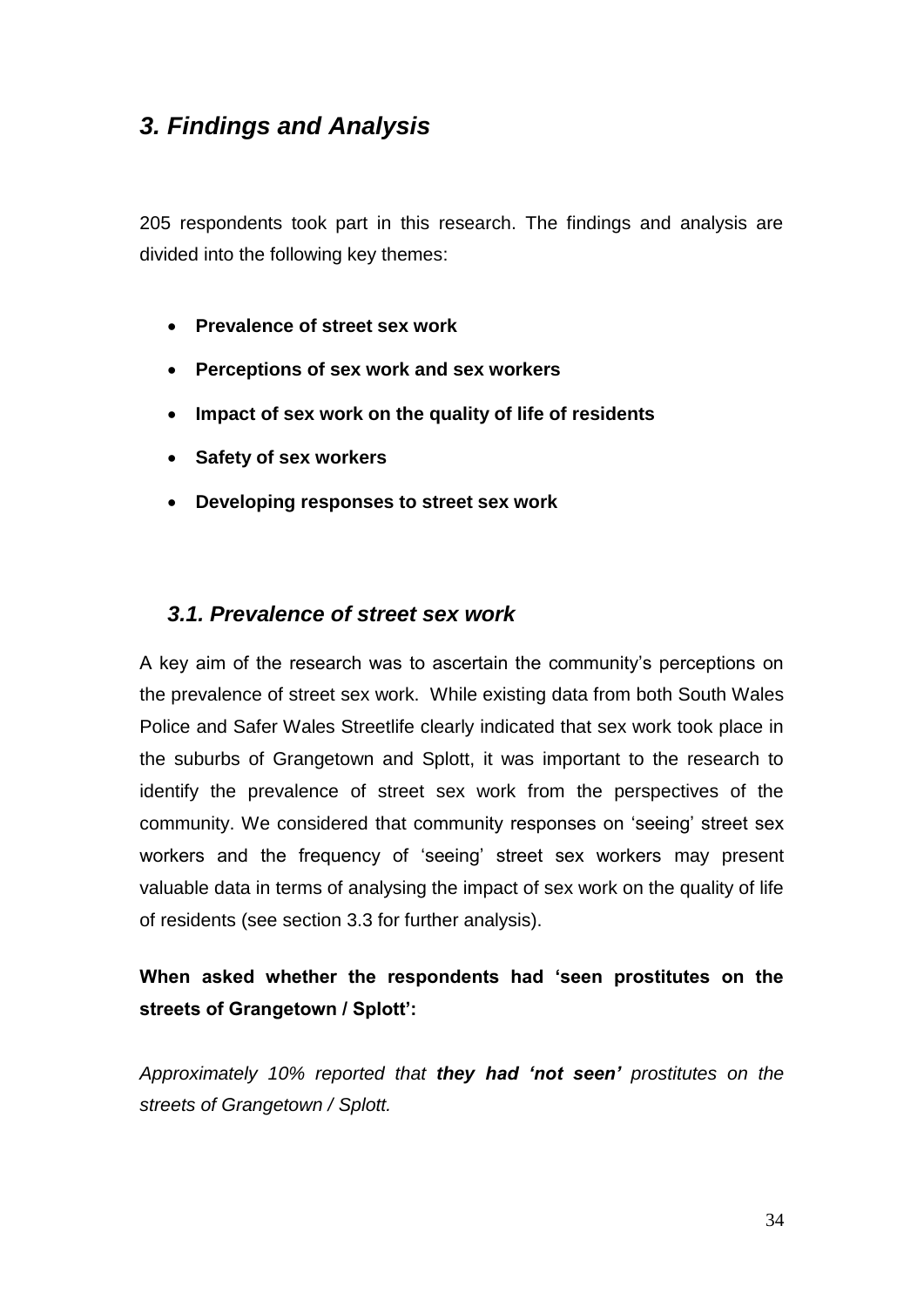*Approximately 90% reported that they 'had seen' prostitutes on the streets of Grangetown / Splott.* 

*Of those respondents who "had seen' prostitutes on the streets in their neighbourhood:*

41.3% reported that they saw sex workers "daily"

32.3% reported that they saw sex workers "every week"

9.5% reported seeing sex workers 'monthly'

7.5% reported that they saw sex workers "hardly ever"

Given the findings of the Engagement Events (Sagar and Jones, 2010) with sex workers which suggested that sex workers lived in the area within which they worked, and moreover that they may be susceptible to harassment and even violence from some members of the community we wanted to know if sex workers were "known" to the respondents as fellow community residents.

## **When asked 'do you know if the prostitutes that you see live in Grangetown / Splott?'**

*Approximately 67% of respondents reported that they "did not" know if sex workers lived in their area Approximately 20% reported that "some" sex workers live in their area Approximately 0.5%reported "none" live in their area*

Thus although over 70% of respondents saw sex workers daily / weekly, approximately 68% of respondents either "did not know" or believed that sex workers 'did not' live in their area.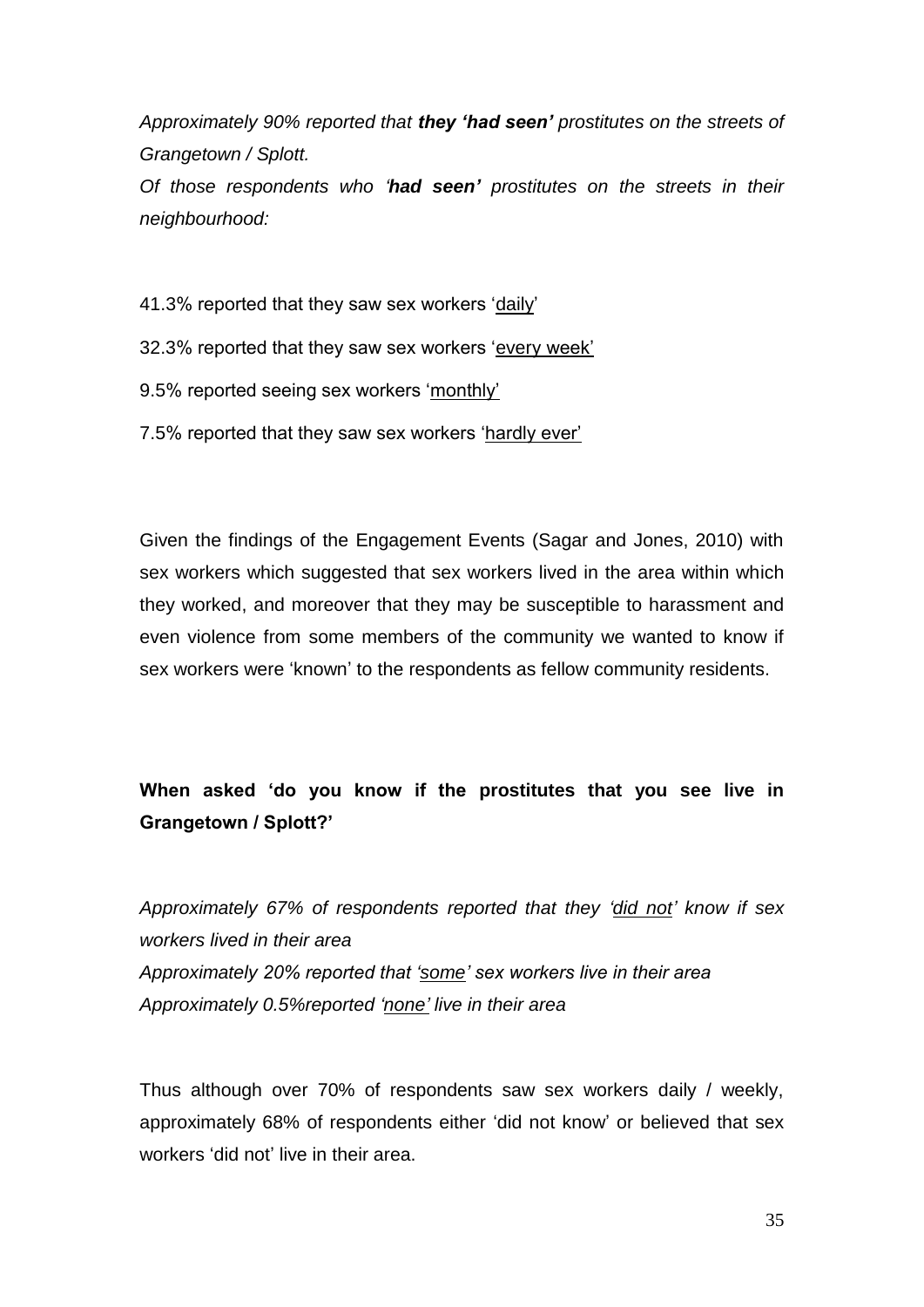When this data is triangulated with the "Engagement Event" (Sagar and Jones, 2010) data where the majority of the 17 sex workers interviewed did live locally, it raises some interesting issues.

First of all, it is accepted by many academics and researchers that sex work is a "secret" occupation (see for example, Sanders, 2004). However, while sex workers may keep their occupation secret from family members for example, it is perhaps more difficult to keep such an occupation secret from neighbours and fellow community members when sex work is carried out in the neighbourhood within which they also live. Indeed, Pitcher et.al."s (2006) research found that sex workers could be harassed by members of the community while carrying out simple everyday tasks such as taking children to school.

The findings here however, further our understanding of previous data derived from Engagement Events with sex workers where it was found that community harassment only took place while the women were "working" (Sagar and Jones 2010). Thus, arguably, they were targeted for their profession (as sex workers) and not as community members who are "known" to be sex workers.

However, the qualitative data from our survey did indicate that where women are thought to be sex workers and where they are believed to be working out of their place of residence i.e. "off street", then this can lead to conflict between sex workers and residents.

For example two residents stated:

"*Sometimes the prostitutes will be arguing and drinking, making noise in their house all night...it"s bad behaviour and it shows loss of dignity...it promotes lazyness and encourages bad ways of getting money."* G 65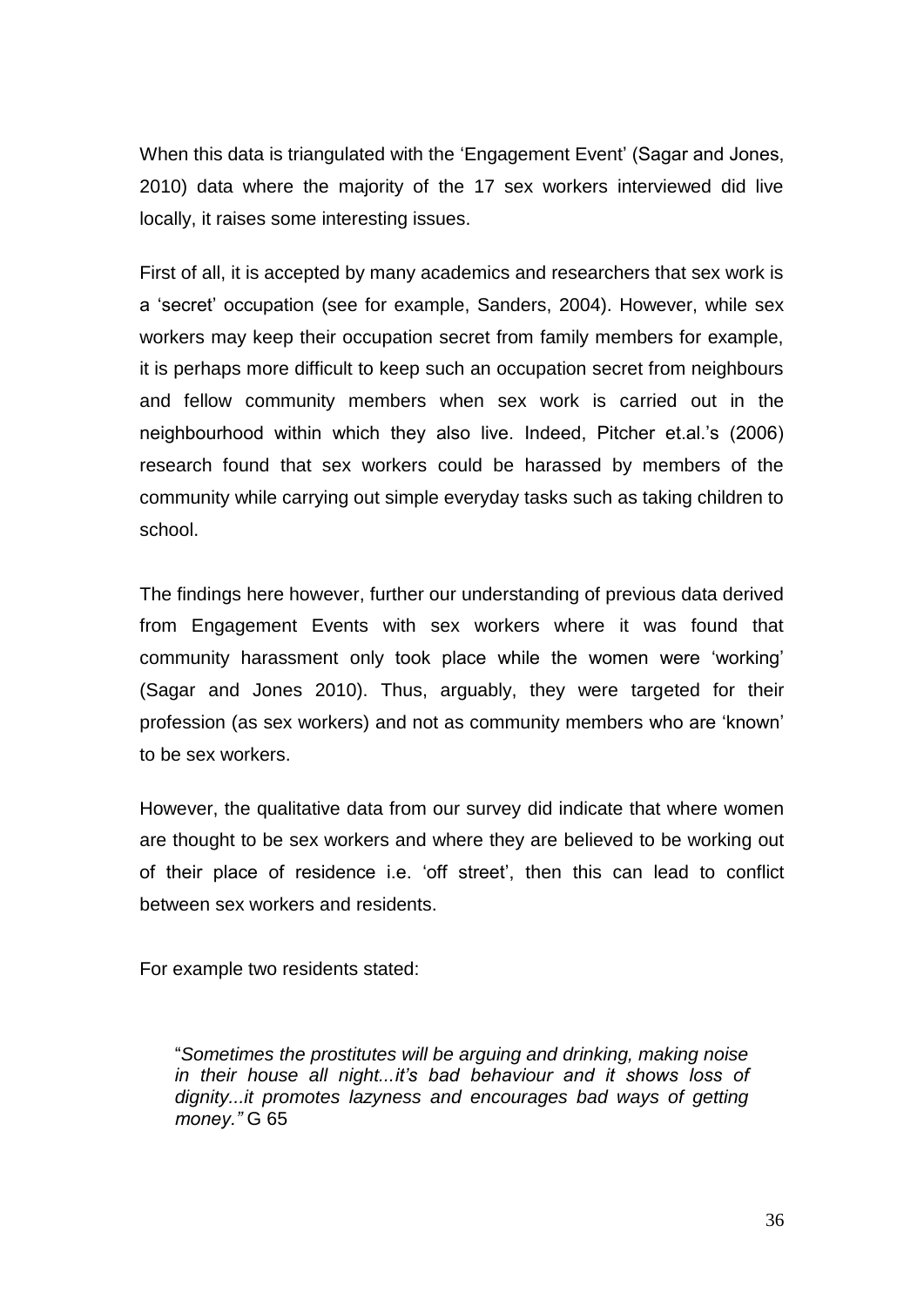*"...many of us, in fact the majority of people that live here are disgusted as the lady at number [...] is a known prostitute and we do not want our kids growing up around her...she has drug dealers and clients going to her flat...she also uses crack and I do not want to live around this as I have children."* K180

Generally however, it does appear that sex workers are not "known" to the majority of community residents. Perhaps it is also true to say that the data reflects the changing composition of "community" which is undoubtedly less cohesive today (as depicted in the rhetoric of governments which advocate "community restoration" for example) and where "strangers" can actually be neighbours.

# *3.1.2. Summary of Analysis*

In terms of bringing community and sex workers together towards enhancing community cohesion and the social inclusion of sex workers (an overarching aim of Home Office policy and of the Cardiff Sex Worker Forum), the findings in this section of the report are important when considering the potential for community mediation and community conferencing.

• The majority of respondents did not know if sex workers lived in their area.

Research suggests that where sex workers are known to the community there is a risk of increased conflict between some members of the community (for example, whilst working and where suspected of selling sex off street). The stigmatization that sex work attracts has also led other academics and researchers to declare that sex workers are often designated "Others" and "community outsiders" (for example, O"Neill, 2007).

Therefore, in terms of reducing the "risk" of victimisation and further social exclusion and reducing community conflict any steps towards community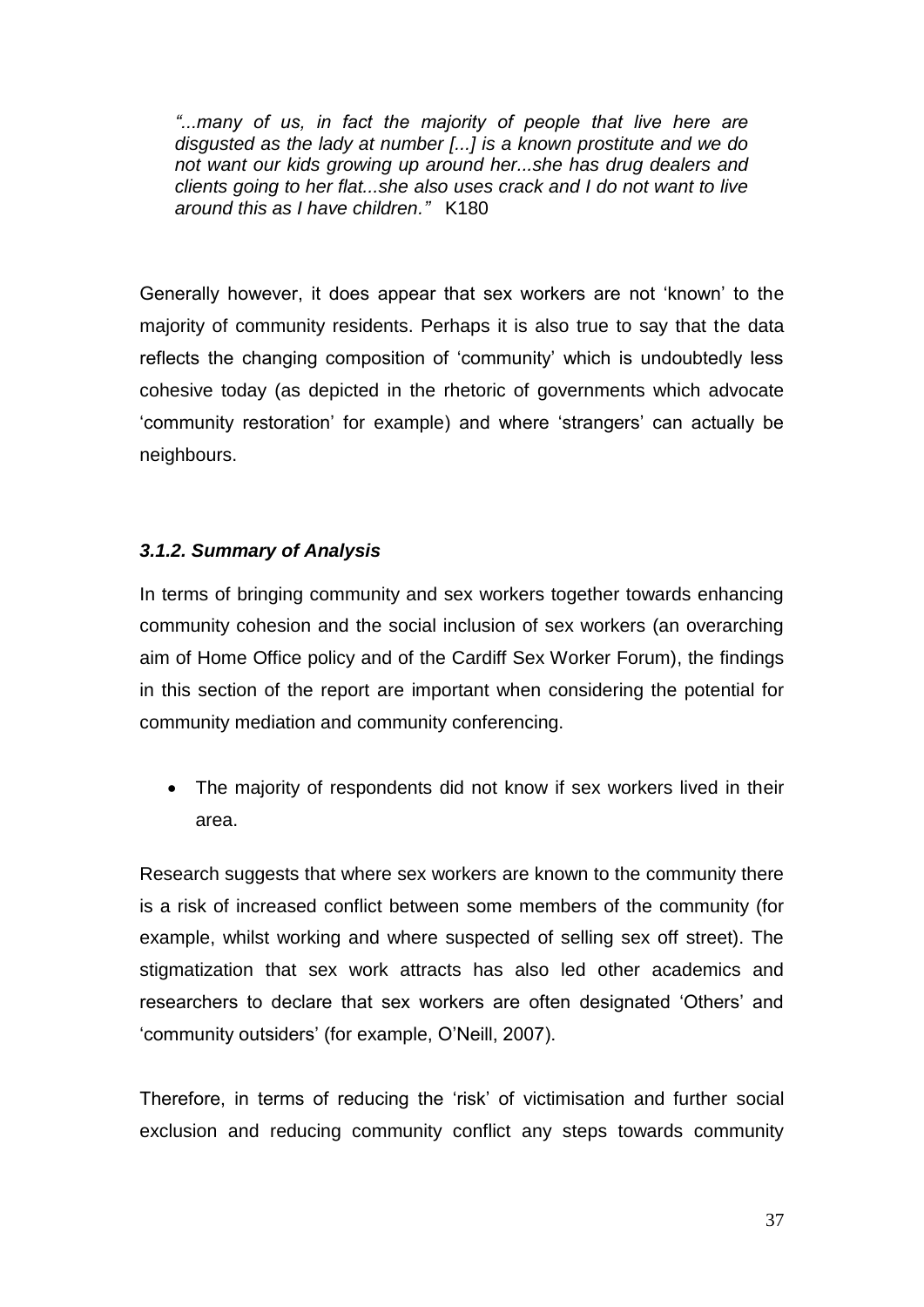mediation and / or community conferencing are carried out with an understanding of the risks to sex workers as outlined in this report.

# *3.2. Perceptions of sex work and sex workers*

Although we did not ask our community what influences have shaped their perceptions on sex work, in understanding community perceptions on buying and selling sex it is probably true to say that individuals are always likely to be influenced by a variety of factors including: family, peers and religion for example.

Also, perceptions may be shaped by how sex work issues are presented within national and local media. The influence of the media is maybe particularly relevant given the recent coverage of actors, professionals, sports personalities who are reported on as having purchased sex (see as example, Daily Telegraph, 2009; Daily Mail, 2010). While the authors do not seek to speculate on whether such media coverage has or can influence an individual"s perspectives on sex work in a particular direction, clearly at the time of writing this report the general public are very aware that sex is being sold and purchased.

Perceptions on sex work and sex workers may also be swayed by events in recent years which have once again highlighted the vulnerability of sex workers. The murders of sex workers in Ipswich and Bradford are significant examples – both of which received considerable media attention (BBC, 2010; Times Online, 2010). Indeed, the safety of women was brought to our attention as a residential concern in our pilot study and thus the "safety of sex workers' was incorporated into our questionnaire (the findings and analysis of this issue can be found in section 3.4.

In order to ascertain respondent perceptions on sex work and sex workers we asked our respondents to indicate (by ticking a box) if they agreed with a selection of statements about 'prostitutes' and 'prostitution' generally. At this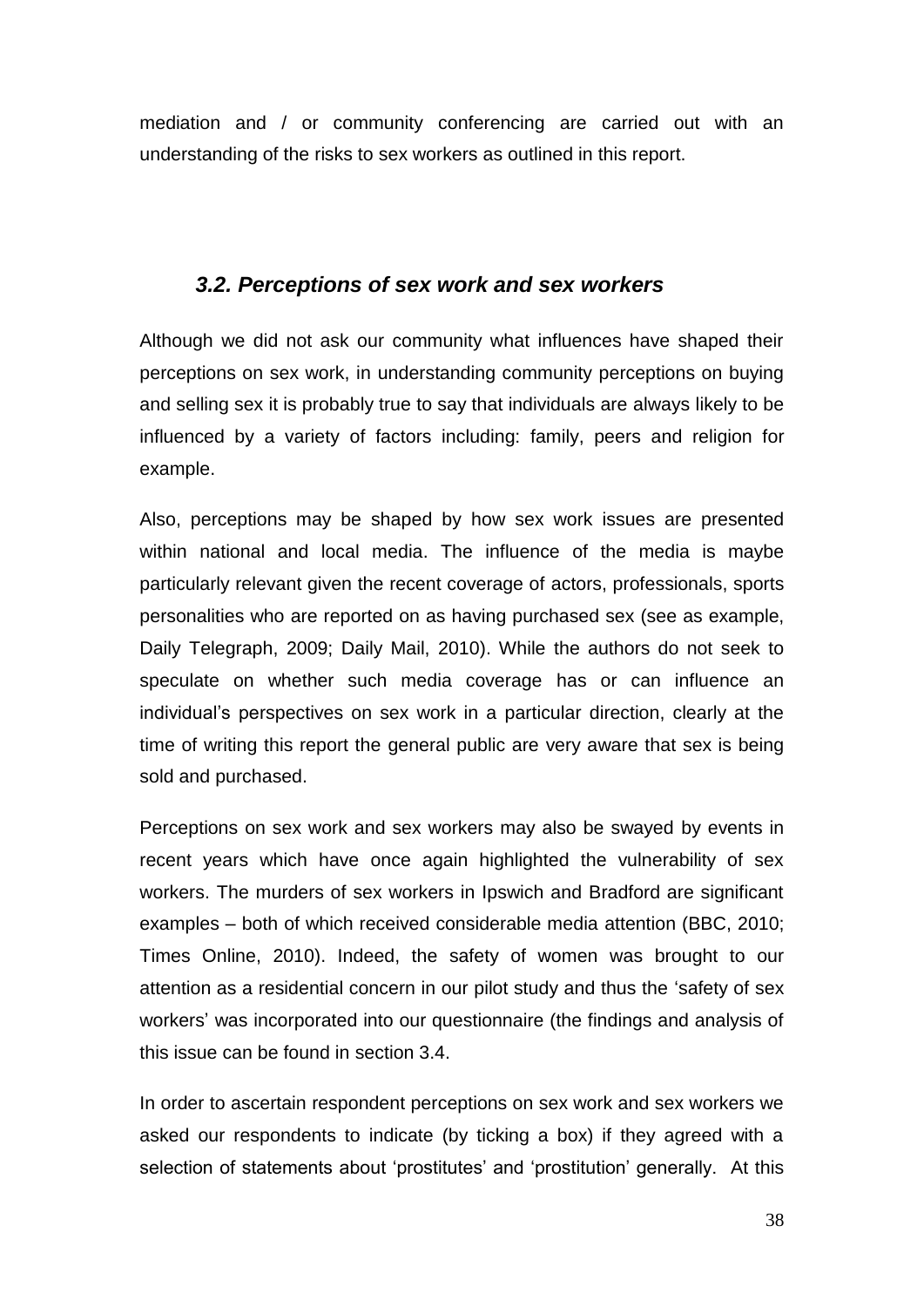point in the report it is important to note that the researchers were very careful not to "pigeon hole" or "lead" our respondents views on prostitution. Tick box statements were designed to assist with data collection, however each respondent was provided with the opportunity to express their personal views and opinions.

The findings are presented below.

#### *3.2.1. Sex work*

*Approximately 30% agreed with the statement that "people should not be allowed to buy and sell sex".*

*Approximately 18% of the respondents agreed with the statement that "people should be allowed" to buy and sell sex".*

*Approximately 24% of respondents agreed with the statement I think 'people should be allowed to buy and sell sex but not near my house".*

*Almost 30% did not voice an opinion either way.*

As illustrated above, these particularly thought provoking questions gave rise to a split in opinion – reflecting perhaps society"s mixed views on issues of morality. Indeed, more detailed analysis of the data indicated that responses to these questions were quite evenly spread in terms of the demographic age groups of our respondents.

However, there was no general consensus amongst members of the community that selling sex should be illegal per se – less than one third of respondents believed that people "should not" be allowed to buy and sell sex.

For those respondents who provided the researchers with further qualitative data on this issue, responses from members of the community who did not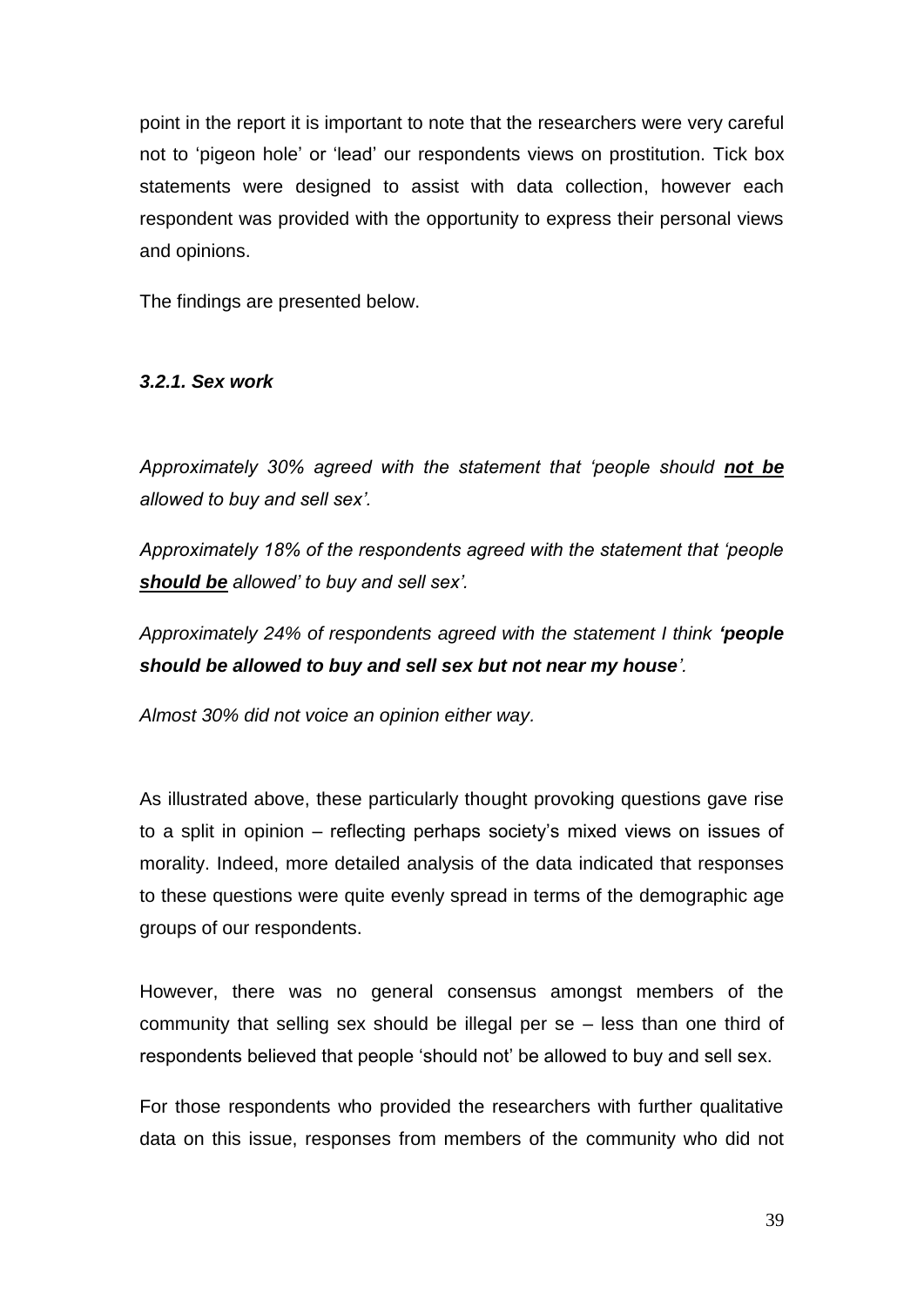believe that "*people should not be allowed to buy and sell sex"* appeared to be based on personal moral values for example:

*"I think it"s a disgrace. I think it should be stopped." G16*

"*Prostitutes should not be allowed on the streets, dirty things.*" H4

*"It is sick that people do this...it is disgusting to see them....." F31*

"*There is absolutely no reason to be a prostitute, they are lazy people who are looking for a quick and easy way to make money....they are disgusting people who I have no time for, and they lower the value of areas...because of what they do I hate them*." I16

However, the majority of our qualitative respondents, had alternative opinions on the buying and selling of sex generally. The quotations below typically illustrate the views of many respondents on this issue:

*"I think prostitution should be legalised. I think as long as no one gets hurt they are fine." G91*

*"People should be able to buy and sell sex but not near any residential area. People should be allowed to buy and sell sex as long as both parties are agreeable...buying and selling sex should be legal and privately carried out away from streets." G75*

Managing or steering moral values is not easy and representing those differing values in policy is very difficult. The law since the 1950s has taken the position that sex in exchange for money is no concern of the law, unless it takes place within the public view – because it is sight of sex work that is injurious to society (see, Wolfenden, 1957; Street Offences Act 1959). To a certain extent this approach is borne out by our data where the majority of respondents believed that people should be allowed to buy and sell sex but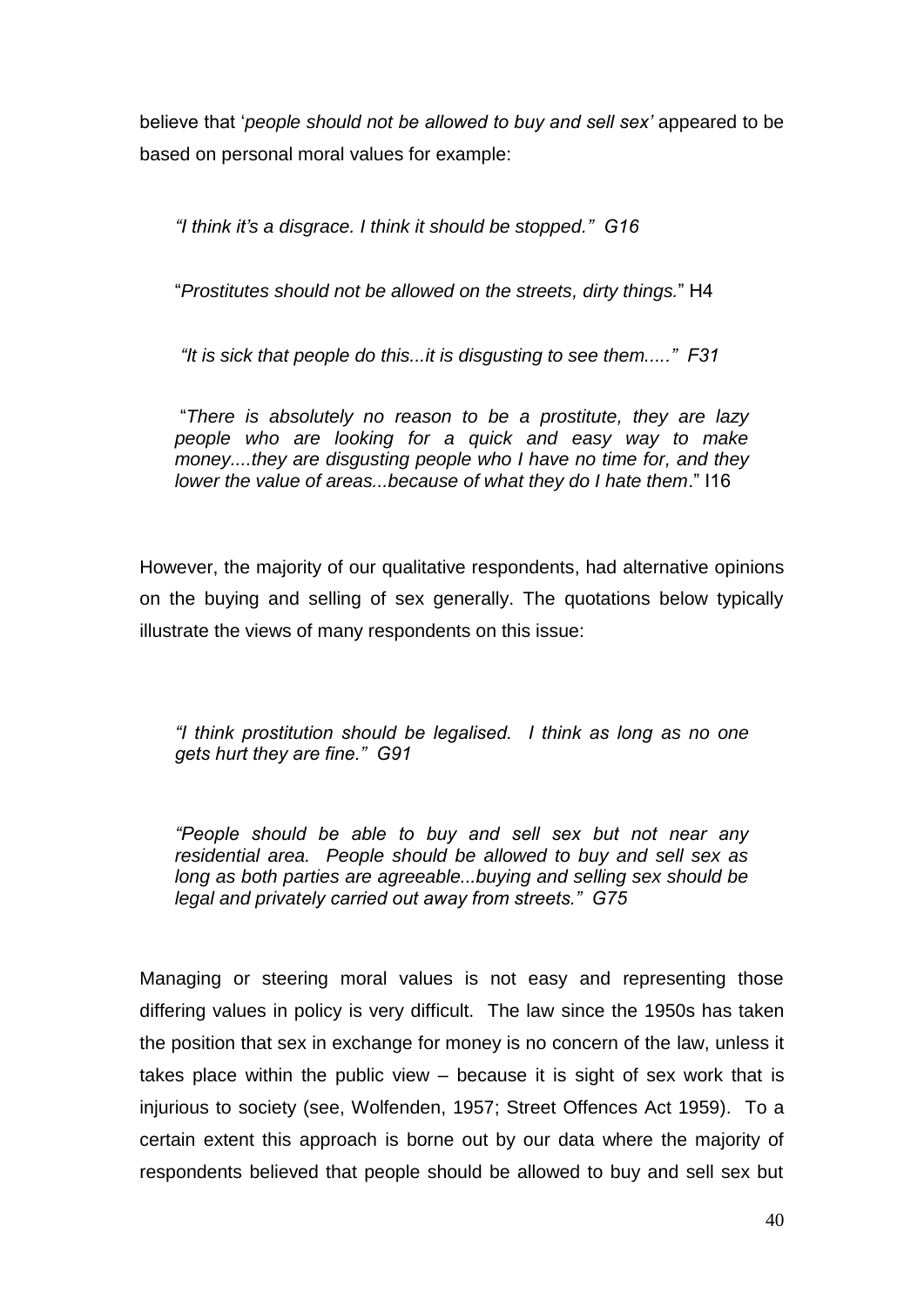where 24% of those respondents did not want prostitution to take place close to residential properties. This issue is analysed further in section 3.3. of the report where we consider community concerns regarding the impact of sex work on children living in the community.

#### *3.2.2. The inevitability of sex work*

We asked the community if they agreed with the statement **'***I think prostitution will always take place'.*

#### *73% of respondents believed that 'prostitution will always take place'.*

Analysis firmly indicates that this opinion is not held by any particular respondent age group.

However, given that quantitative demographic data collection indicated that over half of our respondents had lived in areas where street sex work has taken place for seven years or more it could be suggested that they would perhaps be more inclined to perceive sex work to be inevitable as opposed to others who live in areas where sex work does not take place. Nevertheless, to discount the perceptions of respondents as unduly biased would be to discount the opinions of residents who (given their unique experiences) are 'experts on sex work' (O'Neill and Campbell, 2004). Furthermore in terms of policy development, the findings represent the respondent opinion of two communities within which street sex work is a contested issue and thus, the target of responses that are steered by a central approach.

Predominantly, qualitative data on the issue of inevitability is linked to statements about "safety" and "what should be done" with regard to resolving the issue or towards more effective policy development.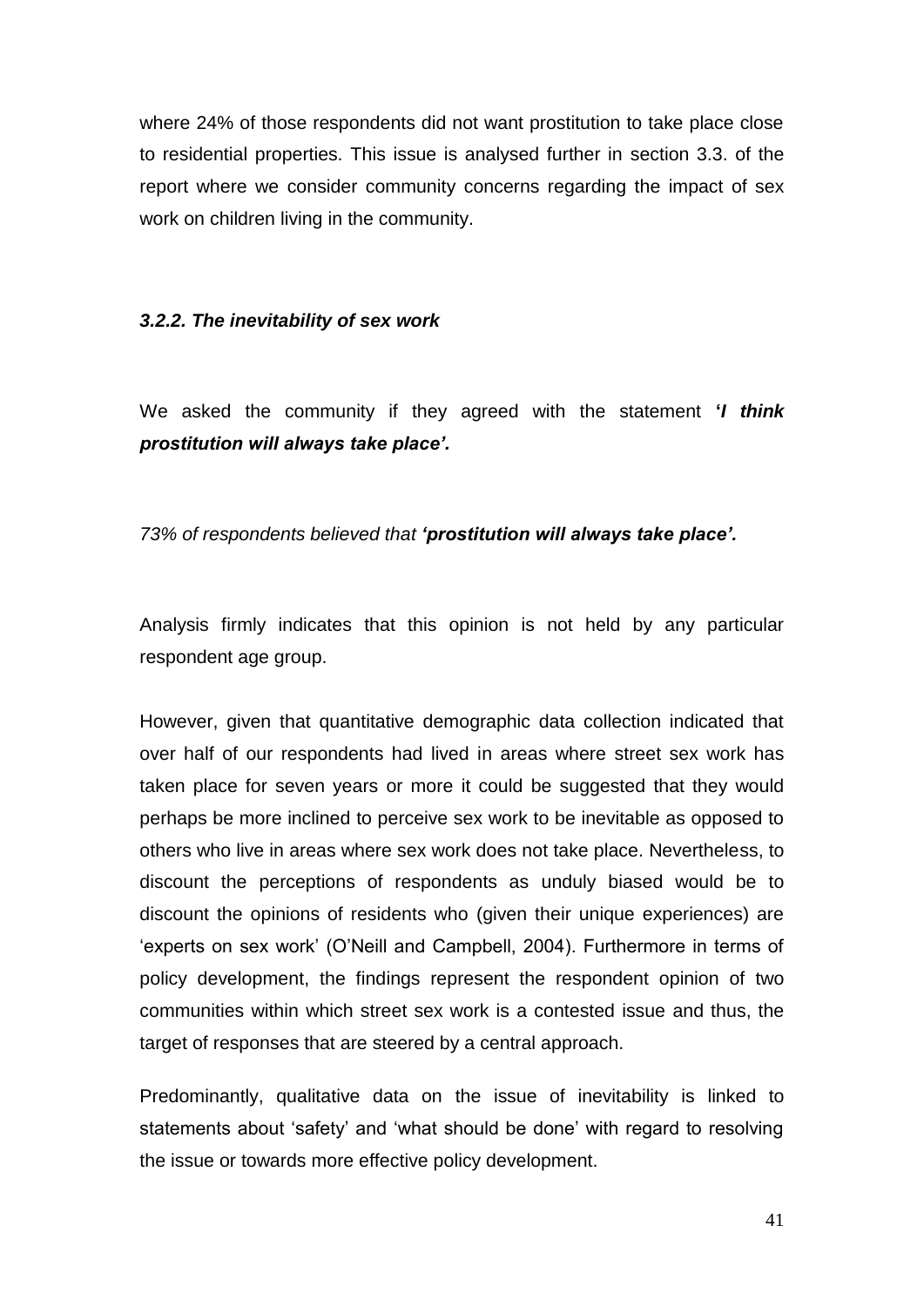For example:

*"Prostitution has always and will probably continue to take place everywhere. If it was made legal (like in Amsterdam) then at least it could be safe for the girls." G2.*

This issue is therefore incorporated into our discussions in the remaining sections of this report which consider the impact of sex work on the quality of life of the community, the safety of sex workers and the development of policy responses.

#### *3.2.3. Sex workers*

Given the stigma attached to sex work we also aimed to collate data that might assist with policy development towards enhancing community cohesion and providing for social inclusion of sex workers. Therefore, it was important to the research to understand community perceptions on sex workers as well as sex work.

We asked respondents to tick the statements that they agreed with about people who worked as "prostitutes".

*Approximately 13% agreed with the statement "I do not understand why some people might need to sell sex".*

*Approximately 47% agreed with the statement "I understand why some people might need to sell sex".* 

Therefore, almost half of all respondents believed that they had some understanding of why people might sell sex. While we did not ask respondents to outline the details of their understanding (in asking the question we were trying to identify indicators of empathy towards sex workers), O"Neill and Campbell"s more detailed study in Walsall which took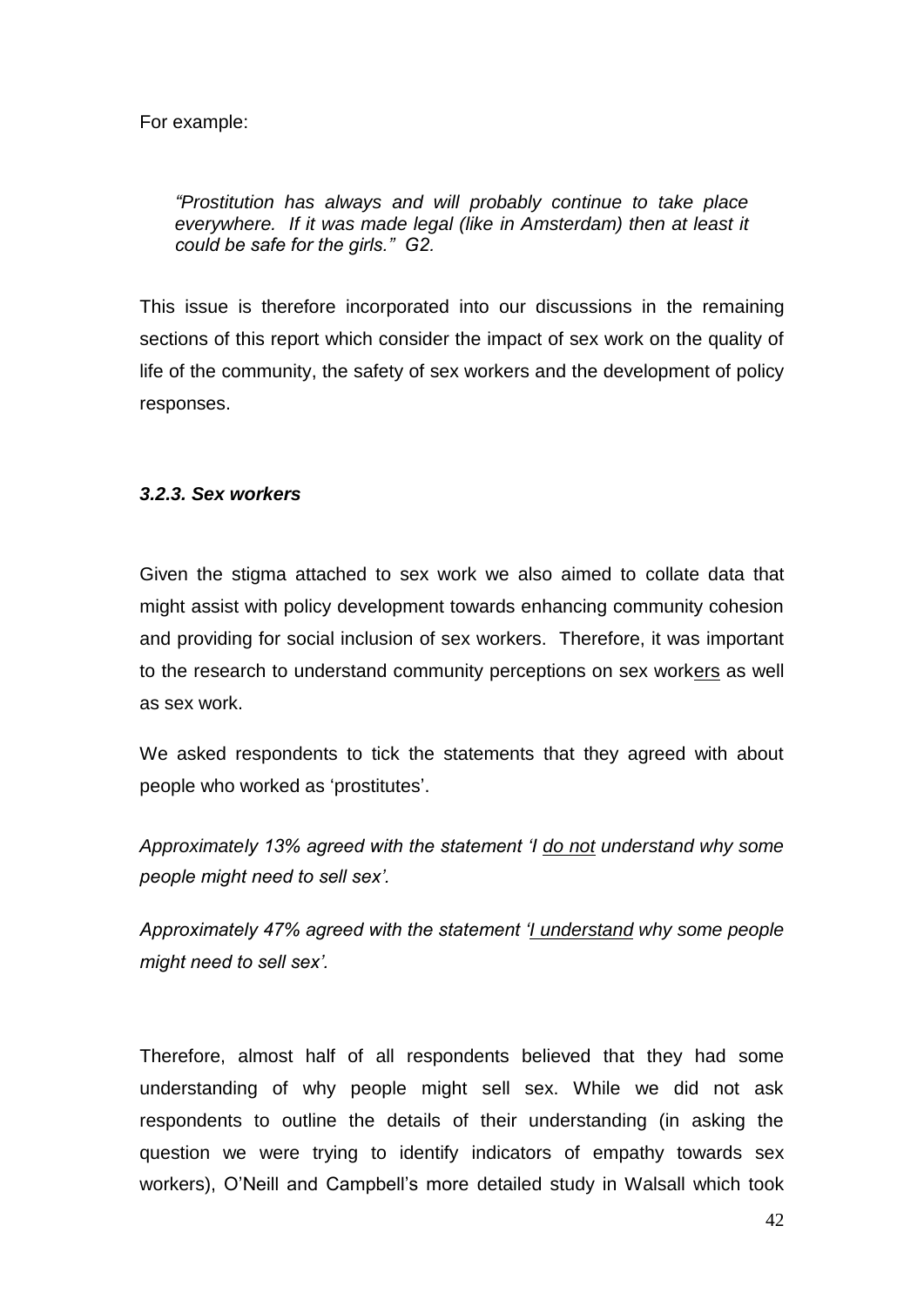place over a 10 month period did offer a firm indication that members of the community are aware that sex work can be entered into due to a variety of reasons such as lack of available jobs, supporting a family and supporting a drug habit for example (see, O"Neill and Campbell, 2004).

However, where our quantitative data was supported by qualitative data it became clear that respondents linked the causes of sex work to well recognised connected issues such as drug use and poverty. For example:

*"It"s not nice to be approached or to see them loitering and putting their lives at risk, but I think that so many have families to support , or it could be drugs" E26*

*"Prostitution is the act of a desperate person who needs help and support". E27*

Although, again, lone voices did comment:

"*It"s degrading*." B22

"*It"s sick that people do this*." F31

Also, importantly, although 47% of respondents indicated that they understood why some people might need to sell sex:

*Approximately 38% agreed with the statement "I think prostitutes are a nuisance".* 

Analysis indicated that out of the 96 people who agreed with the statement "*I understand why some people might need to sell sex"*, 29 also agreed with the statement *"I think prostitutes are a nuisance"*. Thus also although indicators of understanding were evident in the data, for almost a third of respondents who perhaps understand the reasons why some people might need to sell sex, it is also a nuisance for them. The issue of nuisance is discussed in the following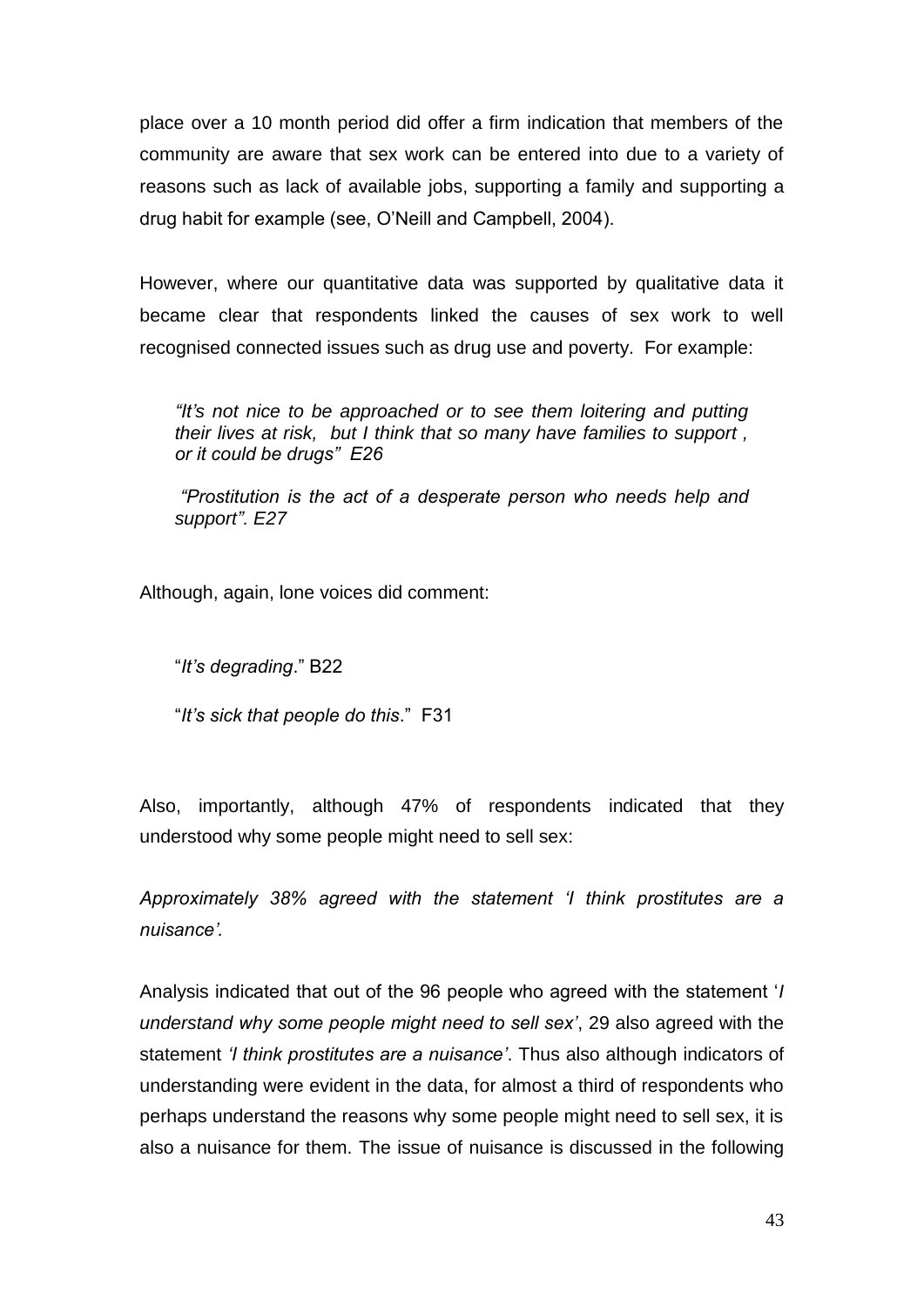section in relation to the connected wider issue of the impact of sex work on the quality of life of residents.

# *3.2.4. Summary of analysis*

Messages from the Home Office suggest that prostitution cannot be tolerated in the community (Home Office, 2004 and 2006).

According to the *Coordinated Prostitution Strategy* (2006) prostitution is not inevitable – the strategy"s overarching aim is to challenge the "inevitability of prostitution". However, sex work or "prostitution" is and always has been an inherent part of society (see for example: Brooks-Gordon, 2006).

The Home Office *Coordinated Prostitution Strategy* (2006) aims to eliminate street sex work from communities.

However, our quantitative findings presented thus far in this report would suggest:

- **The majority of our respondents believe sex work is inevitable**
- **Less than one third of respondents believe that people should not be allowed to buy and sell sex**
- **Approximately 42% of our respondents believe that people should be allowed to buy and sell sex**
- **Over half of those respondents who believe that people should be allowed to buy and sell se would like it to take place away from residential areas.**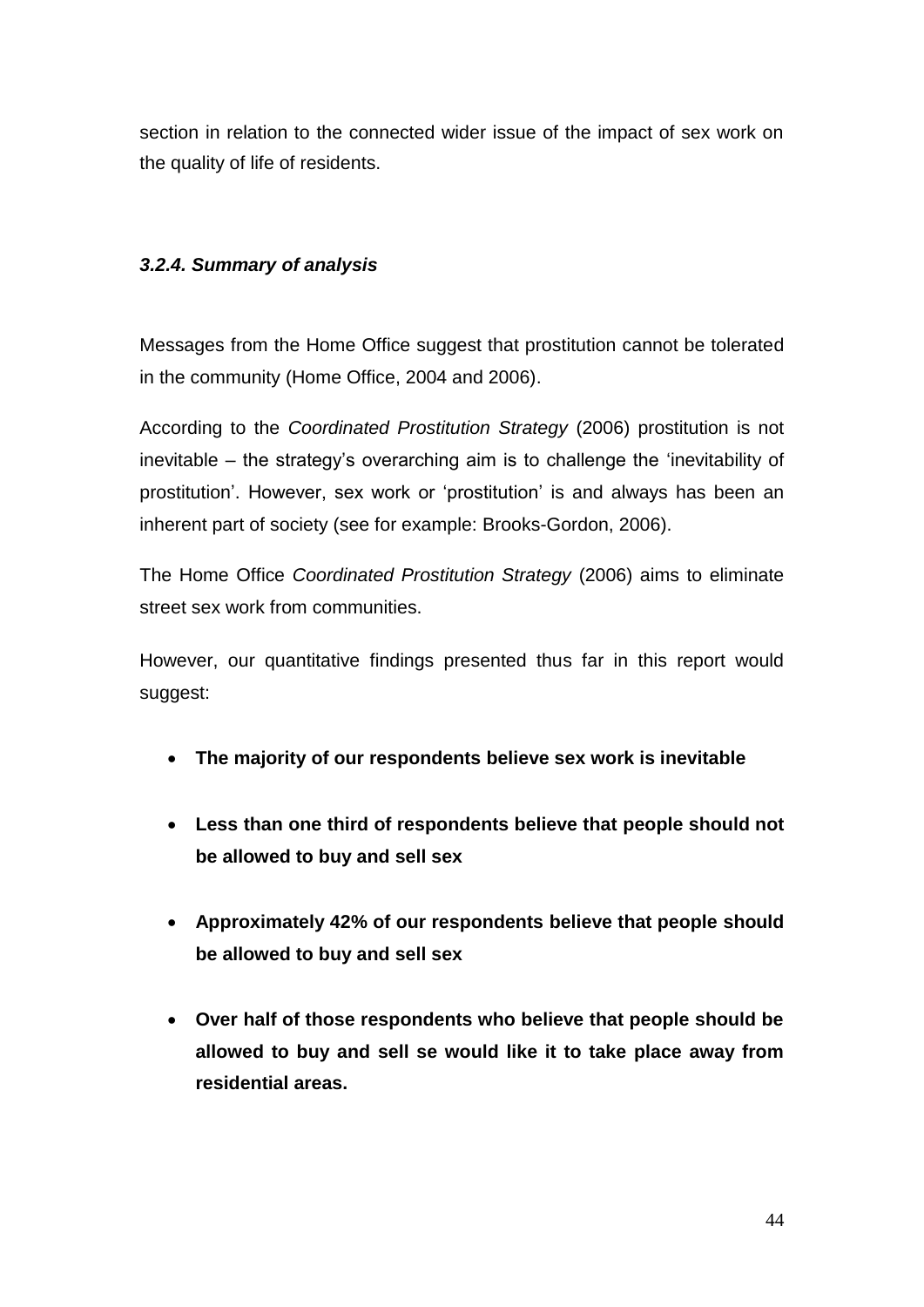# *3.3. Impact of sex work on the quality of life of residents*

As noted in section 3.2, sex work was perceived to be a "nuisance" by 38% of our respondents.

However when residents were asked:

# **Does street prostitution affect your quality of life?**

*Approximately 16% indicated that prostitution affected their quality of life "daily"*

*Approximately 23% indicated that prostitution affected their quality of life "often"*

*Approximately 28% indicated that it "rarely" affected their quality of life* 

*Approx 33% indicated that prostitution "never" affected their quality of life*

Data analysis indicated that out of 65 of respondents who had reported seeing sex workers daily, approximately 62 also reported that prostitution affected their quality of life daily. Thus it would appear that there is a clear connection between "seeing" sex workers daily and sex work impacting on a resident"s quality of life.

Those respondents who indicated that prostitution affected their quality of life "daily", "often" and "rarely" were invited to provide further explanation on this issue. The qualitative data presented in this section of the report facilitates a better understanding of "how" sex work is impacting on the quality of life of some residents in Grangetown and Splott today and also "why" sex work can be perceived by some to be 'a nuisance'.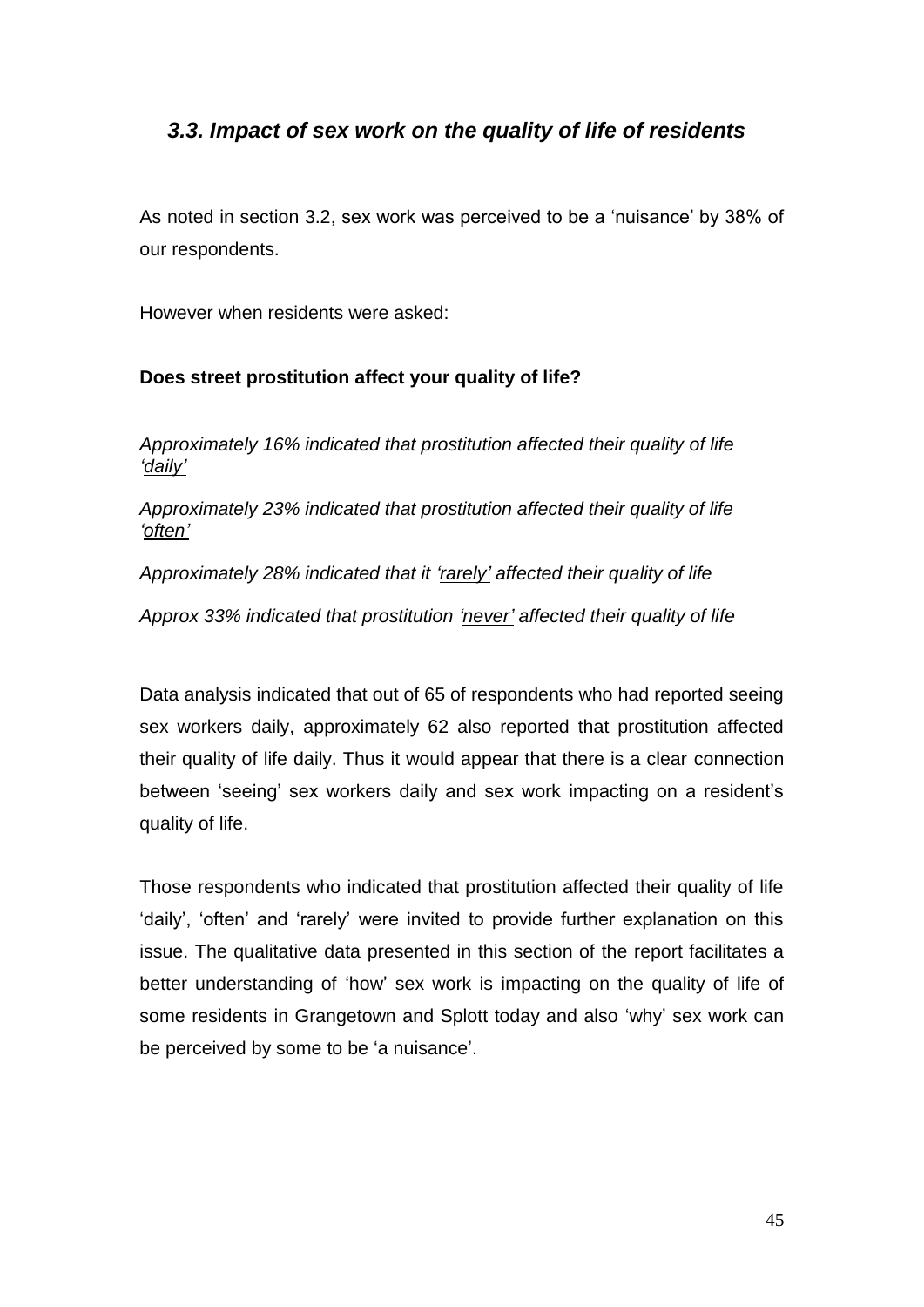## *3.3.1. Concerns over safety*

Generally, respondent"s comments centered on: noise disturbance, cars slowing down, doors slamming, language abuse and discarded needles and condoms. Given this, it can be stated that community concerns (at least in Grangetown) have not really altered since Sagar"s research carried out in 1998-2002. However, some issues were more prominent in our qualitative responses particularly, residents being approached by kerb crawlers and sex workers; also community concerns regarding the dangers to young children – in the context of them coming into contact with condoms and needles. These issues are highlighted within the respondent's comments below.

"*I worry about coming home. I never come over the bridge. I worry about men stopping me*." DD21

"*My own lovely daughter has been asked if she wanted sex at the bus stop*." DD25

"*They attract unwanted attention to other female women who might walk down the same street.*" F30

"*I sometimes feel intimidated and suspect others feel the same*." E24

"*Prostitution is the act of a desperate person who needs help and support...it would be better to offer support to them so they don"t feel like they have to work the streets. I"m a female and it can make me nervous walking home alone if cars are slowing down looking for prostitutes. The prostitutes are never any trouble really.*" E27

Some members of the community are obviously very worried about their own safety. Clearly, members of the community should not feel unsafe or threatened, or at risk in anyway. However, interestingly, cross tabulation data analysis also indicates that residents may be worried about their own safety but they can also be worried about the safety of the women they see selling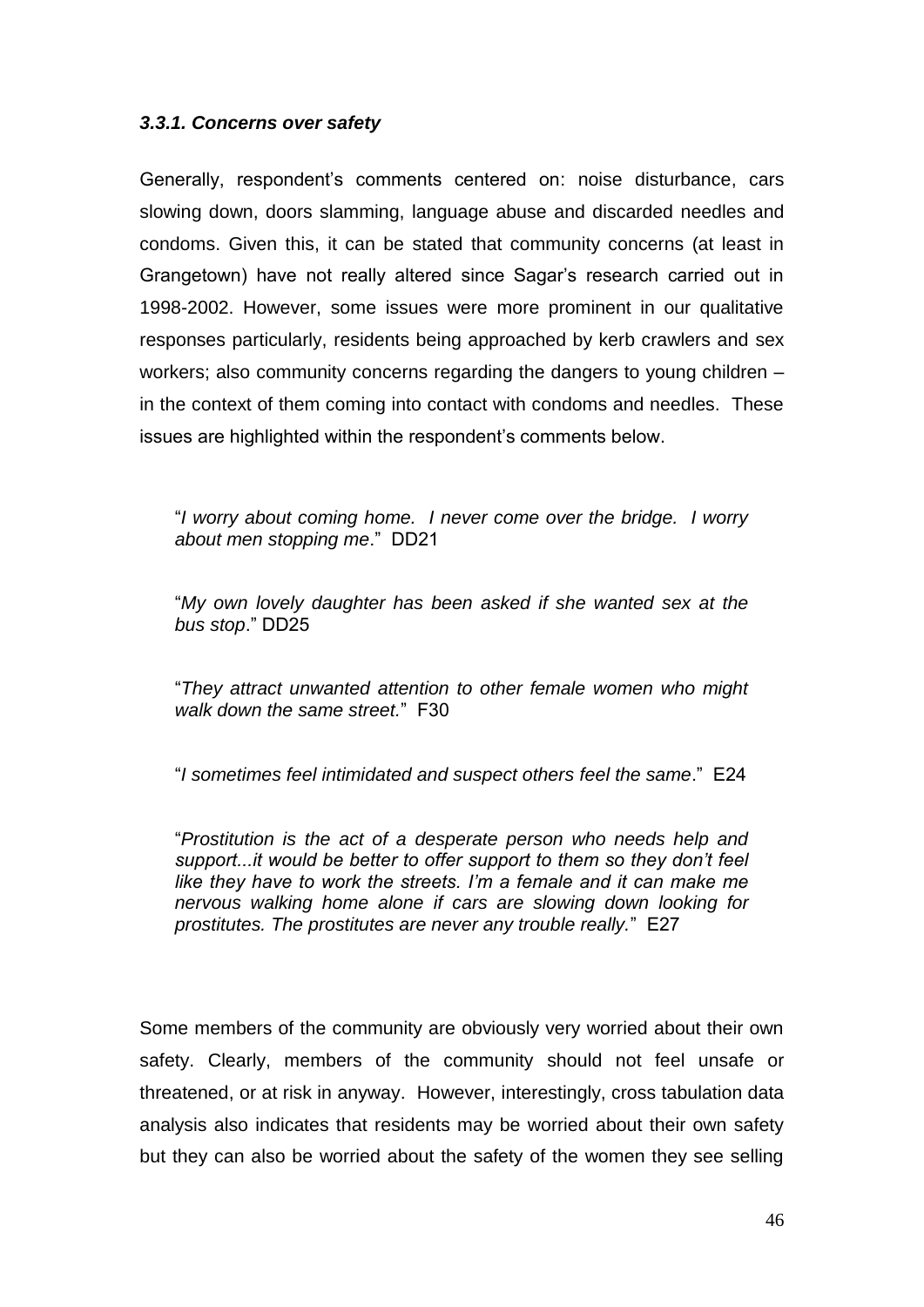sex. For example respondent E24 demonstrated significant levels of tolerance and empathy for sex workers by indicating that he was worried about the safety of sex workers and that he understood why some people might need to sell sex.

Furthermore, both F30 and E24 also believed that people should be allowed to buy and sell sex but not near residential areas and both indicated that they would be happy if sex workers had a safe place to work.

# *3.3.2. Impact on children*

Almost a third of all our respondents who provided qualitative data made comments about the affect of street sex work on children in the community.

Qualitative data analysis clearly shows that several members of the community are very worried about children and discarded used condoms and needles as illustrated by the comments of respondents below:

"*It should be stopped in residential areas. They leave condoms in our bin area also on street and in park where children play*." G102

"[*I have found] condoms and needles near the bins. This is a safety issue for my grandchildren.*" C77

"*...used needles and condoms lie around where children play.*" D21

"[When taking your young child for a walk] *we often see condoms littered around the area*." B22

It difficult to estimate the actual risk of contracting Hepatitis B, Hepatitis C and HIV from a needle stick injury; there is little information readily accessible to the general public. However, Miller (2007) did estimate that the risk through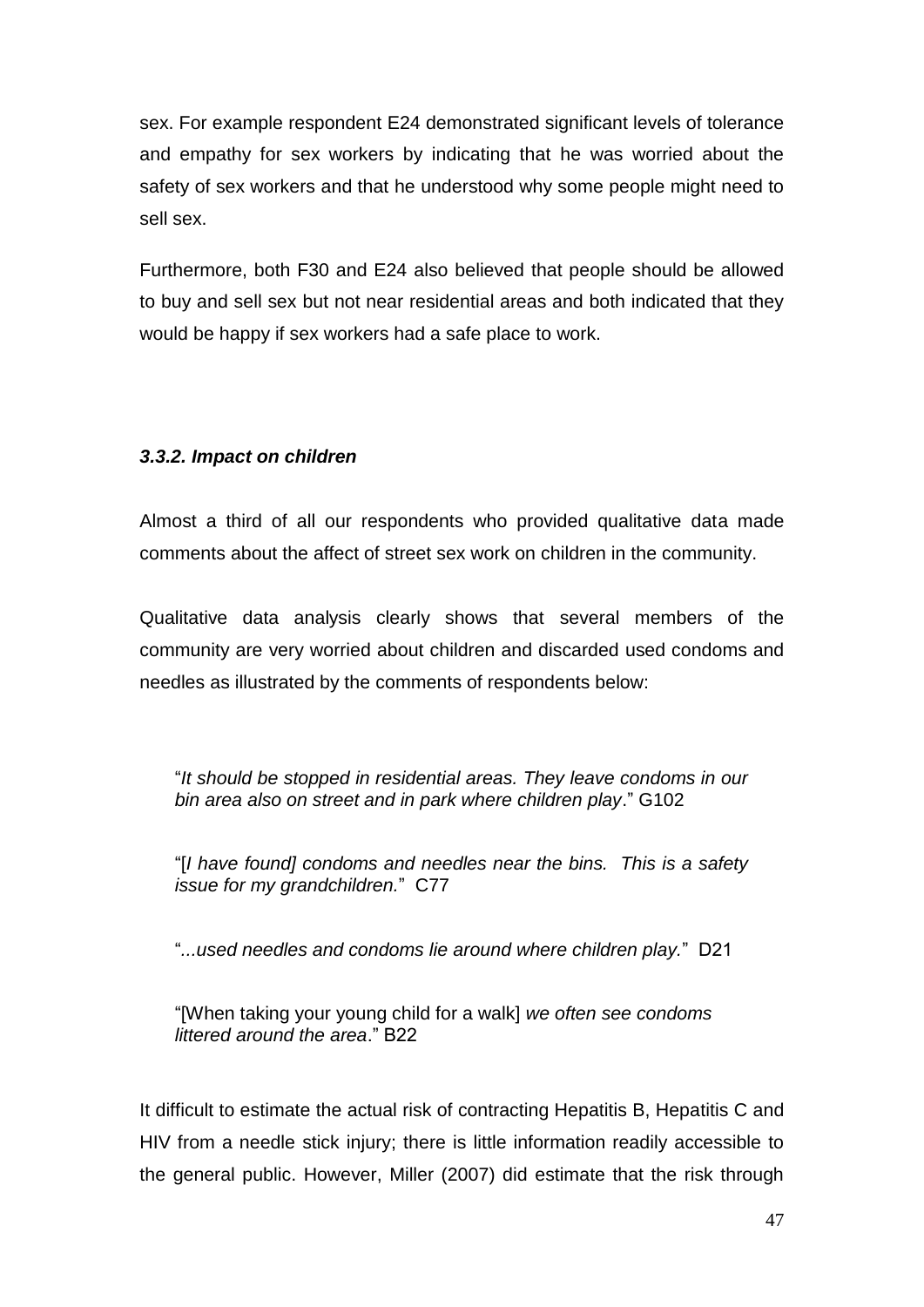occupational exposure of contracting Hepatitis B is 6-30%, Hepatitis C**,** 1.8% and HIV, 0.3%. Further, in seeking to further understand and identify "risk" to community in this context, the authors sought the expert opinion of Mr. Peter Clark (National Director of Terrence Higgins Trust, Cymru). According to Mr. Clark, the risk is reduced much further where there is non-occupational exposure. Mr. Clark also believed that the risk of members of the community contracting HIV from condoms and needles was "minimal" (data on file with authors).

However, it is not the intention of this report to minimise or ignore the potential negative impact of experiencing and seeing discarded needles and used condoms. The authors appreciate that this can be very distressing and our qualitative data also indicated that, at times, residents end up cleaning the streets of offensive litter themselves. Some respondents also made it clear that they did not want children "**seeing**" street prostitutes:

"*It"s not nice if you are taking your young child for a walk and have to witness prostitutes looking for work. B22*

"*It is also upsetting for children to see these women degrading themselves – they often begin work before dark*." D18

"*It"s very damaging for children to witness these things*." G74

"*I think it is a nuisance because children see them*." G18

"*This is the oldest profession in the world. You can"t stop them but this isn"t the way – because you can"t explain it to your kids*." C1

"*It"s embarrassing when children ask questions*." C16

Cross tabulation analysis clearly indicated that there was no link between those respondents who believed "*that people should not be allowed to buy and sell sex*" who fell within the 26-35 age group (who are more likely to be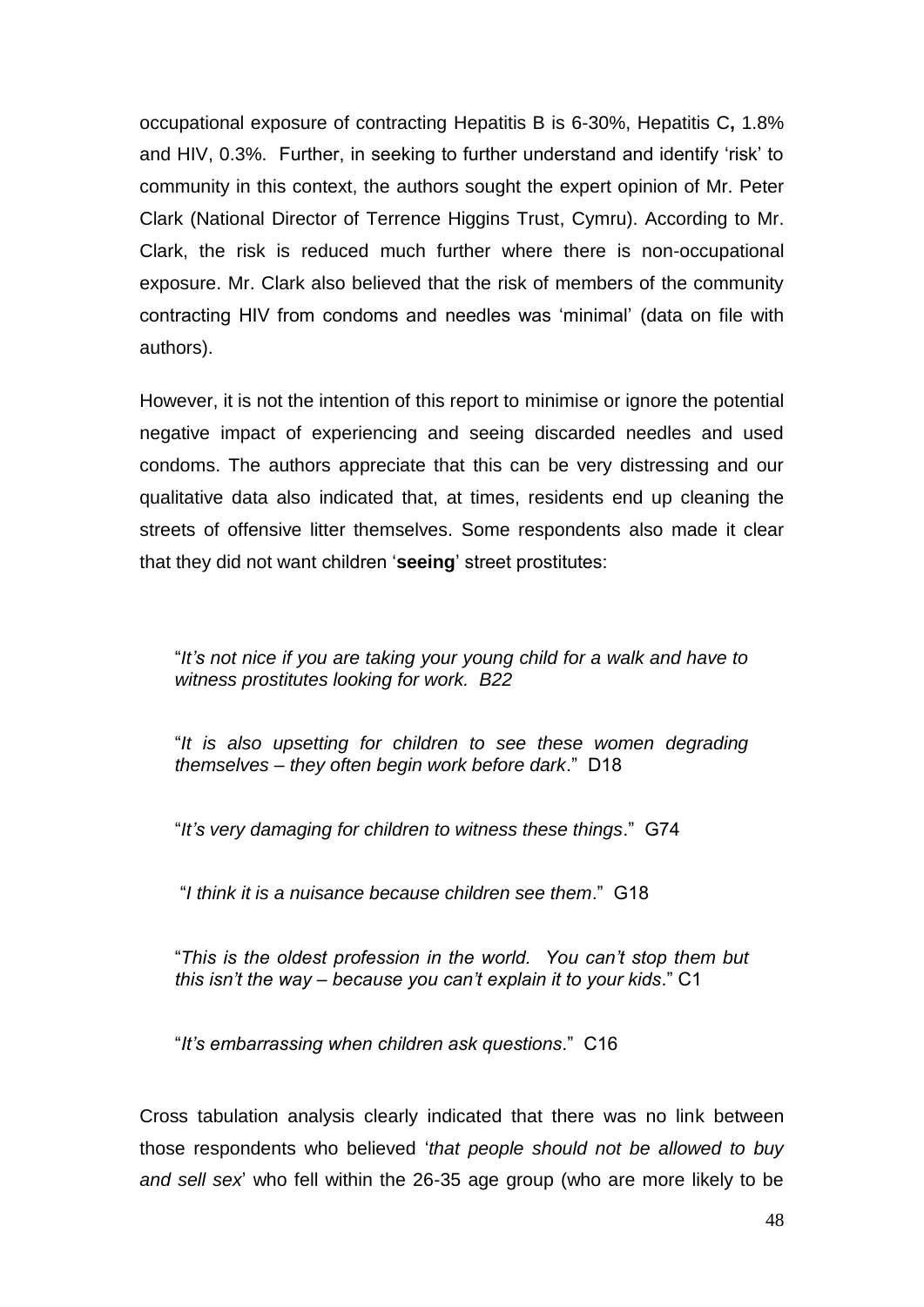bringing up young families) and those people who are concerned about the impact of sex work on children.

Clearly, members of the community can perceive that people should be allowed to buy and sell sex but they can nevertheless be very concerned about the impact that this may have on children.

Further cross tabulation analysis suggested that there was however, a link between respondents who were concerned about the impact sex work had on children and who also wanted sex work to take place out of the residential area.

# *3.3.3. Connected issues*

Although street sex work can give rise to serious concerns amongst some community members, over 60% of our respondents indicated that street sex work 'never' impacted on their quality of life or 'rarely' impacted on their quality of life:

"*It"s their life they can do what they want."* C22

*"I am aware of it but it doesn"t bother me. I moved into the area knowing about the prostitutes."* DD22

However, it is clear from the comments below that while some residents perceive that sex work does not have a "significant" impact on their quality of life they may nevertheless worry about connected issues. For example:

*"It has never affected my quality of life but I would worry if I was followed by a punter by mistake, and it does seem to be linked to drugs which worries me because they leave needles and that is a safety issue for me and my grandchildren." C7*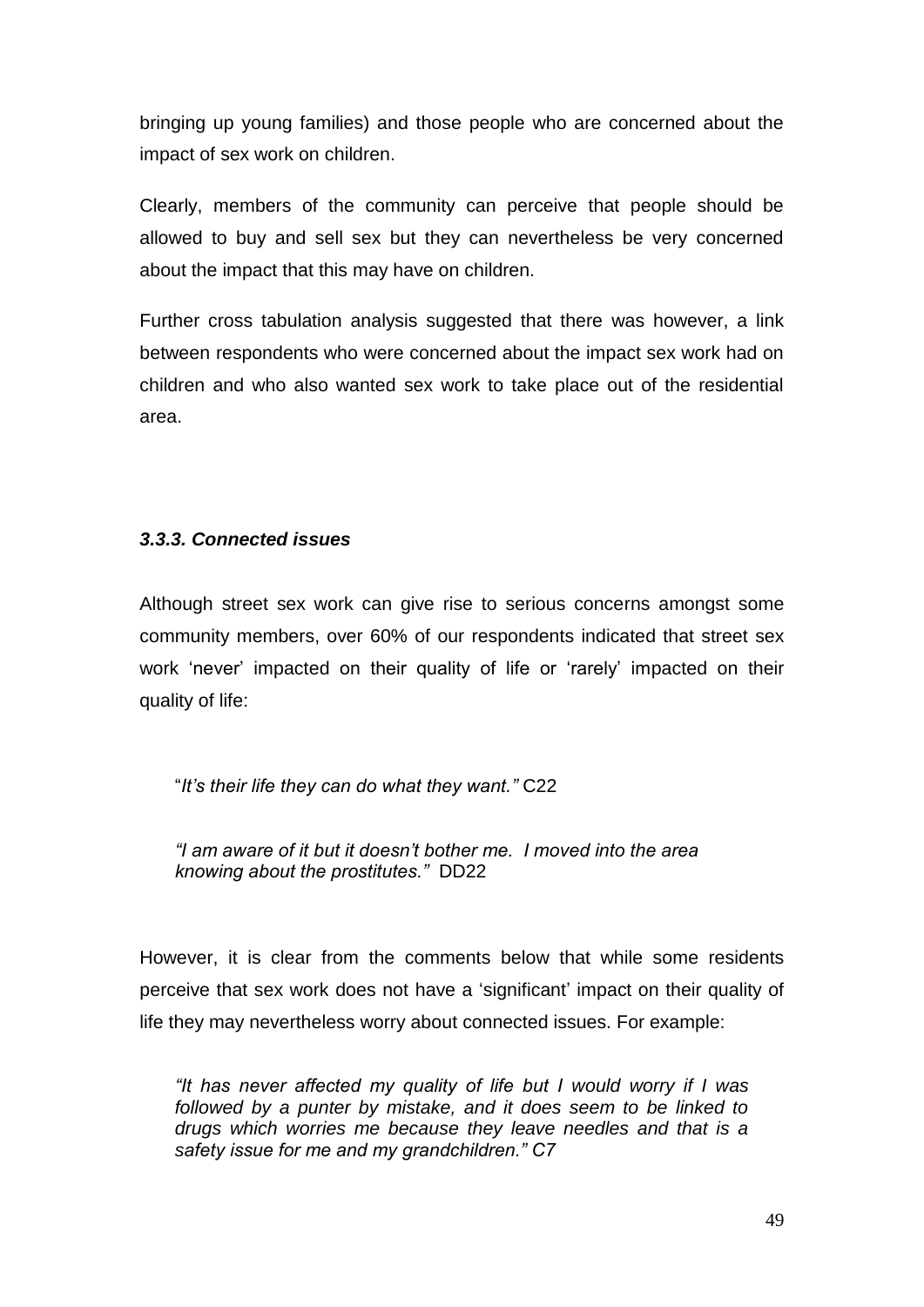However it is also interesting to note that respondent C7 for example also believed that:

"*Safety for [prostitutes] has to come first...*." C7

Further that there needed to be:

"S*afe areas for them to work.*" C7

Likewise, respondent G111 stated:

*"When the winter comes I catch the bus home in the nights and you see the kerb crawlers and it is quite worrying, but I don"t bother them and they don"t bother me." G111*

The respondent also added that:

"*They should have their own brothel*." G111

#### *3.3.4. Summary of analysis*

The Home Office *Coordinated Prostitution Strategy* (2006) does recognise the issue of "safety", for both members of the community and also for sex workers. It also recognises the problem of discarded condoms and needles and the impact this can have on communities.

It could be suggested therefore that if the Home Office strategy to eliminate street based sex work within the community is successful, then the kind of fears expressed above by our respondents in this section of the report would of course cease. However, for our respondents, the majority believe that "prostitution" is "inevitable" (see section 3.2.2.); the Home Office approach may indeed seem idealistic.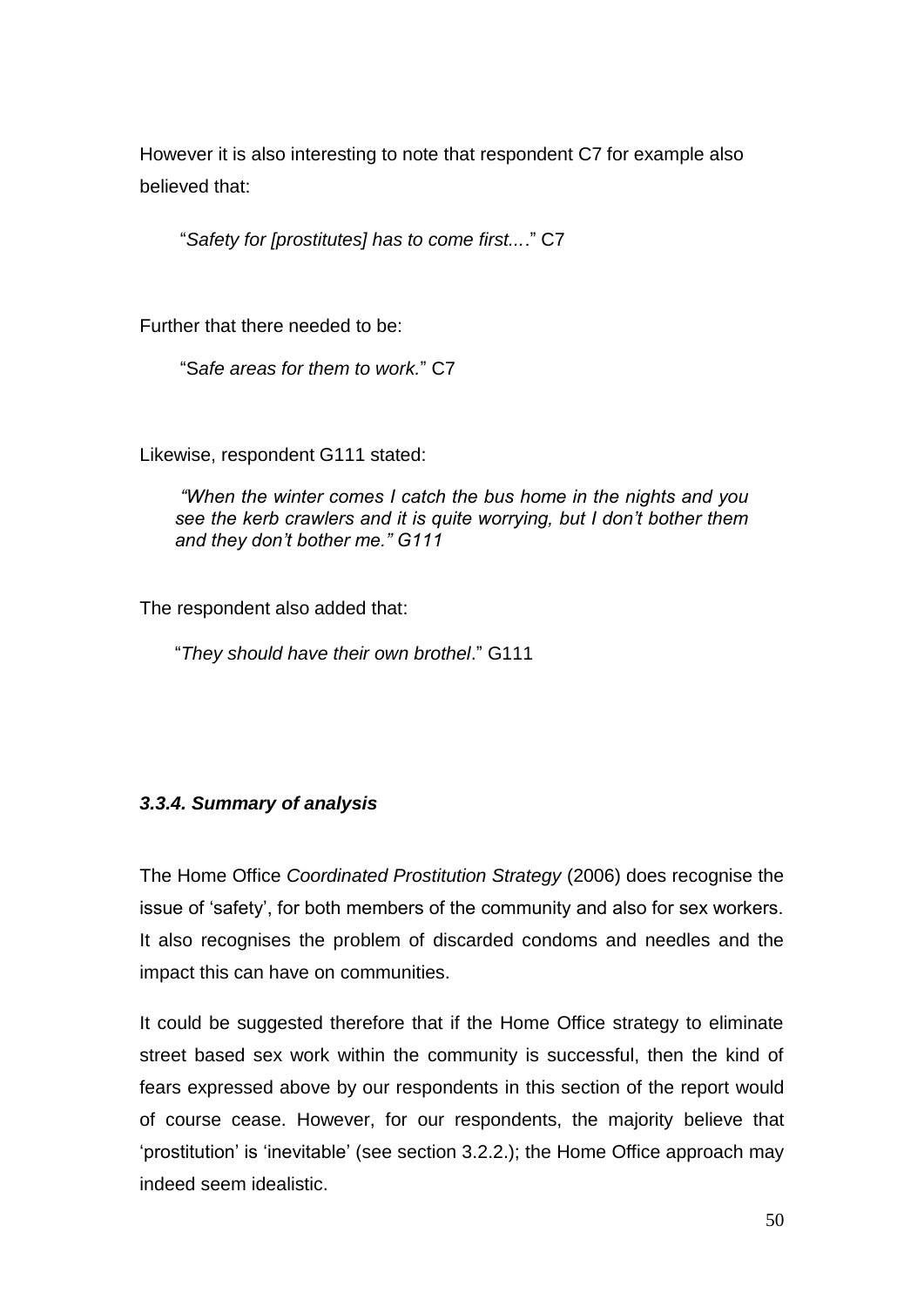According to our data:

*Approximately 60% of respondents indicated that "prostitution" rarely or never affected their quality of life.*

*Approximately 40% of respondents indicated that "prostitution" affected their quality of life daily or often.* 

Almost a third of all qualitative respondents concerns were raised about the impact of sex work on children; many of those concerns centered on children 'seeing' sex workers.

However, concerns over personal safety and the safety of children cannot, for the purposes of this research project (which aims to better understand community perceptions of street based sex work generally) be disconnected from identifiable levels of tolerance and community views regarding the safety of street sex workers, together with potential solutions and opinions as to what direction policy. These connected issues are further analysed and discussed in the remaining sections of this report.

# *3.4. Safety of Sex Workers*

Both quantitative and qualitative data collated from our research demonstrated significant levels of concern and empathy with regard to the safety of sex workers.

*Approximately 57% agreed with the statement "I worry about their safety".*

*Approximately 60% agreed with the statement "I would be happy if prostitutes had a safe place to work away from houses".*

*Approximately 55% agreed with the statement "I think prostitutes would like it if they had a safe place to work"*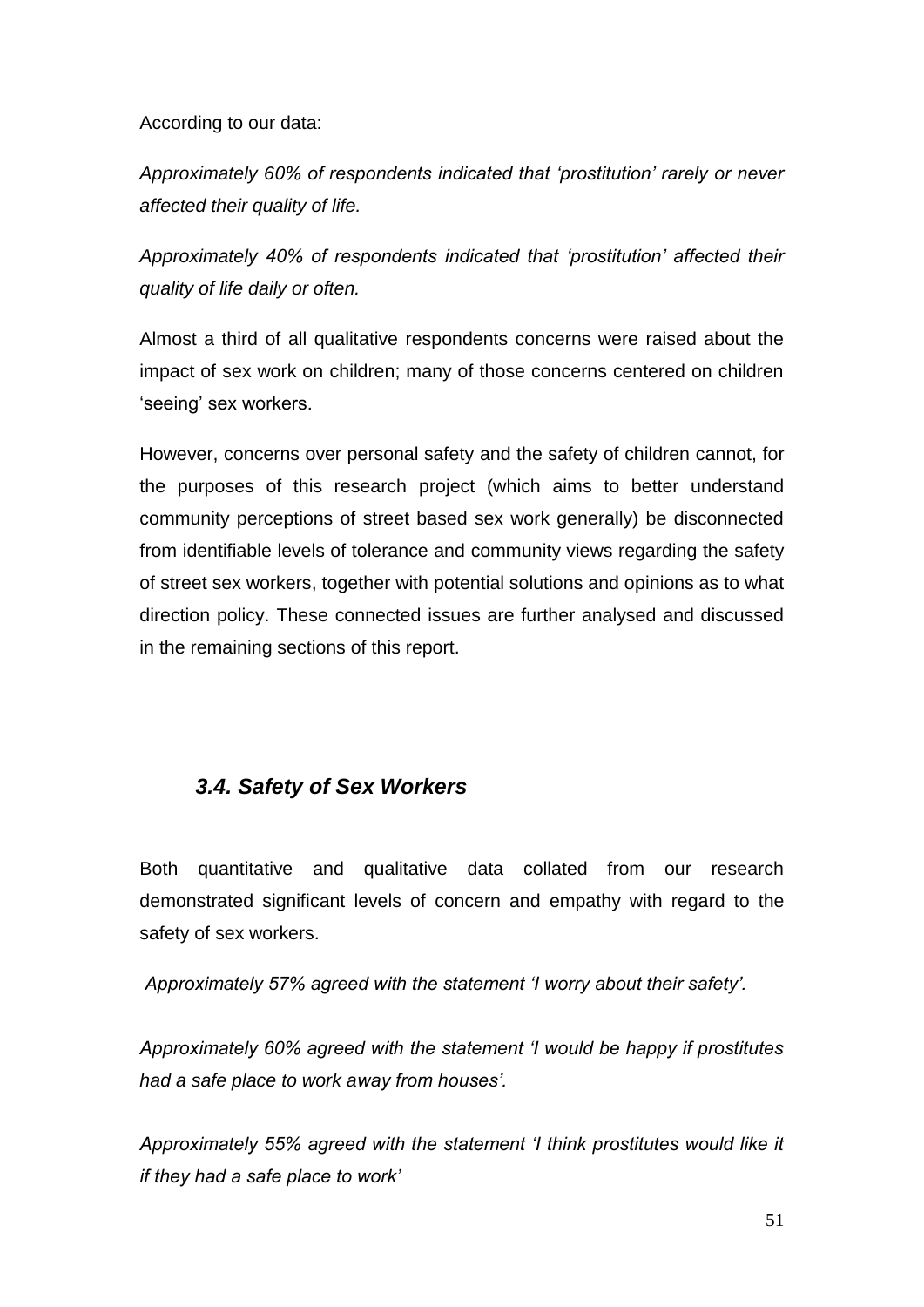Qualitative data analysis identified only 5 negative comments about sex worker safety. For example:

"*I don"t worry about their safety they have pimps or dealers looking out for them*." D11

"*I don"t care about their safety – it"s disgusting!*" D32

"*It is their choice, so their safety is their responsibility*." E10

However, almost 50 respondents were concerned about sex worker safety. Comments from respondents included:

"*Safety for them has to come first.*" C7

"*I feel sorry for them; they need brothels. I think one of them will be dead by next year...I wish I could go and help them but I"m too afraid*." F23

"*I worry about their safety – what if I found one dead? There should be a place for them to go*." G18

"*It worries me and I feel sorry for them. They are so young.*" DD22

"*I don"t judge them. They might be desperate. They should have safety; they are humans*." G38

As already noted, the murders of sex workers in Ipswich and Bradford in recent years may have well brought to the community's attention the fact that sex work is unsafe and that sex workers are at risk of violence. Nevertheless, at this moment in time, in Grangetown and Splott it is clear that the "safety" of sex workers is a significant community concern.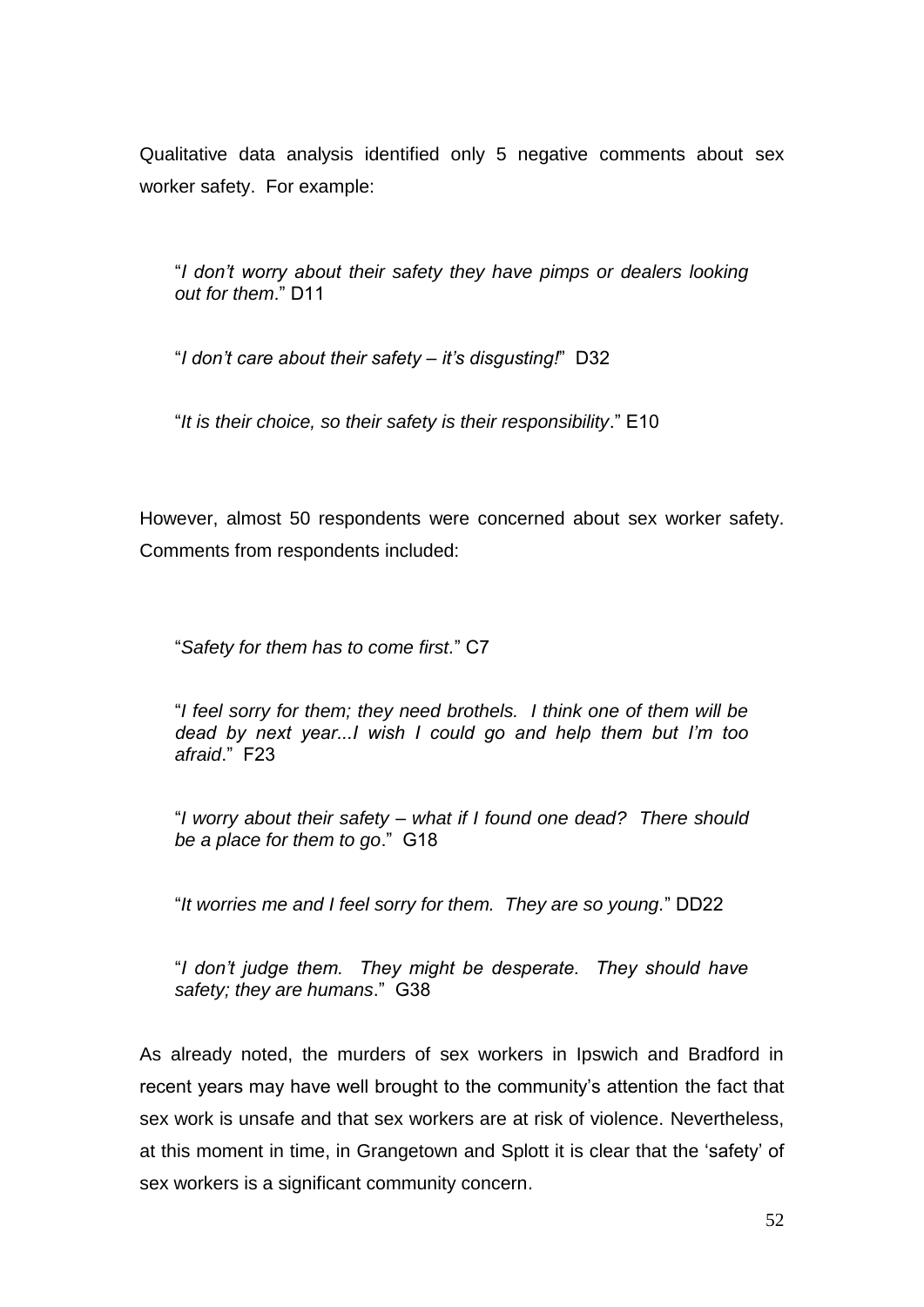For the majority of respondents who are worried about the safety of sex workers – they are right to be worried. Interviews with sex workers which took place in 2009 and 2010 for and on behalf of the Cardiff Sex Worker Forum revealed that the safety of sex workers in the Cardiff area is problematic. Several women spoke of extremely violent attacks including: rape at knife point; being punched repeatedly in the face and having teeth knocked out; having a rock smashed into the head; being threatened with a knife when a client wanted his money back or refused to pay (see, Sagar and Jones, 2010).

Another key finding is the capacity of the majority of respondents (55%) to highlight the association between sex work and safety issues by indicating that they believed that sex workers would be happy if they had a safe place to work'.

In our analysis generally, we identified a significant concern for sex workers and also empathy with sex workers. This is important; not only with regard to the potential for future community mediation and conferencing but also it is a positive indicator of the potential to enhance the social inclusion of sex workers within the community and to reduce community conflict.

Our intimations are further strengthened by the fact that our qualitative analysis confirms that positive **tolerant responses more than doubled less tolerant responses** to sex workers.

The quotations from two respondents below illustrate very well the many tolerant comments we collated:

"*I think prostitutes need a safe well lit place to work for their protection.*" J1

"*Licensed premises should by provided and prostitutes should not work on streets...The term "oldest profession" is true there will always be a market for sex. Safe, clean, licensed places / houses /clubs would protect the women from violence and the men too.*" J3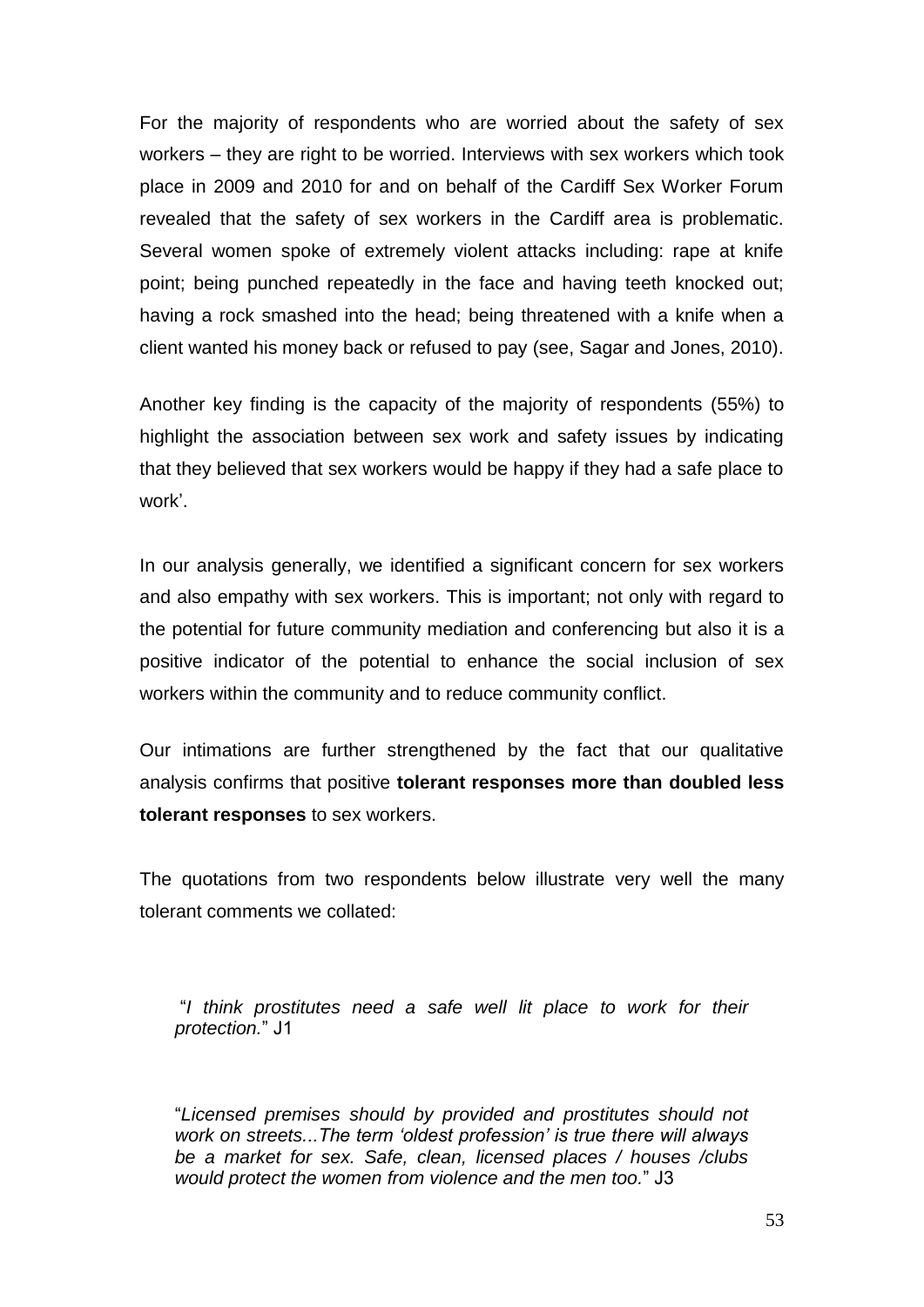Although some respondents were clearly less tolerant of street sex work than others, we identified only a handful of zero-tolerant comments. For example:

"*Prostitution is wrong...I"d like prostitution to be stopped in the area and for the police to clamp down on the crime such, as drugs that go hand in hand with it.*" K197

# *3.4.1. Summary of analysis*

Achieving safety for sex workers is a key aim of the Cardiff Sex Worker Forum, in partnership with Safer Wales. It would also appear from our data analysis that the safety of sex workers is a key issue for the community.

According to our data:

- The "safety" of sex workers is a concern of 57% (the majority) of respondents.
- The majority of our respondents (60%) would like it if sex workers had a safe place to work
- The majority of respondents (55%) think that sex workers would like it if they had a safe place to work
- Tolerant comments towards sex workers more than doubled less tolerant or intolerant comments

Cross tabulation data analysis also indicates that there are clear connections between those respondents who want sex workers to have a safe place to work and who also have firm views and opinions about the direction policy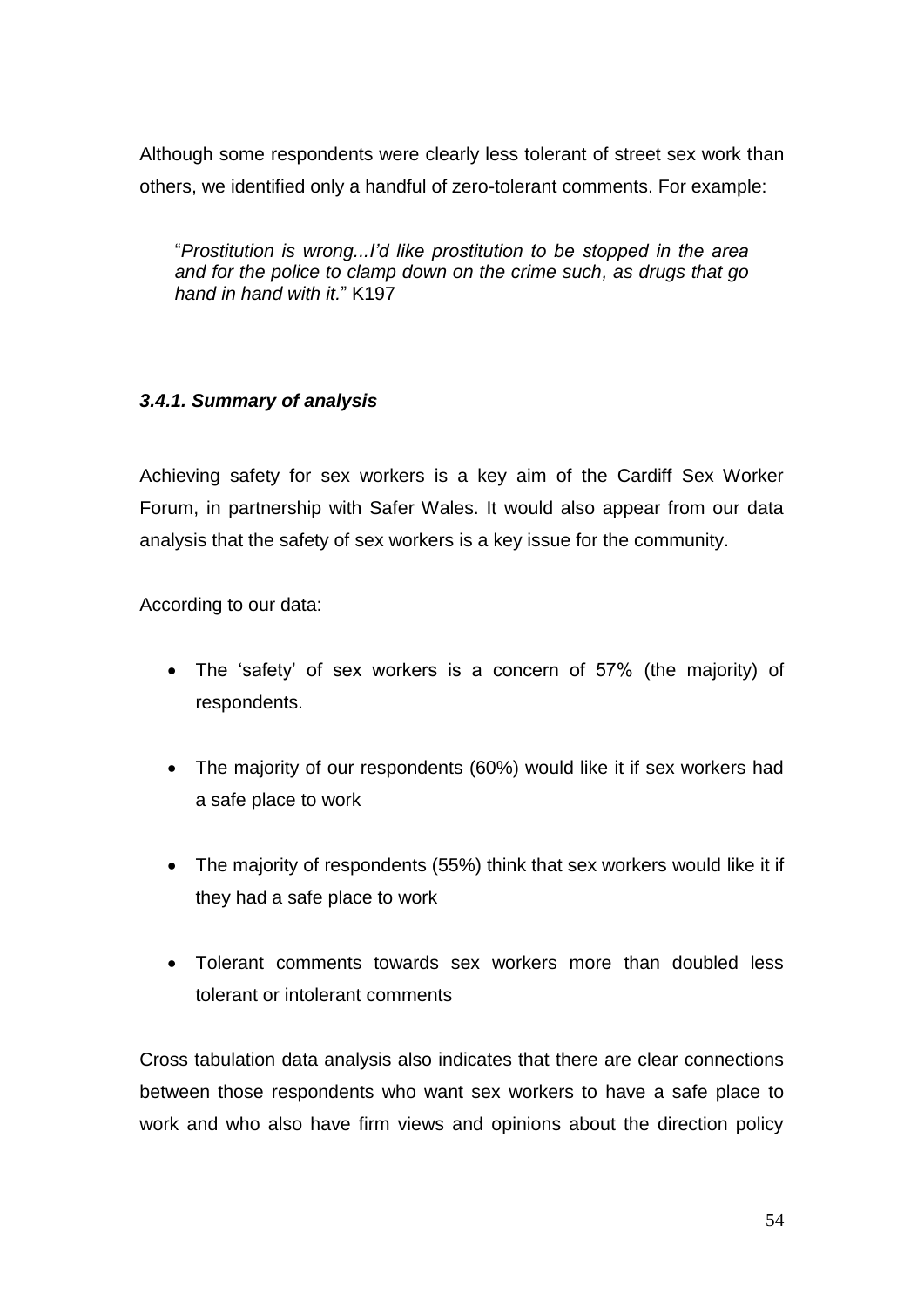should take in their area. This is discussed in more detail in the following section of the report.

# *3.5. Developing responses to street sex work*

As has been made clear throughout this report, it was important to the research project to engage with the communities of Grangetown and Splott to identify and ascertain a better understand community perceptions of street sex work. However, within that engagement process we also aimed to provide the residents within the targeted areas of Grangetown and Splott with a voice – to have the opportunity to make their views and opinions known with regard to the direction policy development should take in their neighbourhoods.

This research engaged with over 600 residents in the communities of Grangetown and Splott. 205 of those residents made known their perceptions of street sex work and over half of our respondents had views on the direction that policy should take with regard to street sex work.

Qualitative data analysis suggests that overwhelmingly respondents who had views and opinions regarding the direction policy should take at *a local level* believed that sex workers must be provided with a safe area to work – away from residential houses.

As illustrated by the selection of respondent comments below, the rationale for this does differ, as does the "form" of safe space. However, predominantly data analysis indicates that respondents wanted sex workers to work off street in brothels or for them to be provided with a space in industrial areas away from houses for sex workers to work safely.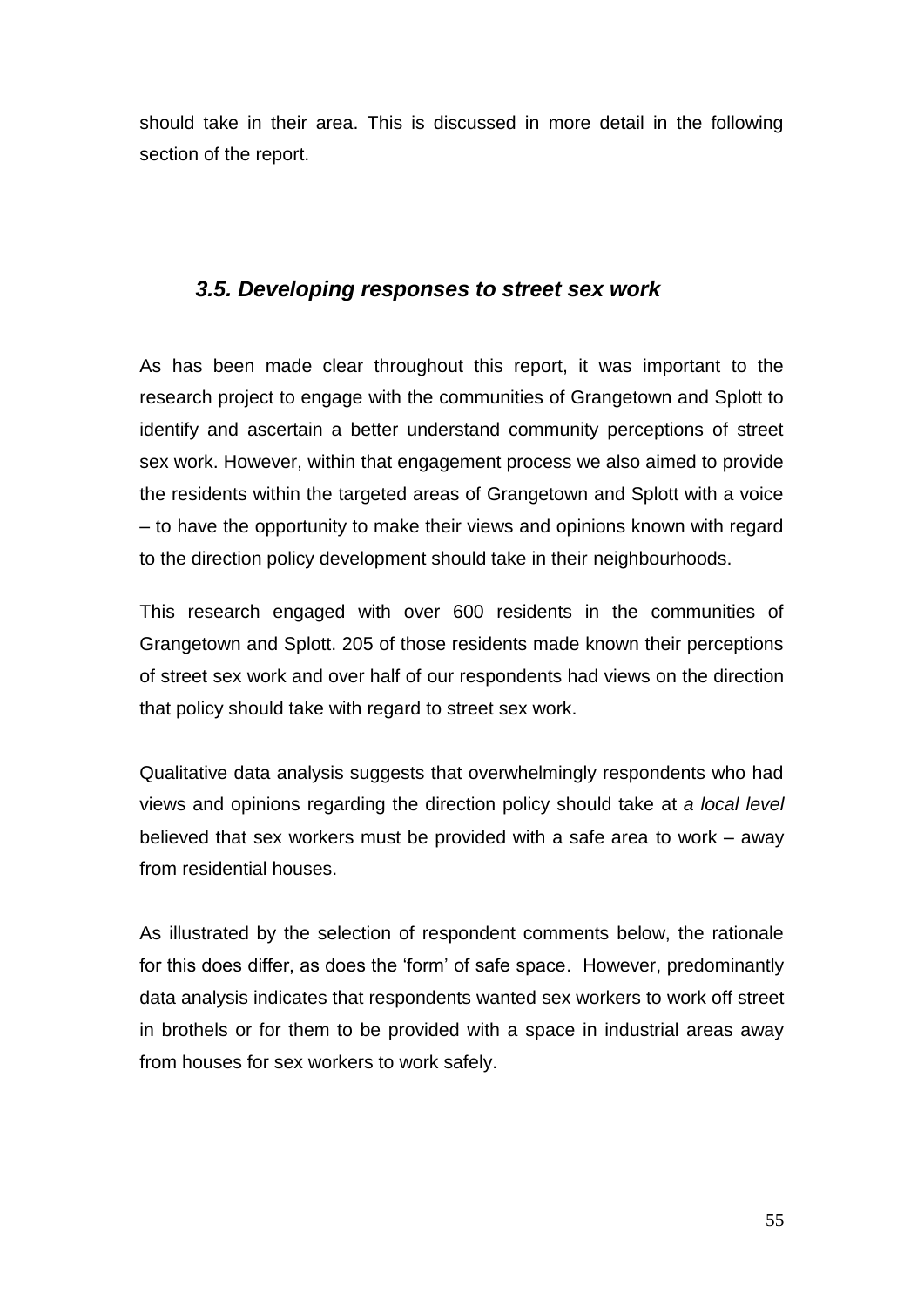#### *3.5.1. Suggested alternatives to enforcement*

*"I think it should be in a more appropriate place. I think some*  [prostitutes] would like it safe...some would always work on the *streets. The problem is that all the questions have been asked before. It"s time to do something about it. We should stop burying our heads in the sand and hoping things go away. The prostitutes who wish to have a safe place should have it and pay like any other business. For those that don"t then we must deal with them." G 65*

"*Having a safe place to work away from houses would be the perfect solution and I think they would definitely like it if they had a safe place to work*." G38

"*They need a safe area and safe housing*." A13

"*It should be done in licensed premises and not on streets*." C16

"*Legalised brothels and keep under control. It"s their choice*." DD24

"*Displacement is a problem. The Police move them from one area to another. It should be regulated so kids are not involved...like Holland in controlled red light districts. If you can"t beat it, then control it*. " G9

"*I wish someone could get a policy right, a safe environment so it"s not affecting others*." D11

Furthermore, as illustrated by the comment below and as noted previously in this report, although a member of the community may find prostitution to be a nuisance or perceive that it impacts negatively upon their quality of life, or have very real fears and worries about sex work and sex workers, they can nevertheless hold firm opinions about how those problems could be alleviated. For example:

"*It"s a personal preference but I don"t like to find condoms and needles. There should be brothels or a controlled environment with health checks*." F9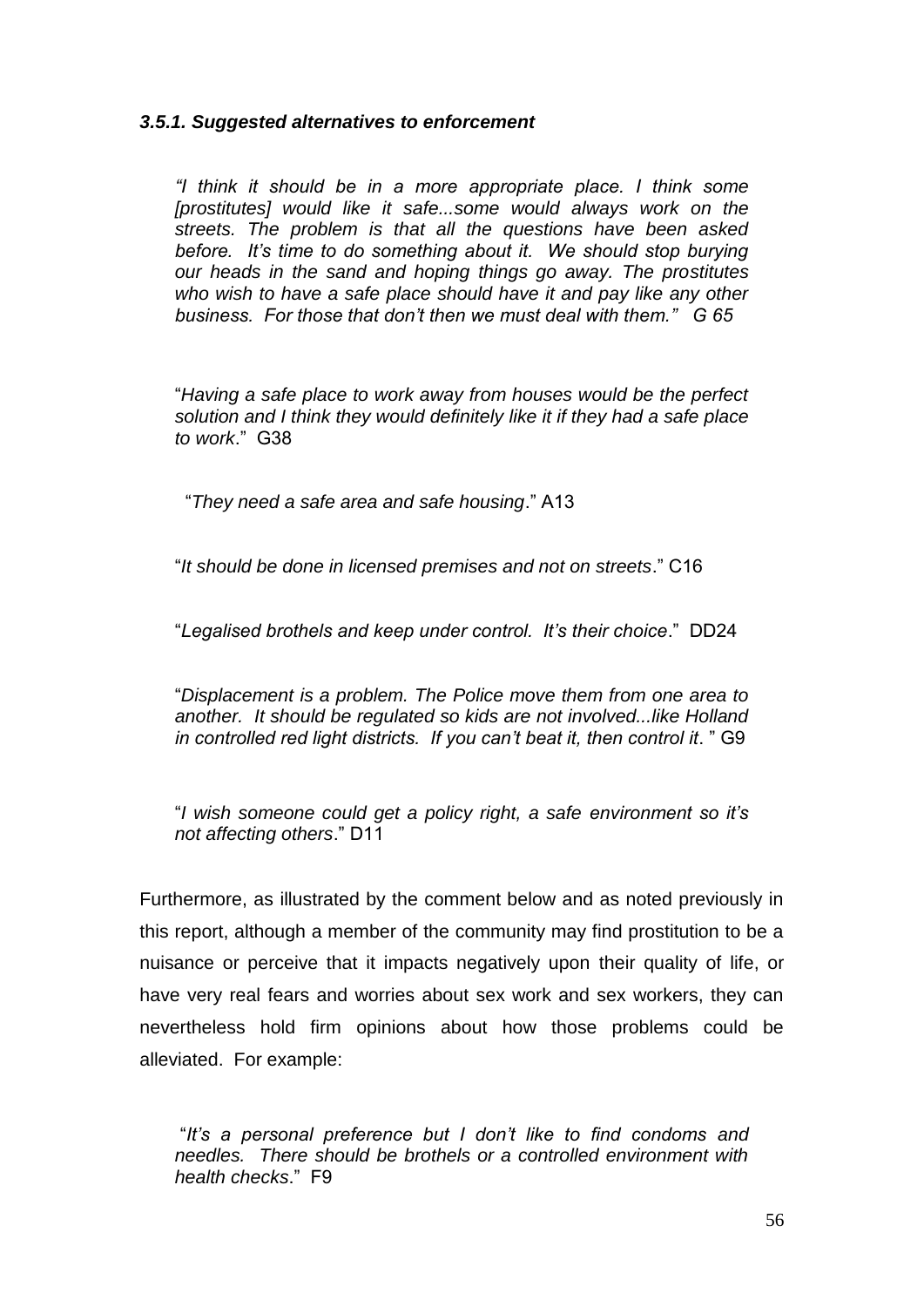"*I think we should have it in a certain area similar to Amsterdam, but on a much smaller scale. Kerb crawlers worry me because of my children. Condoms and needles are found on our estate often. It creates an area for drugs and crime. I"ve had a prostitute try to rob my house late at night which terrified my kids. But I understand prostitutes have a commodity to sell. I also won"t knock them for it. It is the oldest profession probably in the world. I just wish it was more monitored with safe areas for them to work from and that it didn"t have a day to day effect on me and others*." F19

"*It should be done in a controlled environment and not on the streets. They ought to have a safe house away from residential areas – there are children here. I understand what their reasons are for this lifestyle but it is just not appropriate in a residential area – we have seen it for too many years now and people are becoming angry and bitter.*" F20

"*I think prostitution should be legalised and appropriate care given to prostitutes – with health checks like in Holland. I think too many boys and girls are not taken care of on the streets. Guidance and safety is up-most. Seeing young girls on the corners that look ill – on drugs or beaten up – I worry over their safety. But I am also concerned about the type of people it attracts, especially those who like "young children". It is a nuisance for neighbouring properties. Prostitution will always happen. I believe we should do something to provide a safe and healthy place to work and believe that rape cases would be less [for prostitutes] if it was more open and less embarrassing for those seeking it.*" G57

As the above illustrations indicate quite clearly, street sex work may be perceived by 38% of the community as a nuisance however, many respondents within that 38% category believed that the problems as they perceived them could be addressed by providing sex workers with a safe place to work. Again as illustrated above, some respondents went even further to talk about how monitoring and regulation could improve the 'health' of sex workers and perhaps even reduce rape incidents amongst the sex worker population.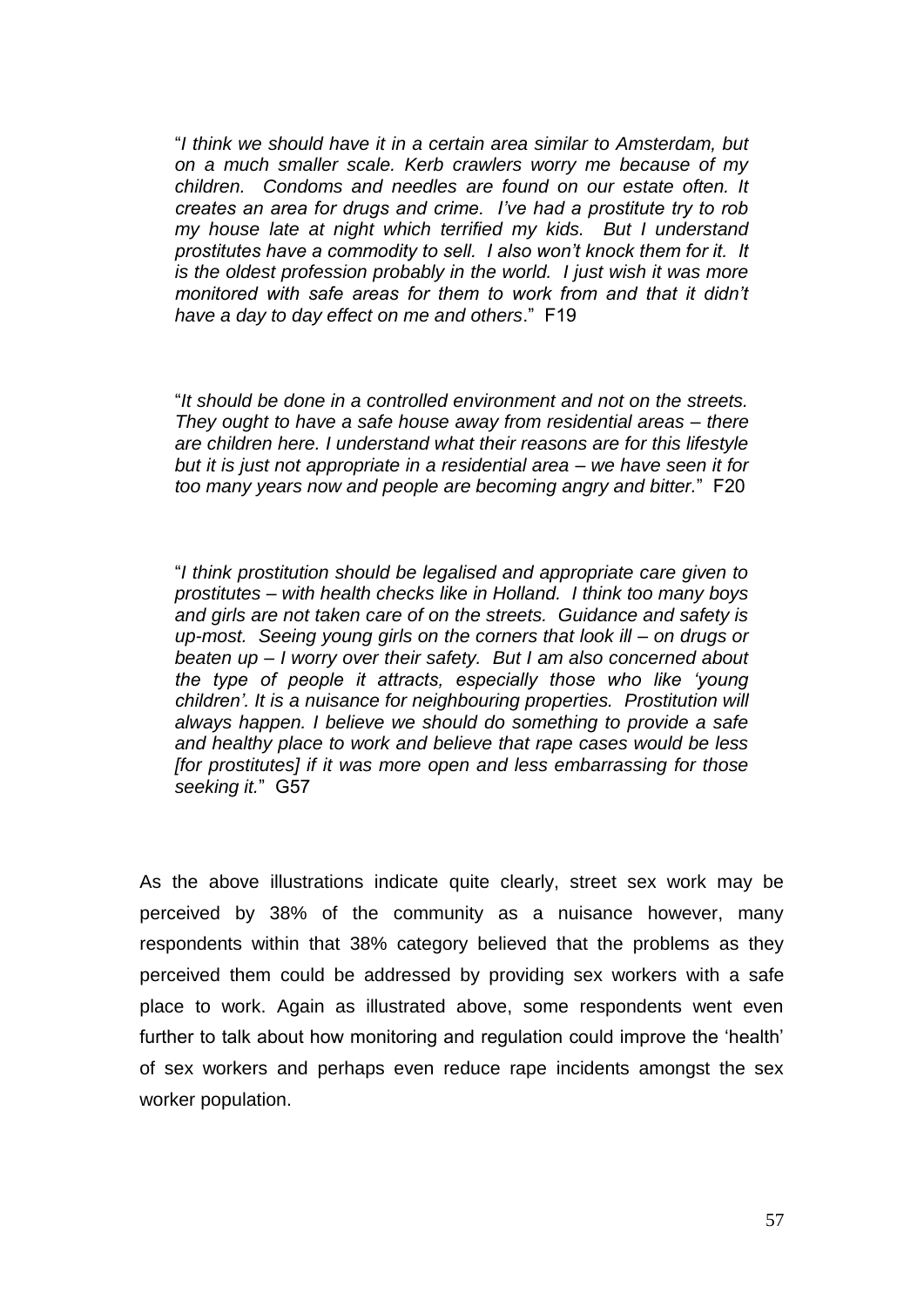Many academics agree that providing sex workers with a safe place to work with health care facilities would improve the safety and well-being of the sex worker population and have a beneficial impact in terms of improving community safety for the wider community (see, Bellis et. al. 2007; Goodyear and Cusick, 2007).

However, our respondents also had views and opinions regarding the direction policy should take at a *national level*:

"*Brothels or other ways should be legalised, regulated and licenced and taxed as income. This would protect these women and men from abuse or any other danger.*" G75

"*Legalise it because of safety but in certain areas – like in Amsterdam*." F39

"*I think the sex trade should be regulated and not criminalised. I think that the root cause of prostitution is the root cause of negative public feelings to one of the oldest trades in history*." G1

"*Prostitution has always and will probably continue to take place everywhere. If it was made legal (like in Amsterdam) then at least it could be safe for the girls*." G2

"*I think prostitution should be legalised. I think as long as no one gets hurt they are fine*." G91

Although we did identify some respondents whose opinions on policy development are incorporated within Home Office policy (2006). For example:

"*Prostitutes are vulnerable and need safe schemes to reduce harm and to find ways out of prostitution*". H12

"*Education should be provided regarding health and protection*." G75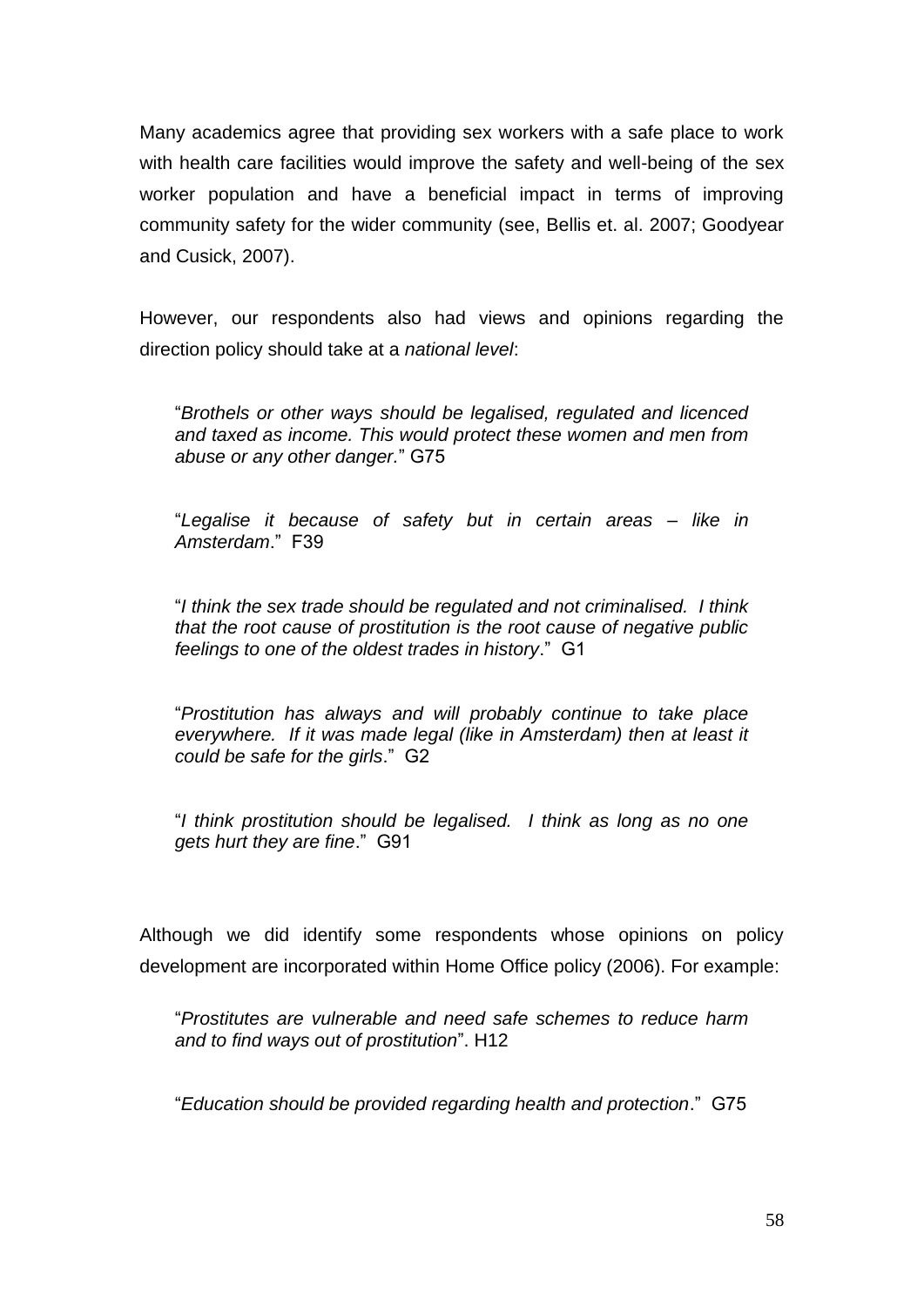## *3.5.2. Punitive responses and displacement issues*

We are careful to note that a very small minority (8) of our respondents did desire a very different and more punitive response. For example:

"*More police patrols; more arrests – more enforcement of the actual law*." E9

Furthermore, it is clear that for those respondents who are very upset and angry about the impact street sex work is having on their quality of life there are also clear links with past policy implementation and issues of displacement. One respondent stated:

"*They use my lane for prostitution, drug taking and selling. Thanks to the wisdom of Cardiff Council by putting in lane gates elsewhere but not in ours a load [of prostitutes have] come into our lane...I often see prostitution taking place either in a car or out of one. I see them peeing, taking drugs or buying drugs...I"m also for ever jet washing my lane of condoms more than my car. For all this I have the lovely but arrogant Cardiff Council to thank*". (reference removed at the request of the respondent)

# *3.5.3. Trafficking*

Lastly, given the current political and policy awareness that surrounds the issue of Trafficking both in England and in Wales, we believe that it also noteworthy that only three respondents mentioned "Trafficking" in their qualitative comments. In the case of all three respondents the issue was clearly subsumed within the context of sex work generally. For example:

"*In the last six moths I have seen them occasionally. I think the trafficking of women is generally the problem. The law criminalises the wrong person the girls.*" J9

"*Need to deal with the root causes first...it"s a vicious circle that needs to be dealt with – drugs and trafficking*." E21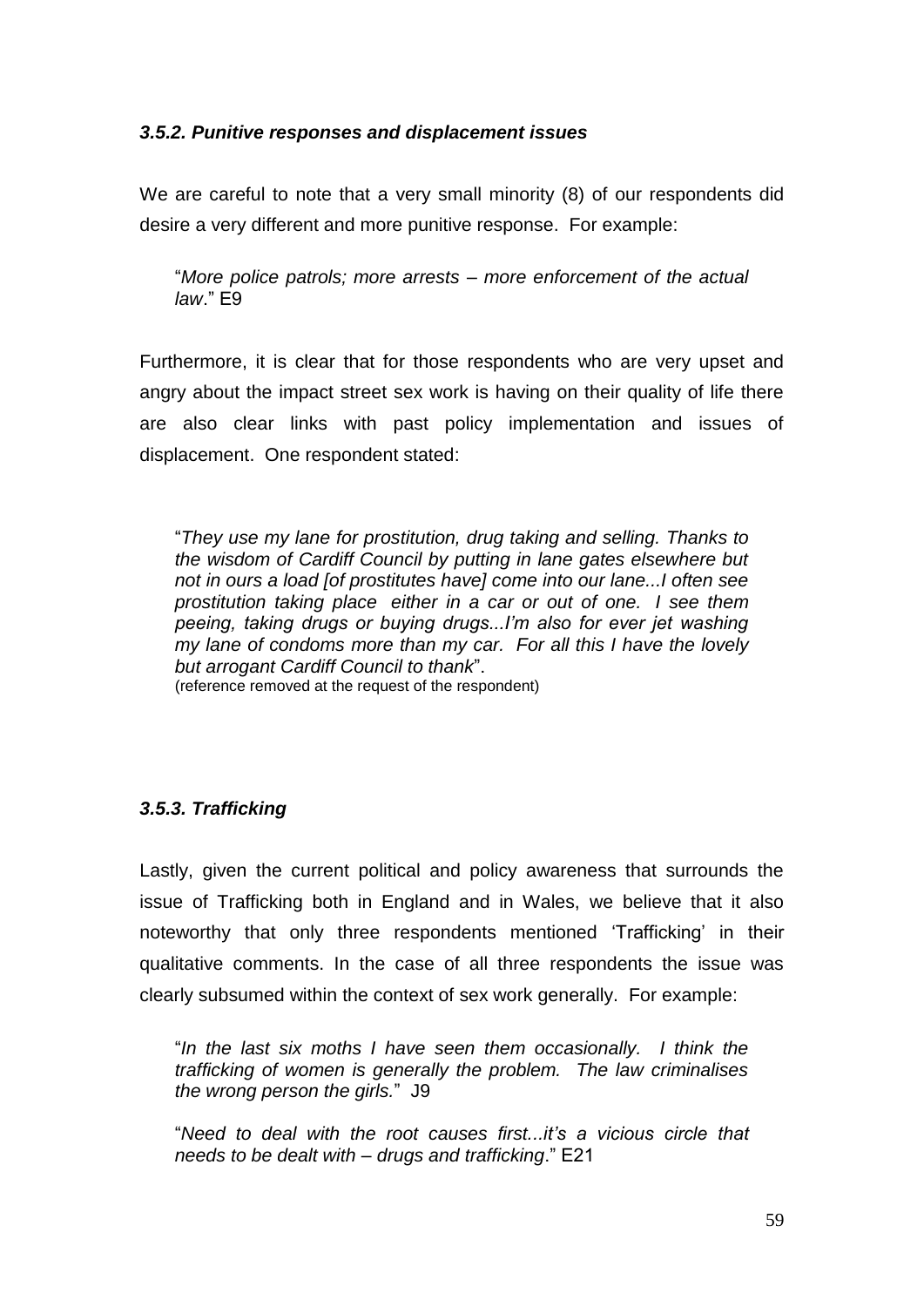It is very important to state that our respondents were not asked specifically for their views on trafficking, nor were they asked if they knew that trafficking was taking place in the area. However, neither were they specifically asked to identify incidents of drug use for example. Given this, we are very mindful of reaching un-substantiated conclusions in this report. We note this simply in the belief that the lack of respondent comments on "Trafficking" or "Trafficked victims" within our research project might prove useful to other interested parties or policy makers at some future date.

## *3.5.4. Summary of analysis*

Over 100 respondents (approximately 50% of our respondents) had views and opinions on developing responses to street sex work.

According to our data:

- Predominantly, respondents proposed solutions to remove street sex work from residential areas.
- Qualitative comments illustrated how respondents connect the issue of safety of sex workers with removing sex work from residential areas.
- Qualitative comments also illustrated how respondents can perceive that sex work is a nuisance for example, whilst believing that removing sex work out of residential areas could alleviate such nuisance.
- Respondents predominantly suggested alternatives to enforcement.

It is important to note that the UK Network of Sex Worker Projects which is the umbrella organisation representing the views of over 60 Sex Work projects in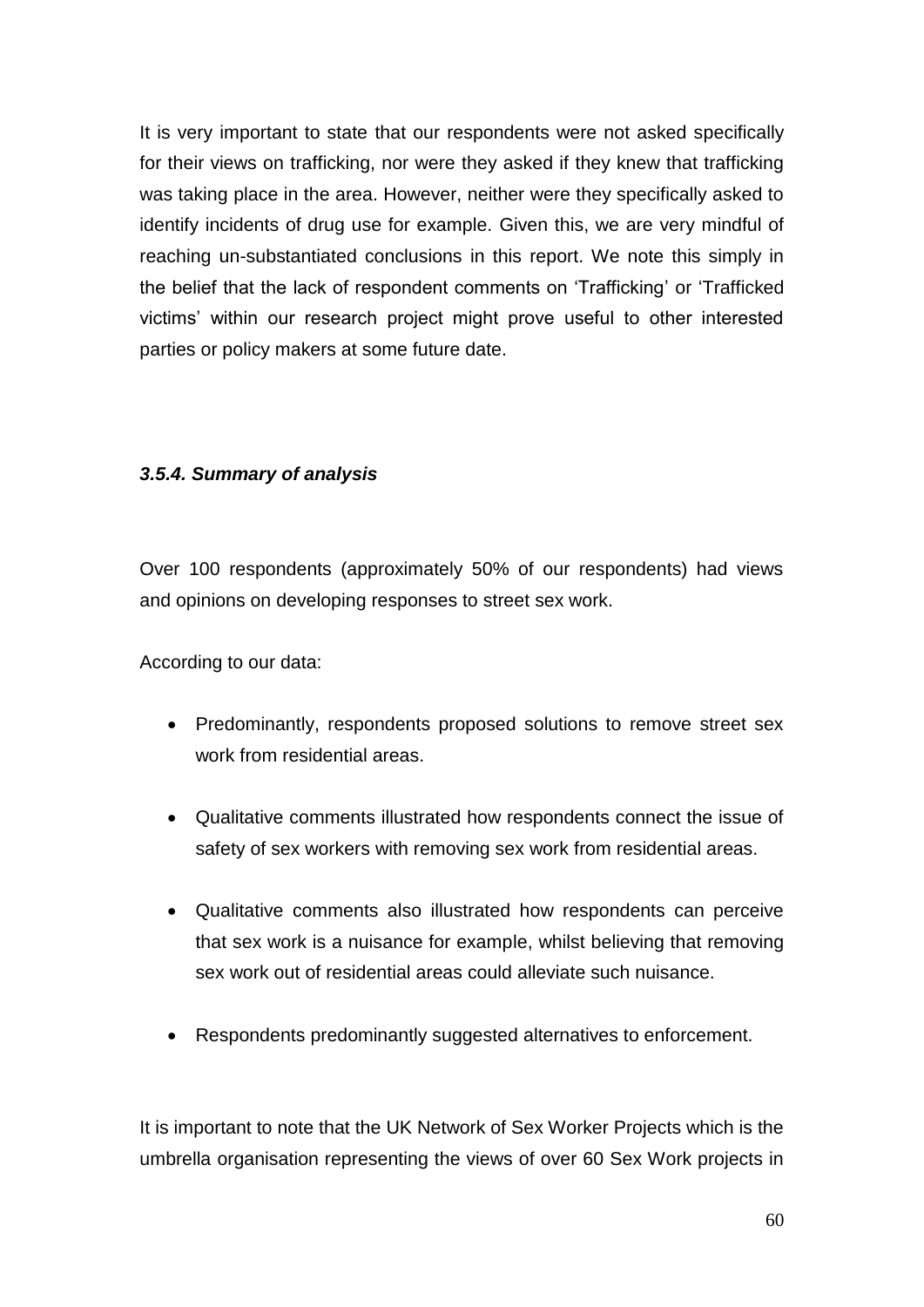the United Kingdom advocates alternatives to 'enforcement' (see generally: http://www.uknswp.org/ ).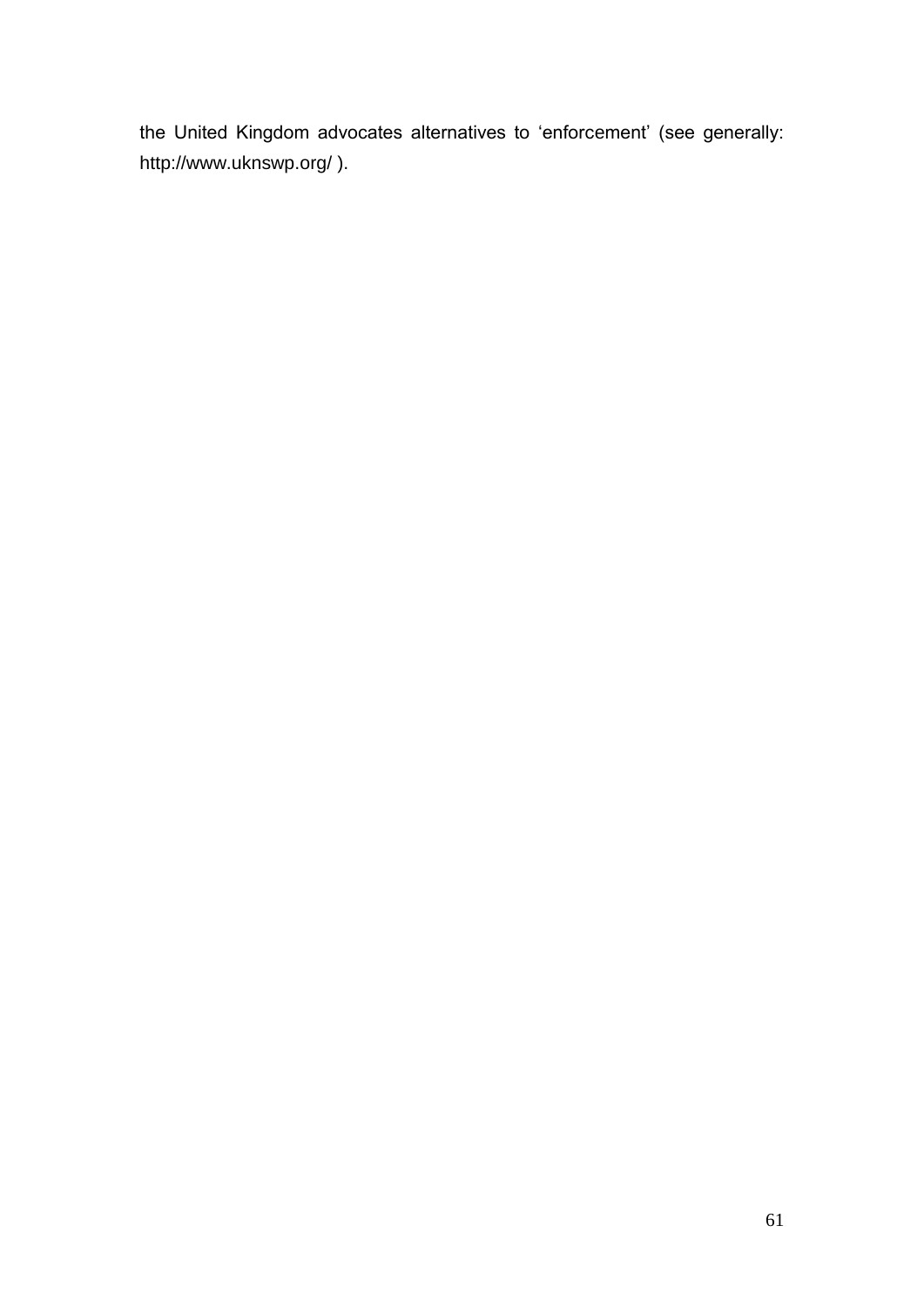# *4. Final analysis*

Overall, the findings of our qualitative data analysis clearly documented in this report, do not sit easily alongside the current Home Office approach which rejects legalisation, decriminalisation and the need to provide sex workers with a safe place to work.

Within the last two decades multi-agency work (directed via the Crime and Disorder Act 1998) has sought to draw communities into consultation with regard to tackling crime and disorder in their areas. However, it has also been recognised that in many instances policy decisions that are steered from the centre can result in communities having policies forced upon them (Hughes, 2007).

Further, community based research into consultation procedures has resulted in some commentators asserting that community consultation can simply be a "rubber stamping" exercise (Gilling, 2000). Generally it is accepted amongst most academics and researchers that consultation needs to be much more representative and it needs to include the views and opinions of the wider community. Regrettably, also, in the context of police / community engagement in the suburbs of Grangetown and Splott, given the negligible numbers of residents who attend PACT meetings – it cannot be stated that the decisions of PACT reflect the "will" of the wider community and thus that they are meeting the "needs" of the wider community.

Today, community consultation is a key aim of Neighbourhood Policing and it is recommended embedded within general policing practice. Furthermore, given the drive towards "New Localism", which is identifiable within New Labour"s "stakeholder" society and also within the new Prime Minister David Cameron"s "Big Society", sends out strong messages to the community that policy making at the local level is the best and indeed the only way forward (see Sagar and Croxall, forthcoming).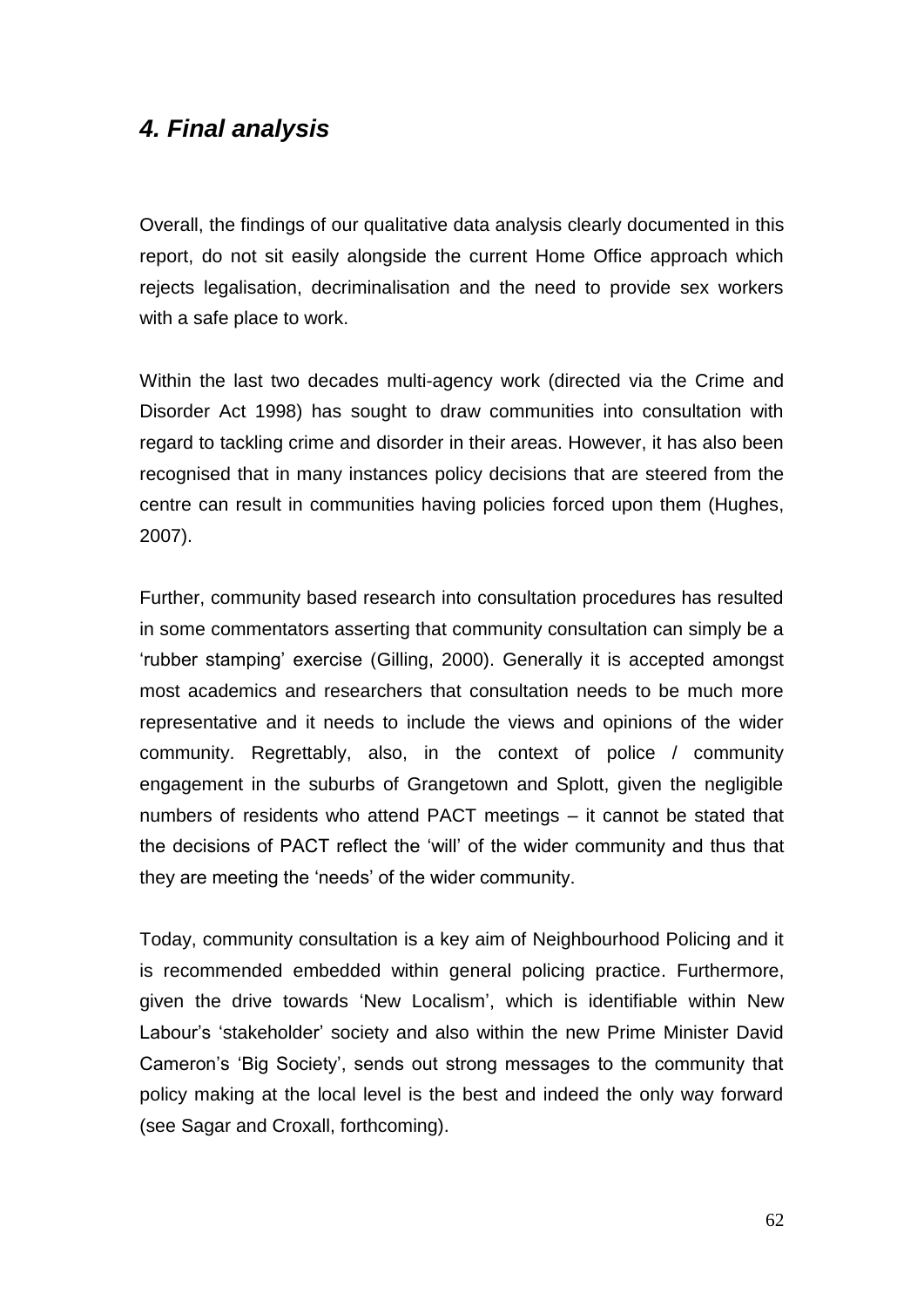We strongly suggest that the 'voice' of the community as depicted within this report is taken into account when developing strategies for sex work and sex workers in the Cardiff area.

Finally, we end our report with a comment from one of our respondents, whose view may mirror that of some professionals, front line workers and other stakeholder agencies working in the Cardiff area:

"*Current policies don"t work. Police move girls on and sometimes arrest some. [They are] short term fixes. Many girls seem to have drug problems that are not addressed. A total rethink is required*." G17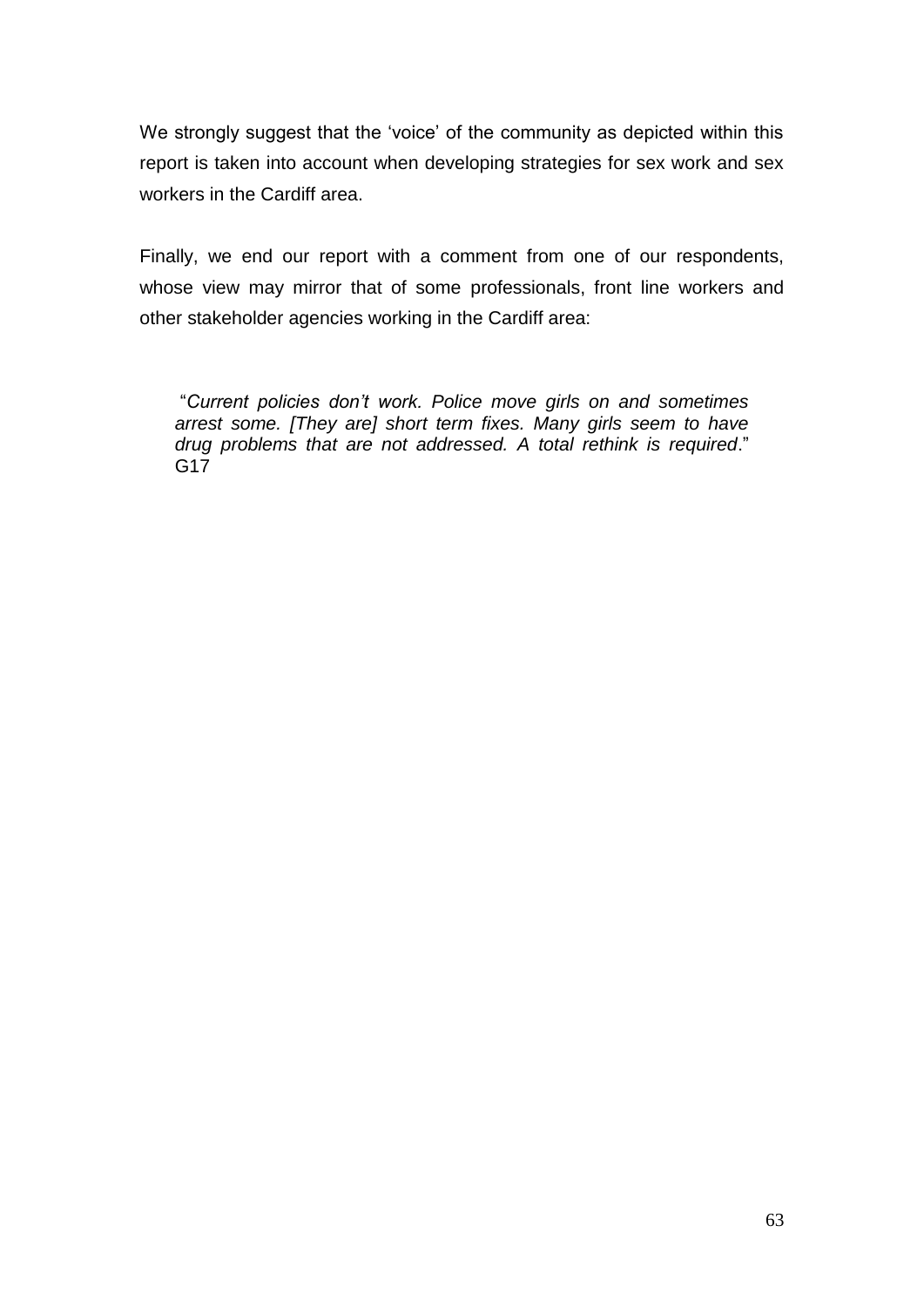# *5. Recommendations*

This report has provided clear base line data to facilitate a better understanding of community perceptions of street based sex work in the communities of Grangetown and Splott.

The research was seen by many respondents to be a positive step towards a realistic long term strategy which will aim to alleviate the problems that some community members experience in relation to street sex work.

Our recommendations seek to address the needs and concerns of the communities of Grangetown and Splott as they are identified by our respondents.

We hope that the development of strategic responses to street based sex work in the Cardiff area will be informed by the recommendations below which this research suggests would have the support of the community.

#### *5.1. Short-term recommendations:*

#### Offensive litter

Safer Wales Street Life should discuss with sex workers the impact of discarded needles and condoms on members of the community; particularly there is a need to outline the worries of the community with regard to fears for children"s safety.

Safer Wales Street Life is currently working with the Inroads project to develop a mobile needle exchange service for sex workers in the Cardiff area. This collaboration is welcomed and will go some way to reducing the problem of discarded needles in residential areas. However, given the issues raised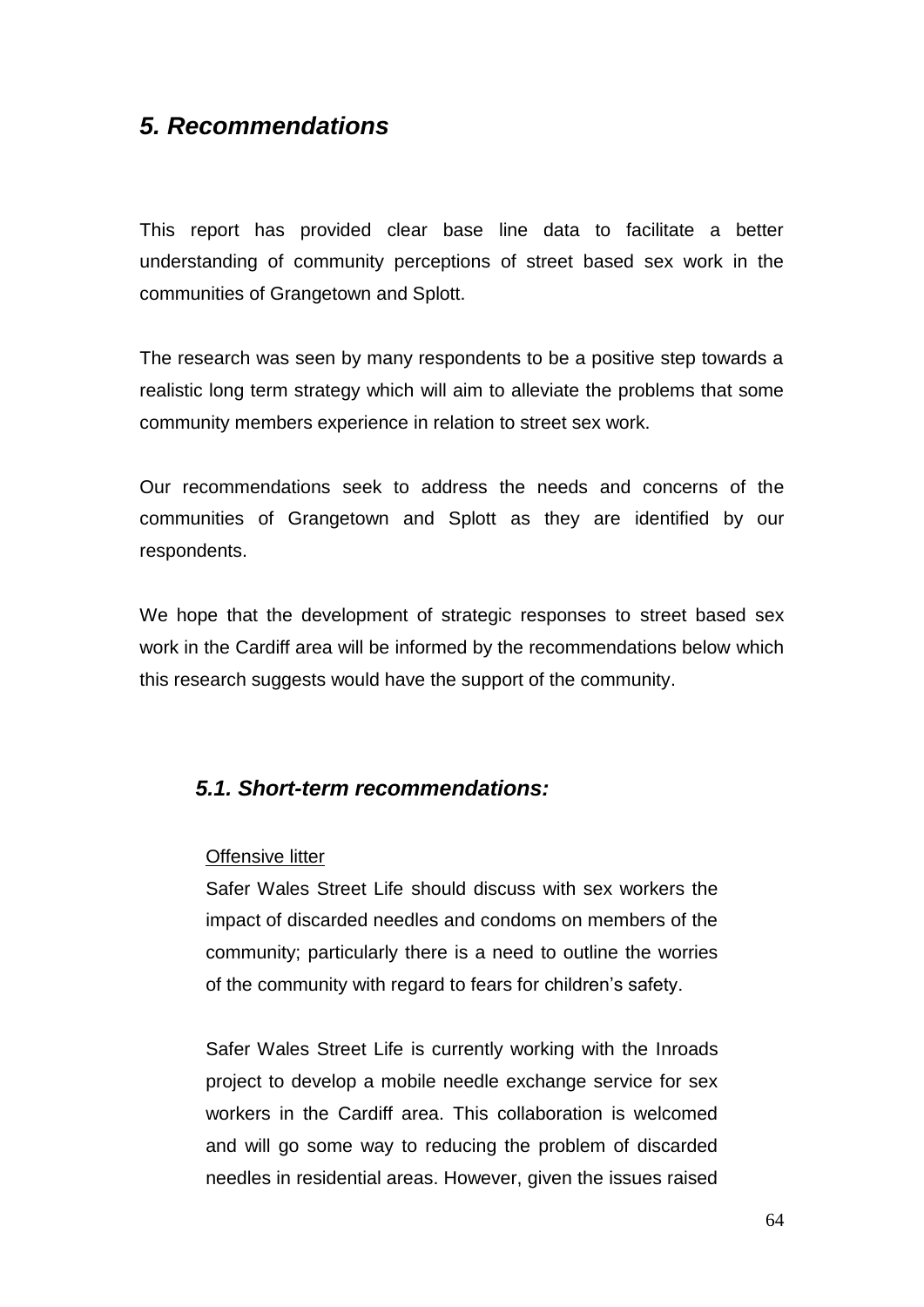in this report we would recommend that the "impact on community" would be better reduced by mobile needle exchange services are available on a *daily basis* rather than a regular or weekly basis.

Information should be made available to residents about the limited risks of Hepatitis B, Hepatitis C and HIV from used needles.

Partners should discuss with the Local Authority the issue of used needles and condoms and consider providing the community with a contact number to prioritise "clean up".

#### Noise disturbance

Safer Wales Street Life should discuss with sex workers the impact of noise disturbance associated with sex work on the community.

#### Safety of sex workers

Local strategic partnerships and the Cardiff Sex Worker Forum should continue to develop and coordinate the "Ugly Mugs" initiative and to maintain safe accommodation for sex workers.

Strategic partnerships and the Cardiff Sex Worker Forum should continue to develop and coordinate practical measures to keep sex workers safe. For example, the continued distribution of rape alarms and self defence lessons for sex workers.

The reporting of violence against sex workers must be encouraged.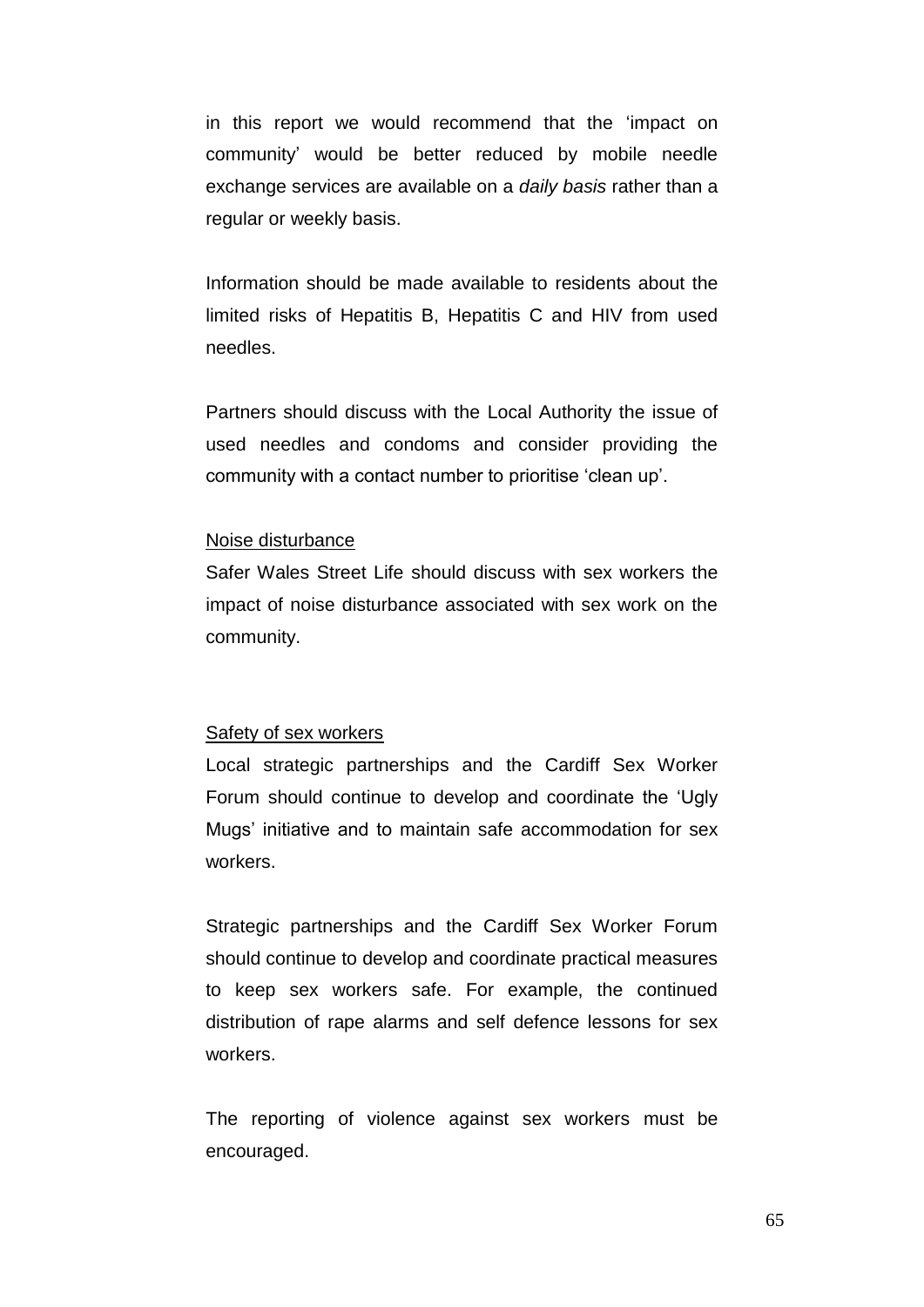The authors are encouraged by the inclusion of women "fleeing from" prostitution or trafficking within the Welsh Assembly Government's violence against women's strategy, *The Right to be Safe.* However, we would emphasise that the findings of this research project together with the *Reaching Out to Sex Workers* report (Sagar and Jones, 2010) provides a firm evidential foundation in support of the need to focus more closely on women who are selling sex and who face the risk of violence on a daily basis.

#### Safety of residents

.

Partner organisations should consider providing safety training for members of the community, particularly for female residents in Grangetown and Splott. This may help to reduce fears associated with street sex work.

#### Active consultation

Keep the community informed of what is happening. For example, provide feedback to the community as soon as possible of any steps taken to reduce offensive litter / steps being taken keep sex workers safe.

#### Strategic policy development

Continue to work with the community to identify local solutions

Policy makers should consider the potential benefits to the community and to sex workers in providing sex workers with a safe place to work away from residential areas.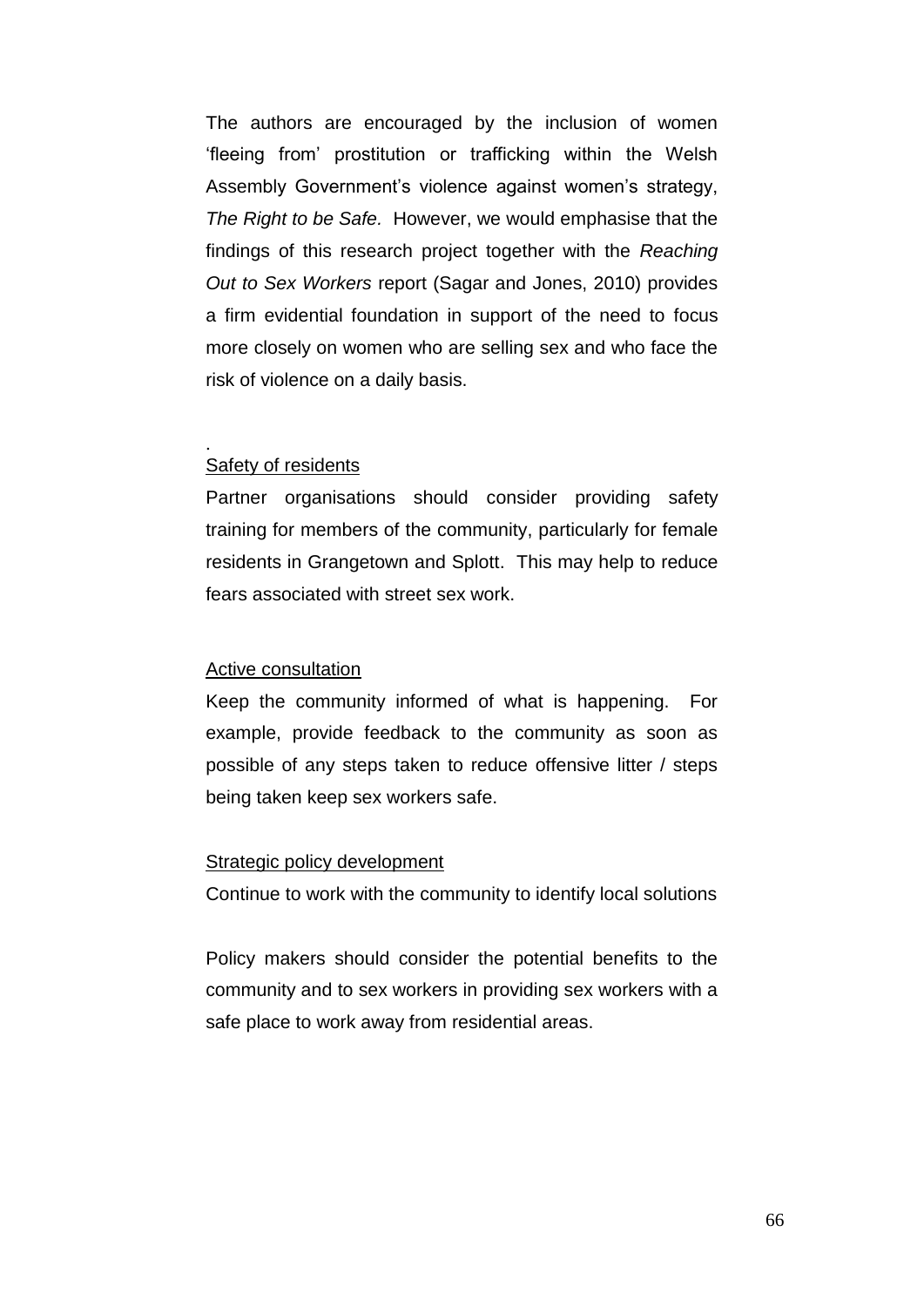# *5.2. Mid-term recommendations:*

#### Community mediation

Build upon active consultation with the community and consider a progressive approach towards community mediation / conferencing.

#### Strategy development

Pilot the implementation of a 'safe area' for sex workers outside of residential areas.

## *5.3. Long-term recommendations:*

#### Community conferencing

Hold regular community conference sessions.

#### Policy Development:

Meet the needs of both community and sex workers and implement a strategic response which aims to keep sex workers safe and to remove sex work from residential areas.

# **5.4.** *Further research*

The issue of drug use amongst sex workers was highlighted by a number of community members. In 2010 Sagar and Jones reported on that in Cardiff, street sex workers are users of class A drugs. However, the research did not go far enough to provide an explicit understanding of substance misuse. We would recommend further local research in Cardiff in collaboration with stakeholder agencies including Safer Wales Street Life and the Drug Intervention Project to produce an 'accurate picture' of use amongst Cardiff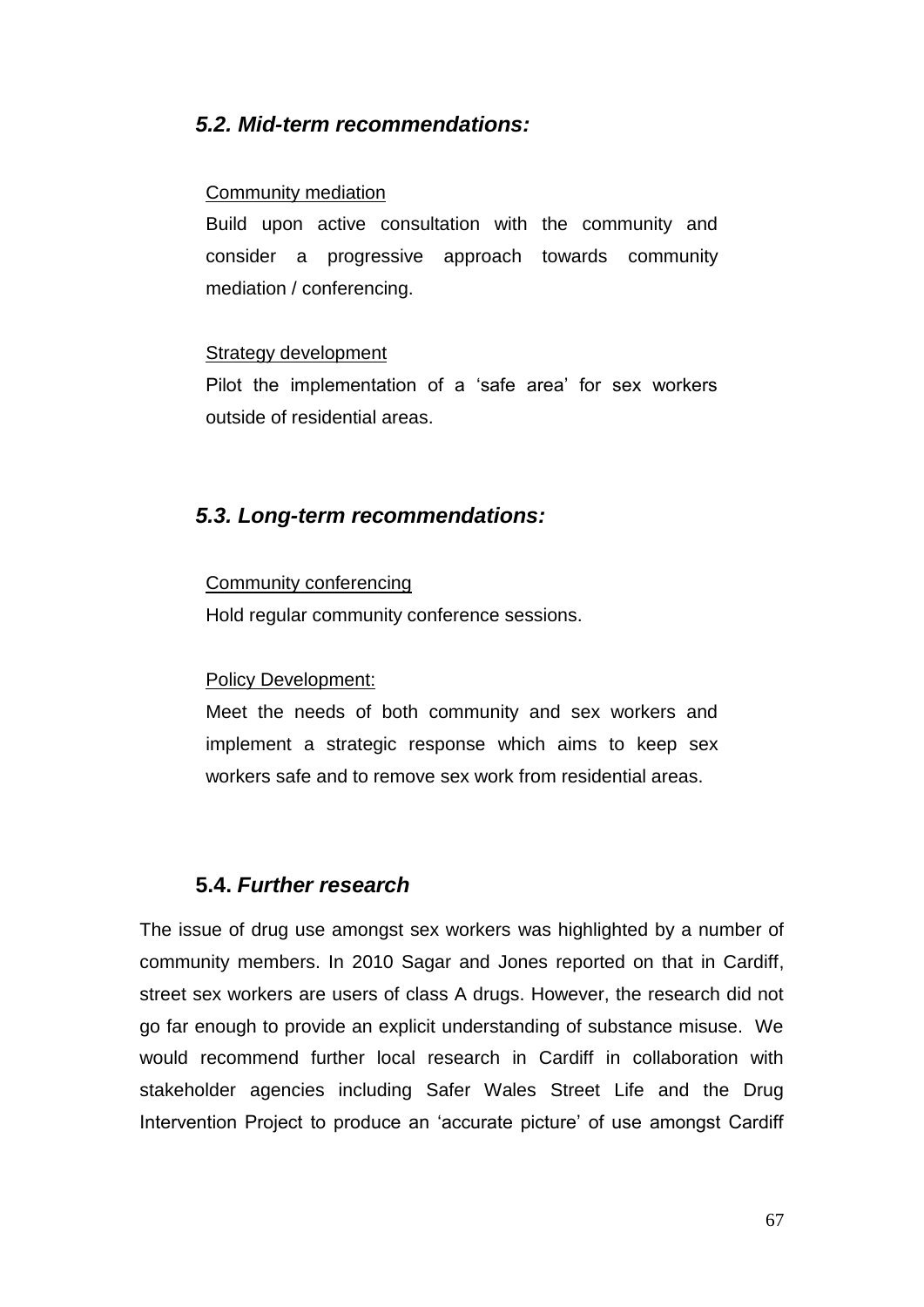based sex workers which we believe would facilitate effective policy development in this area.

This project has reported on the concerns held by many of our respondents regarding issues of sex worker safety. The violence experienced by street based sex workers was also identified by Sagar and Jones in 2010. However, some respondents of this research identified the issue and role of 'pimps' in exploiting women. In this respect, we recommend that the issue of violence against sex workers is explored in further detail to enable policy makers at the local level to better understand the relationship between street sex workers and the men who are associated with them.

Enquiries regarding this report may be forwarded to:

Dr Tracey Sagar: t.sagar@swansea.ac.uk

Debbie Jones: 371844@swansea.ac.uk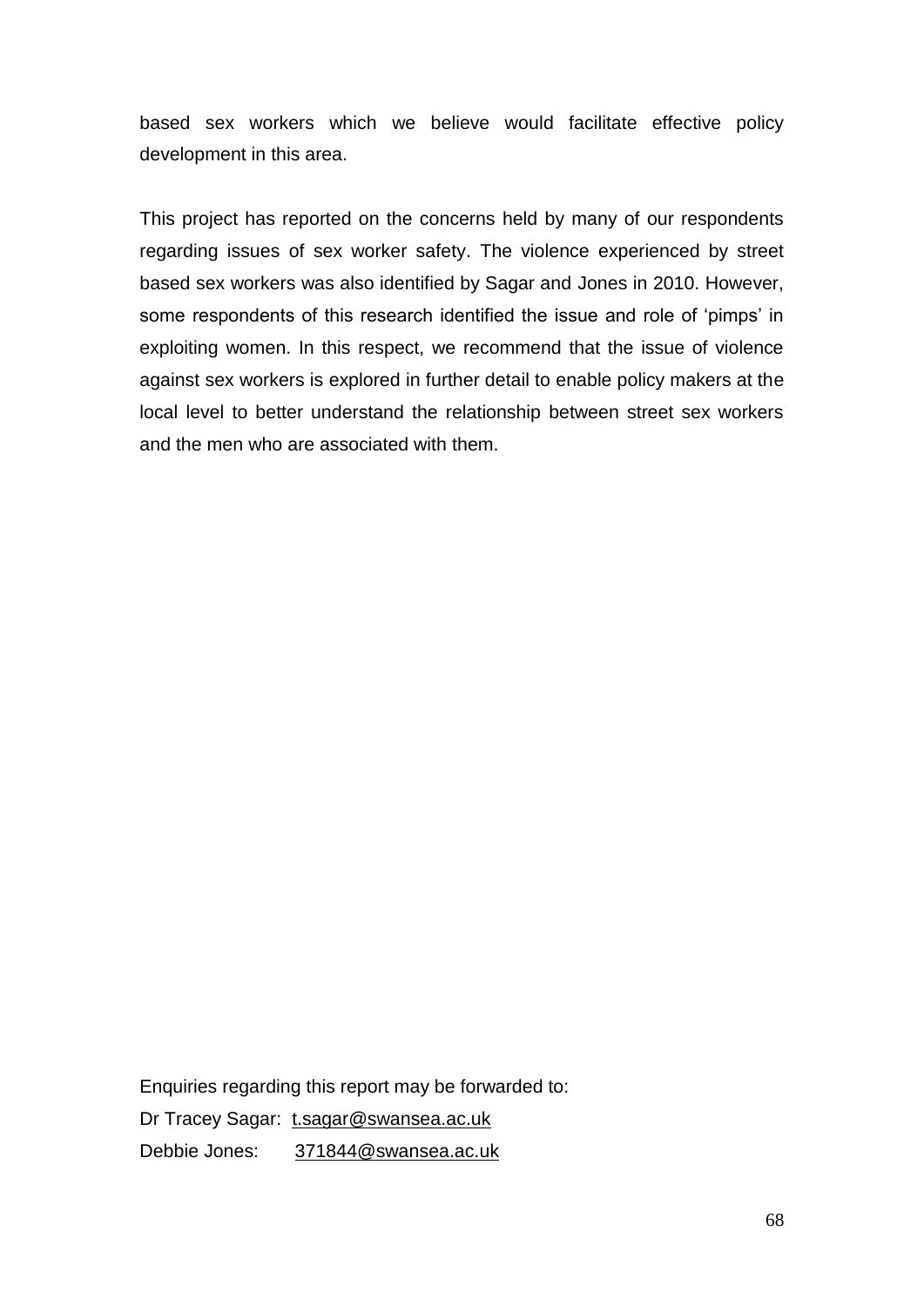# *References*

Ballintyne, S. and Fraser, P. (2000), 'It's Good Talk but it's Not Good Enough – Active Consultation as a Key to Safer Communities", in S. Ballyintyne and P. Fraser (eds) "*Secure Foundations – Key Issues in Crime Prevention, Crime Reduction and Community Safety"*, London: Institute for Public Policy Research.

Bellis, M. A., Watson, F. L.D., Hughes, S., Cook, P. A., Downing, J., Clark, P and Thomson, R. (2007). "Comparative Views of the Public, Sex Workers, Businesses and Residents on Establishing Managed Zones for Prostitution: Analysis of a Consultation in Liverpool", *Health and Place,* 13: 603–616.

Brooks-Gordon, B. (2006), *The Price of Sex: Prostitution, Policy and Society,* Devon: Willan Publishing.

Cardiff Research Center, (2002) "Deprivation in Cardiff" Produced for the County Council for the City and County of Cardiff.

Crawford, A. (1998) "*Crime Prevention and Community Safety - Politics, Policies and Practices*", Essex: Addison Wesley Longman Limited.

Daily Mail (October 2009), "*Wayne Rooney Prostitute Spends her Ill-gotten Gains on Shopping Spree in Manchester"*. Available at: http://www.dailymail.co.uk/tvshowbiz/article-1316675/Wayne-Rooneyprostitute-Jennifer-Thompson-spends-ill-gotten-gains-shopping-spree-Manchester.html

Daily Telegraph (October 2010), T*iger Woods"s Mistress Jamie Jungers Denies He Paid Her For Sex".* Avalable at: http://www.telegraph.co.uk/sport/golf/tigerwoods/6790159/Tiger-Woodssmistress-Jamie-Jungers-denies-he-paid-her-for-sex.html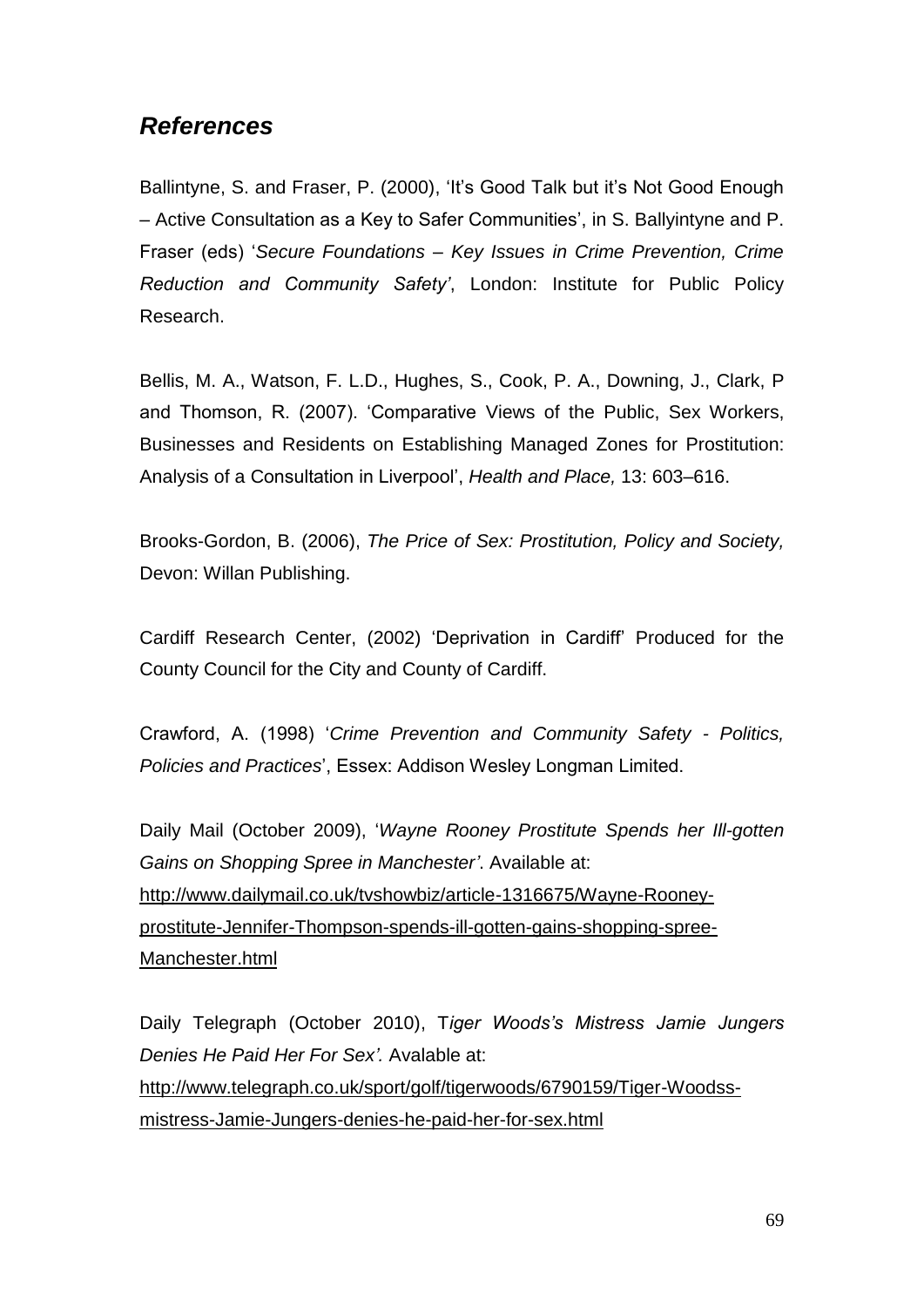Gilling, D. (2000), "Policing, Crime Prevention and Partnerships" in F. Leishman, B. Loveday and S. Savage (eds) "*Core Issues in Policing"*, Essex: Pearson Education Limited.

Goodyear, M.E.D. and Cusick, L. (2007), "Protection of Sex Workers", British Medical Journal, 334: 52-53,

Home Office (2004), *Paying the Price: A Consultation Paper on Prostitution.* Home Office: HMSO.

Home Office. (2006), *A Coordinated Prostitution Strategy and a Summary of Responses to Paying the Price.* London: HMSO.

Hester, M. and Westmarland, N. (2004) *Tackling Street Prostitution: Towards a Holistic Approach,* Home Office Research 279, Development and Statistics Directorate, London: HMSO.

Hubbard, P. (1999) *Sex and the City: Geographies of Prostitution in the Urban West,* Chichester: Ashgate.

Hughes, G. (2007) "*The Politics of Crime and Community"*, Basingstoke: MacMillan.

Jones, G and Stewart, J (2006), "Blowing in the wind", *Public Finance*, at: [http://www.publicfinance.co.uk/search\_details.cfm?News\_id=29498andkeyse arch=localism] Accessed  $9<sup>th</sup>$  September 2010.

Lacey, N. and Zedner, L. (1995) "Discourses of Community in Criminal Justice - Locating the Appeal to "Community" in Contemporary Criminal Justice", *Journal of Law and Society*, 22: 301-25.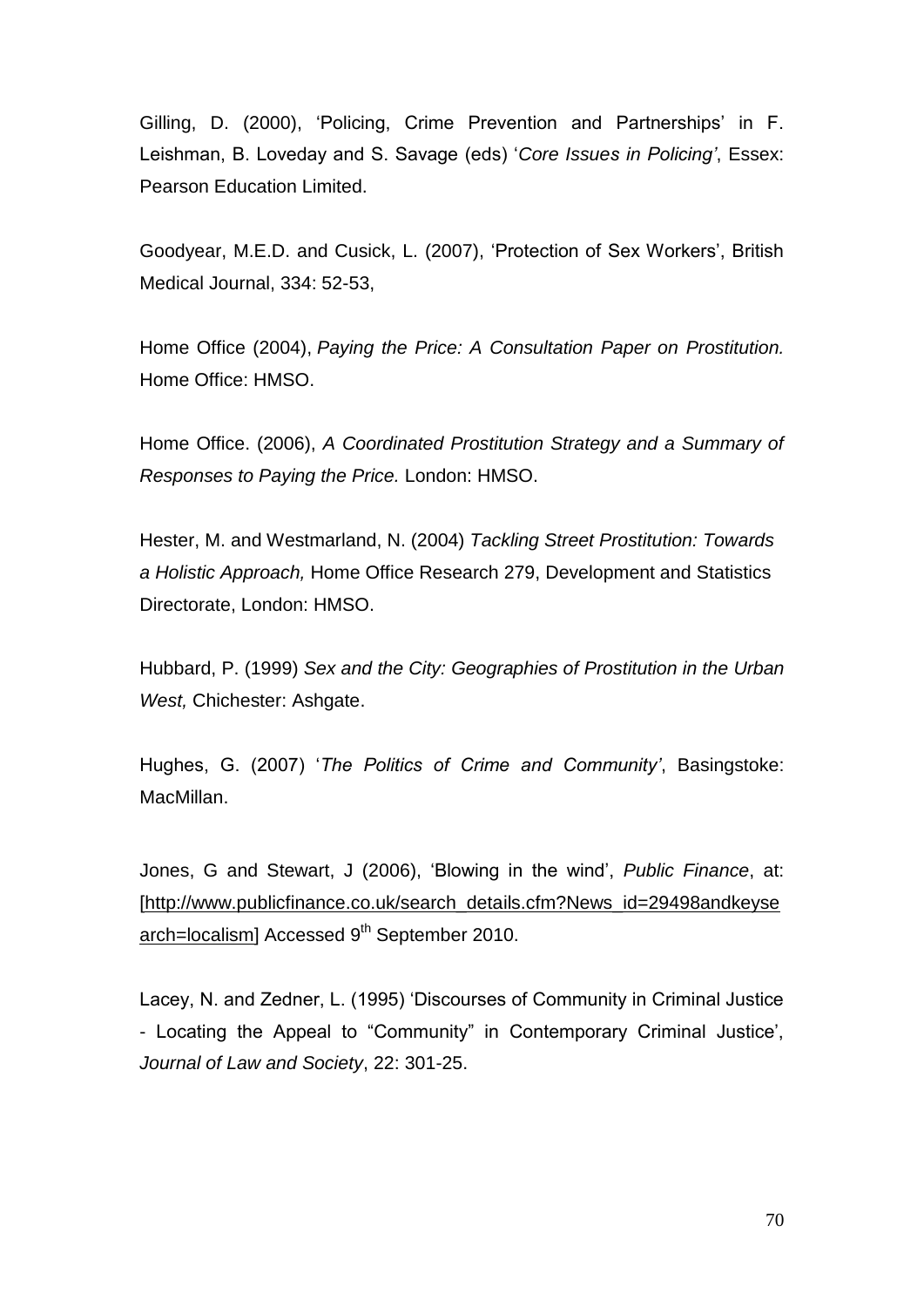Lund, B. (1999) ""Ask Not What Your Community Can Do For You": obligations, New Labour and welfare reform" *Critical Social Policy* 19 (4): 447– 62.

Matts, L. and Hall, T. (2007) *An Overview of Street Sex Work in Cardiff. Young People and their entry into Street Sex Work- the Perpetual Cycle "I Worms my way Back".* Safer Wales (unpublished).

Miller, I. (2007). *Impacted Nurse,* June 2007.

O"Neill, M. and Campbell (2004), "Street Sex Work and Local Communities" in M. O"Neill and R. Campbell (eds) "Sex Work Now", Cullompton: Willan.

O"Neill, M., and Campbell, (2004) *Walsall Prostitution Consultation Research: A Participatory Action Research Project.* Available at http://www.safetysoapbox.co.uk/images/full\_report.pdf. Accessed 29<sup>th</sup> September 2010.

O"Neill, M. (2007), "Community Safety, Rights and Recognition: Towards a Coordinated Prostitution Strategy?", *Community Safety Journal* 6 (1): 45-52.

Pitcher, J., Campbell, R., Hubbard, P., O'Neill, M., and Scoular, J. (2006), "Living and Working in Areas of Street Sex Work. From Conflict to Coexistence", Joseph Rowntree Foundation

Sagar, T. (2002), "Reconstructing the Approach to Street Prostitution: A Framework for the Development of Inclusive Multi-agency Crime Prevention Strategies", Doctorial Thesis. Cardiff Law School.

Sagar, T. (2005), "Street Watch: Concept and Practice – Civilian Participation in Street Prostitution Control", *British Journal of Criminology,* 45 (1): 98-112.